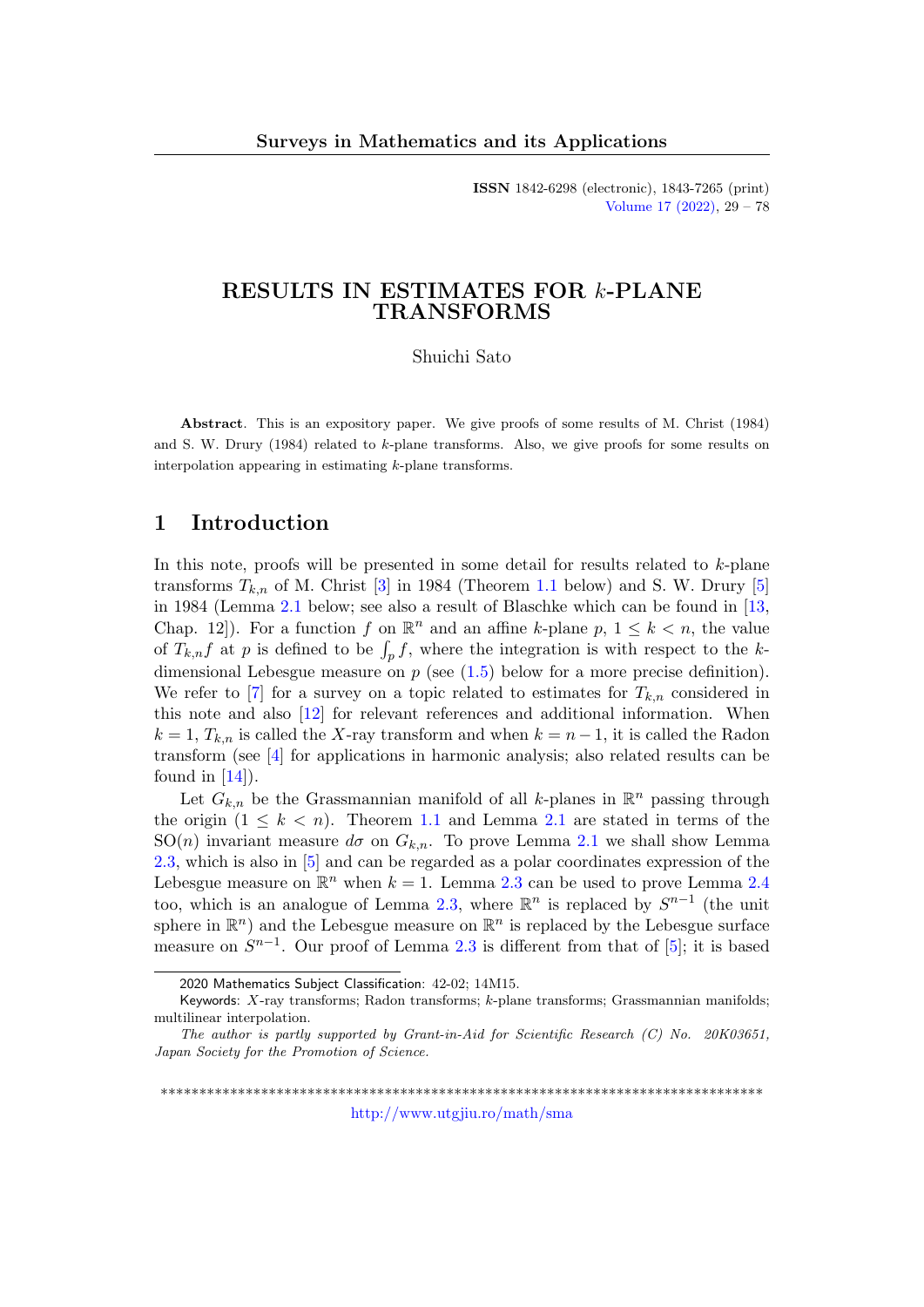on straightforward computations concerning local coordinates on the Grassmannian manifolds and the Gram determinants (see Boothby  $[2, pp. 63-65]$  $[2, pp. 63-65]$  and Spivak  $[17,$ Section 2 of Chapter 13] for the local coordinates).

We also consider an operator  $S_{k,n}$  related to  $T_{k,n}$ , which maps a function on  $S^{n-1}$  to a function on  $G_{k,n}$  (see [\(1.6\)](#page-2-2) below) and prove in Theorem [1.2](#page-3-0) estimates for  $S_{k,n}$  between the Lorentz space  $L^{n/k,n}(S^{n-1})$  and the Lebesgue space  $L^n(G_{k,n})$ with respect to the Lebesgue surface measure on  $S^{n-1}$  and the measure  $d\sigma$  on  $G_{k,n}$ , respectively. Theorem [1.1](#page-2-0) follows from a more general multilinear estimates in Proposition [3.1.](#page-17-0) We shall prove Proposition [3.1](#page-17-0) by using Theorem [1.2](#page-3-0) together with Lemmas [2.1](#page-6-0) and [2.4.](#page-16-0) Theorem [1.2](#page-3-0) follows from Proposition [4.1](#page-22-0) and from more general results in Proposition [4.2](#page-23-0) for  $k \geq 2$ , which are also stated as multilinear estimates.

Proposition [3.1](#page-17-0) and Proposition [4.2](#page-23-0) will be shown by using the estimates in [\(3.5\)](#page-21-0) and [\(4.1\)](#page-23-1) below, respectively, by applying interpolation arguments. In this note, we give proofs of interpolation results required in the arguments for the multilinear estimates (Sections [5](#page-28-0) and [6\)](#page-34-0). For basic results on interpolation, we mainly refer to the book Bergh-Lofstrom [\[1\]](#page-47-3) but we reproduce proofs of some results important for this note. To prove  $(4.1)$  we also apply induction arguments using Lemma [2.4](#page-16-0) and Lemma [4.4](#page-26-0) on the Gram determinants.

For  $\theta \in G_{k,n}$ , define

$$
\theta^{\perp} = \{ x \in \mathbb{R}^n : x \perp \theta \},\
$$

where  $x \perp \theta$  means that  $\langle x, y \rangle = 0$  for all  $y \in \theta$ ;  $\langle x, y \rangle$  denotes the inner product in  $\mathbb{R}^n$ :

$$
\langle x, y \rangle = \sum_{j=1}^{n} x_j y_j;
$$
  $x = (x_1, ..., x_n),$   $y = (y_1, ..., y_n).$ 

Let

$$
\mathbb{S} = \{ (x, \theta) : x \in \theta^{\perp}, \theta \in G_{k,n} \}. \tag{1.1}
$$

This can be regarded as a parameterization of all affine k-planes in  $\mathbb{R}^n$ . We write  $\pi = (x, \theta)$  for  $(x, \theta) \in \mathbb{S}$ . We define a measure dv on  $\mathbb{S}$  by

$$
d\nu(\pi) = d\nu(x, \theta) = d\lambda_{\theta^{\perp}}(x) d\sigma(\theta), \qquad (1.2)
$$

where

- (1)  $d\lambda_{\theta^{\perp}}$  is the  $n-k$  dimensional Lebesgue measure on the hyperplane  $\theta^{\perp}$ , which is considered as a singular measure on  $\mathbb{R}^n$ ;
- (2)  $d\sigma$  denotes the SO(n)-invariant measure on  $G_{k,n}$ , where SO(n) denotes the special orthogonal group on  $\mathbb{R}^n$  (see Proposition 14.1 and Remark 14.2 in [\[15\]](#page-48-6), which is the first version of this note with extended sections on invariant measures on homogeneous manifolds of Lie groups).

\*\*\*\*\*\*\*\*\*\*\*\*\*\*\*\*\*\*\*\*\*\*\*\*\*\*\*\*\*\*\*\*\*\*\*\*\*\*\*\*\*\*\*\*\*\*\*\*\*\*\*\*\*\*\*\*\*\*\*\*\*\*\*\*\*\*\*\*\*\*\*\*\*\*\*\*\*\* Surveys in Mathematics and its Applications  $17$  [\(2022\),](http://www.utgjiu.ro/math/sma/v17/v17.html) 29 – 78

<http://www.utgjiu.ro/math/sma>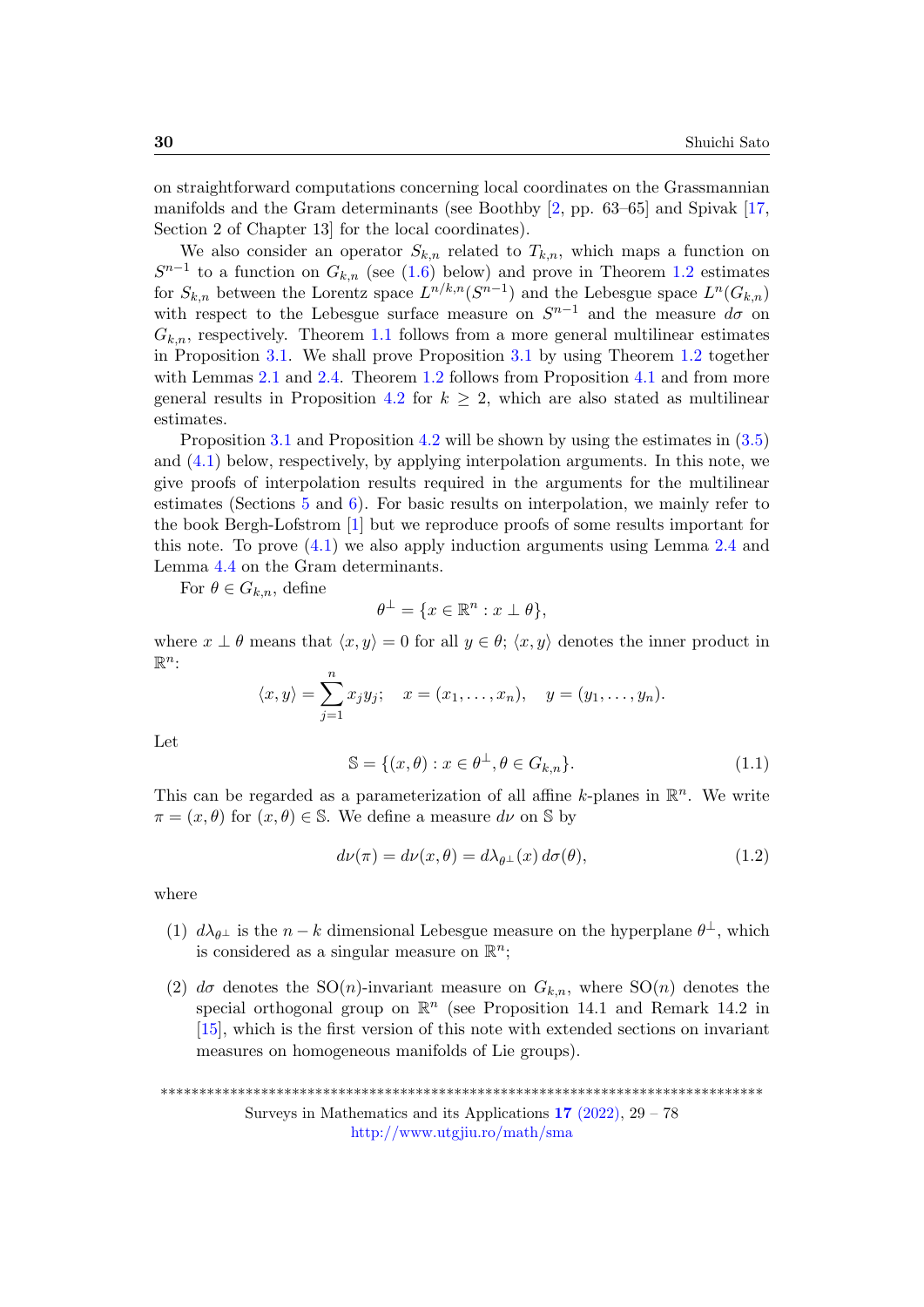Let  $d\lambda_{P(x,\theta)}$  be a measure supported on  $P(x,\theta) = \{x + y : y \in \theta\}$ ,  $x \in \mathbb{R}^n$ ,  $\theta \in G_{k,n}$ , defined as

$$
\int_{\mathbb{R}^n} f(z) \, d\lambda_{P(x,\theta)}(z) = \int_{\theta} f(x+y) \, d\lambda_{\theta}(y),\tag{1.3}
$$

where  $d\lambda_{\theta}(y)$  is the k-dimensional Lebesgue measure on  $\theta$  considered as a singular measure on  $\mathbb{R}^n$ :  $d\lambda_{\theta} = d\lambda_{P(0,\theta)}$ . If we decompose

$$
x = x_{\theta} + x_{\theta^{\perp}}, \text{ where } x_{\theta} \in \theta, x_{\theta^{\perp}} \in \theta^{\perp},
$$

then it is easy to see that

<span id="page-2-3"></span>
$$
\int f(x+y) d\lambda_{\theta}(y) = \int f(x_{\theta^{\perp}} + y) d\lambda_{\theta}(y).
$$
 (1.4)

For  $(x, \theta) \in \mathbb{S}$ , let

<span id="page-2-1"></span>
$$
T_{k,n}(f)(x,\theta) = \int f(z) d\lambda_{P(x,\theta)}(z) = \int f(x+y) d\lambda_{\theta}(y).
$$
 (1.5)

For  $\theta \in G_{k,n}$ , let  $S_{\theta}^{k-1}$  $\theta_{\theta}^{k-1}$  be the unit sphere in  $\theta$ :

$$
S_{\theta}^{k-1} = S^{n-1} \cap \theta = \left\{ y \in \theta : |y| = \langle y, y \rangle^{1/2} = 1 \right\}.
$$

Define

<span id="page-2-2"></span>
$$
S_{k,n}(f)(\theta) = \int_{S_{\theta}^{k-1}} f(\omega) d\lambda_{\theta}(\omega), \qquad (1.6)
$$

where  $d\lambda_{\theta}(\omega)$  is the unique probability measure on  $S_{\theta}^{k-1}$  $\frac{a}{\theta}$  invariant under the action of  $SO(k)$  on  $\theta$ ; here we note that  $SO(k) = SO_{\theta}(k) = \{O \in SO(n) : O(\theta) \subset \theta\}.$ 

Let  $C_0(\mathbb{R}^n)$  be the set of all continuous functions on  $\mathbb{R}^n$  with compact support. Let  $C(S^{n-1})$  be the set of all continuous functions on  $S^{n-1}$ . We have the following results (see  $[3]$ ).

<span id="page-2-0"></span>**Theorem 1.1.** Let  $1 \leq k < n$ ,  $k \in \mathbb{Z}$  (the set of integers). For  $f \in C_0(\mathbb{R}^n)$  we have

$$
||T_{k,n}f||_{L^{n+1}(\mathbb{S})} \leq C||f||_{L^{\frac{n+1}{k+1},n+1}(\mathbb{R}^n)},
$$

where

$$
||T_{k,n}f||_{L^{n+1}(\mathbb{S})} = \left(\int_{\mathbb{S}} |T_{k,n}(f)(x,\theta)|^{n+1} d\nu(x,\theta)\right)^{\frac{1}{n+1}}
$$

and  $L^{p,q}(\mathbb{R}^n)$  denotes the Lorentz space on  $\mathbb{R}^n$  (see [\[8\]](#page-48-7), [\[18,](#page-48-8) Chap. V]).

\*\*\*\*\*\*\*\*\*\*\*\*\*\*\*\*\*\*\*\*\*\*\*\*\*\*\*\*\*\*\*\*\*\*\*\*\*\*\*\*\*\*\*\*\*\*\*\*\*\*\*\*\*\*\*\*\*\*\*\*\*\*\*\*\*\*\*\*\*\*\*\*\*\*\*\*\*\*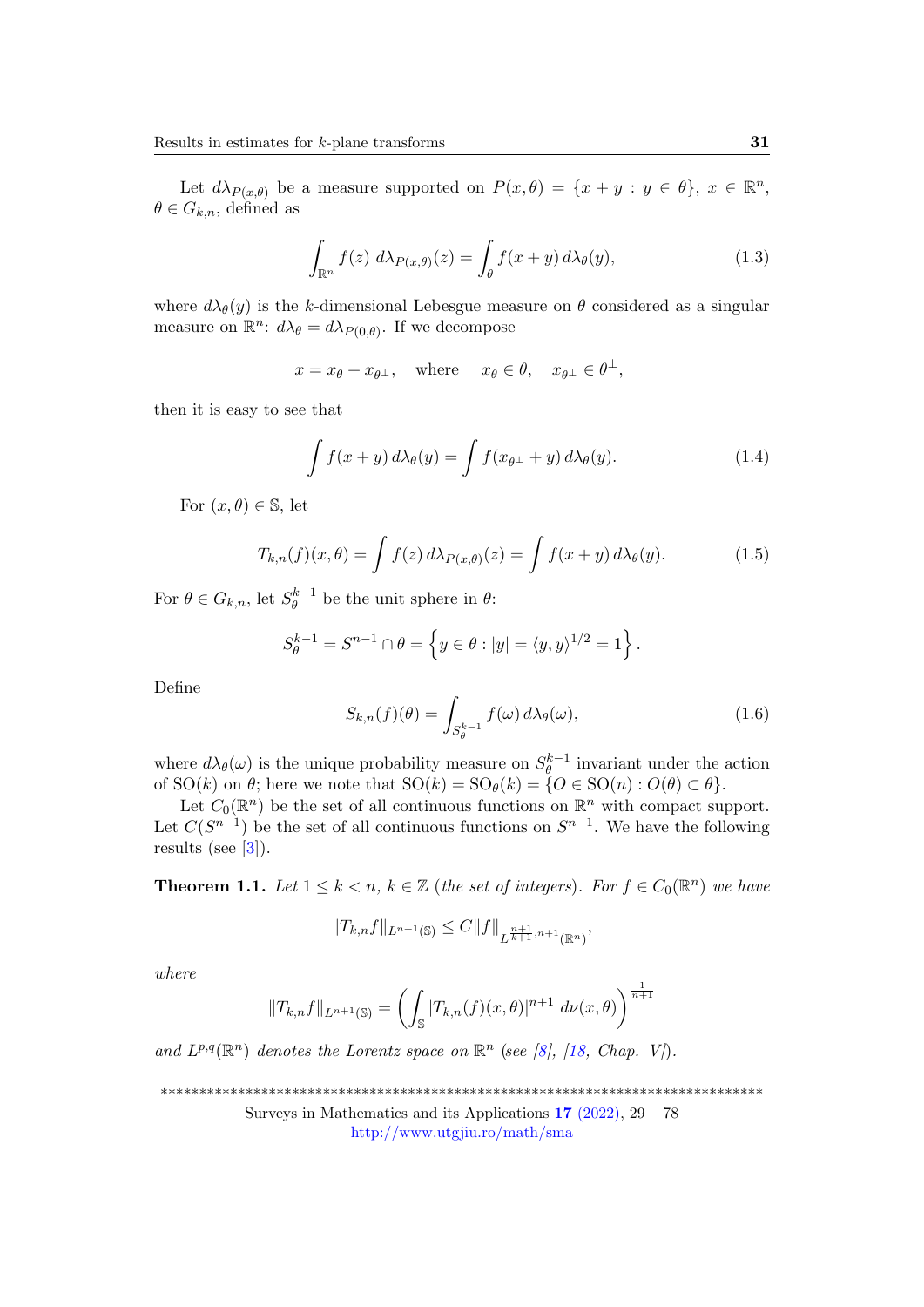$\Box$ 

<span id="page-3-0"></span>**Theorem 1.2.** For  $f \in C(S^{n-1})$  we have

$$
||S_{k,n}f||_{L^n(G_{k,n})} = \left(\int_{G_{k,n}} |S_{k,n}(f)(\theta)|^n \ d\sigma(\theta)\right)^{\frac{1}{n}} \leq C||f||_{L^{\frac{n}{k},n}(S^{n-1})},
$$

where  $1 \leq k < n$ ,  $k \in \mathbb{Z}$  and the Lorentz space  $L^{\frac{n}{k},n}(S^{n-1})$  is defined with respect to the Lebesgue surface measure on  $S^{n-1}$ .

We also write  $||f||_{p,q}$  for  $||f||_{L^{p,q}}$ .

For a function  $q$  on  $\mathbb{S}$ , we consider a mixed norm

$$
||g||_{L^q(L^r)} = \left(\int_{G_{k,n}} \left(\int |g(x,\theta)|^r d\lambda_{\theta^\perp}(x)\right)^{q/r} d\sigma(\theta)\right)^{1/q}.
$$

Then the norm on the left hand side of the inequality in the conclusion of Theorem [1.1](#page-2-0) can be expressed as  $||T_{k,n}f||_{L^{n+1}(L^{n+1})}$ . We recall two more theorems from [\[3\]](#page-47-0).

<span id="page-3-1"></span>**Theorem 1.3** (Drury's conjecture). Suppose that  $np^{-1} - (n - k)r^{-1} = k, 1 \le p \le$  $(n+1)/(k+1)$  and  $q \leq (n-k)p'$ , where p' denotes the exponent conjugate to p. Then

$$
||T_{k,n}f||_{L^{q}(L^{r})} \leq C||f||_{p},
$$

where  $||f||_p$  denotes the norm of f in  $L^p(\mathbb{R}^n)$ .

<span id="page-3-2"></span>**Theorem 1.4.** Suppose that  $np^{-1} - (n-k)r^{-1} = k$ ,  $p \le 2$ ,  $p < n/k$  and  $q \le (n-k)p'$ . Then

$$
||T_{k,n}f||_{L^{q}(L^{r})} \leq C||f||_{p}.
$$

Theorem [1.1](#page-2-0) implies Theorem [1.3](#page-3-1) for  $p = (n+1)/(k+1)$ ,  $r = n+1$  and  $q = n+1$ , from which and the obvious  $L^1$  result the other estimates of Theorem [1.3](#page-3-1) follow by interpolation. It is known that the following conditions are necessary.

- (1)  $np^{-1} (n k)r^{-1} = k$  in Theorems [1.3](#page-3-1) and [1.4;](#page-3-2)
- (2)  $q \leq (n-k)p'$  in Theorems [1.3](#page-3-1) and [1.4;](#page-3-2)
- (3)  $p < n/k$  in Theorem [1.4.](#page-3-2)

Here we give proofs for the necessity.

Proof for part (1). Let  $f^{(\delta)}(x) = f(\delta x)$  for  $\delta > 0$ . Then  $T_{k,n} f^{(\delta)}(x,\theta) = \delta^{-k} T_{k,n} f(\delta x,\theta)$ , and so  $||T_{k,n}f^{(\delta)}||_{L^q(L^r)} = \delta^{-k}\delta^{-(n-k)/r}||T_{k,n}f||_{L^q(L^r)}$ . On the other hand,  $||f^{(\delta)}||_p =$  $\delta^{-n/p} ||f||_p$ . Thus, if  $||T_{k,n}f^{(\delta)}||_{L^q(L^r)} \lesssim ||f^{(\delta)}||_p$ , we have

$$
\delta^{-k}\delta^{-(n-k)/r} \|T_{k,n}f\|_{L^q(L^r)} \lesssim \delta^{-n/p} \|f\|_p
$$

for all  $\delta > 0$ , which implies  $np^{-1} - (n - k)r^{-1} = k$ .

<sup>\*\*\*\*\*\*\*\*\*\*\*\*\*\*\*\*\*\*\*\*\*\*\*\*\*\*\*\*\*\*\*\*\*\*\*\*\*\*\*\*\*\*\*\*\*\*\*\*\*\*\*\*\*\*\*\*\*\*\*\*\*\*\*\*\*\*\*\*\*\*\*\*\*\*\*\*\*\*</sup>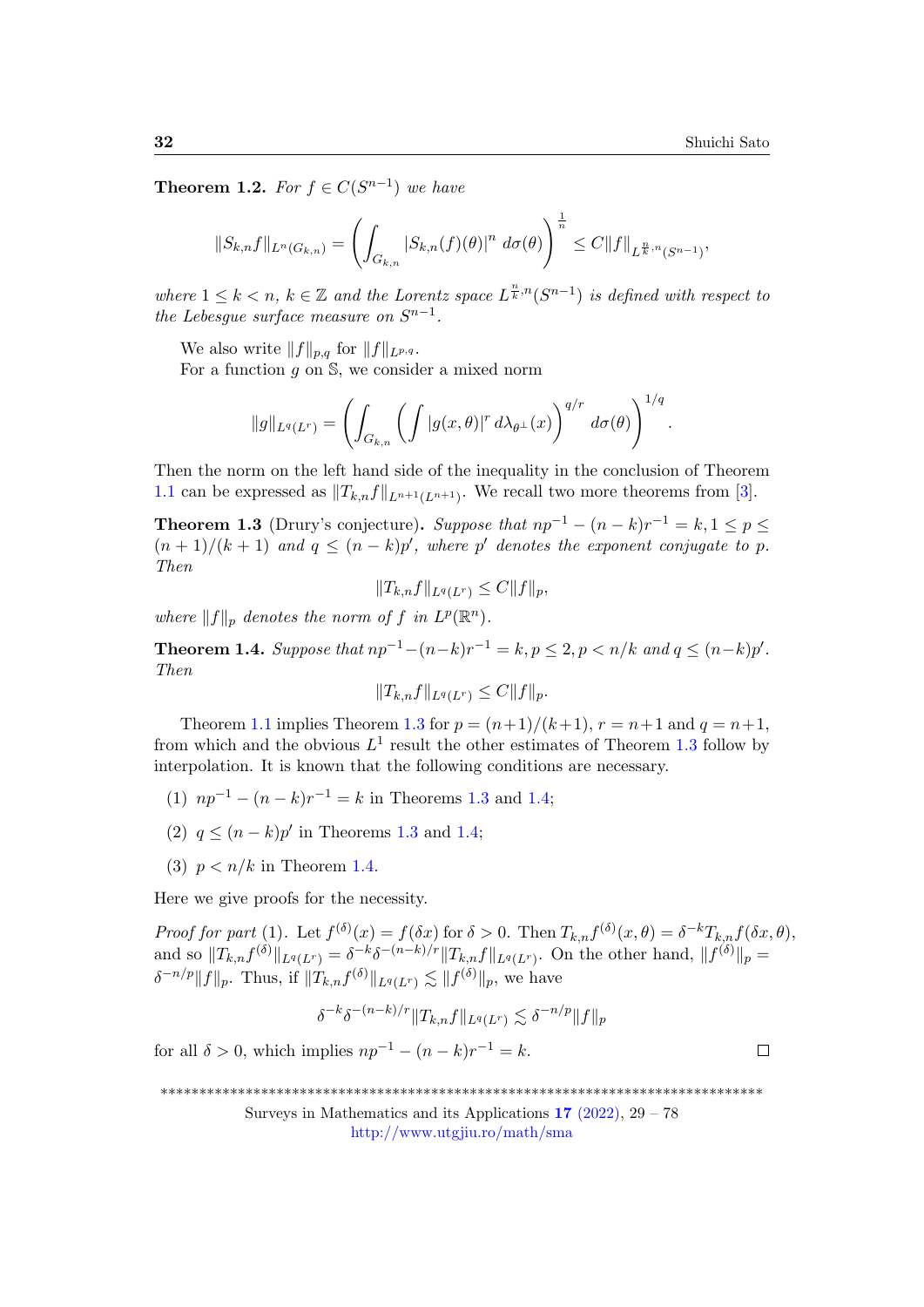*Proof for part* (2). We write  $x = (x^{(1)}, x^{(2)}), x^{(1)} \in \mathbb{R}^k, x^{(2)} \in \mathbb{R}^{n-k}$  for  $x \in \mathbb{R}^n$ . Define

$$
B^{(1)} = \{x^{(1)} \in \mathbb{R}^k : |x^{(1)}| \le 1\}, \quad B_{\epsilon}^{(2)} = \{x^{(2)} \in \mathbb{R}^{n-k} : |x^{(2)}| \le \epsilon\},
$$

where  $\epsilon$  is a small positive number less than 1. Let  $T_{\epsilon} = B^{(1)} \times B_{\epsilon}^{(2)}$ . Following [\[3\]](#page-47-0), we consider the characteristic function

$$
\chi_{T_{\epsilon}}(x^{(1)}, x^{(2)}) = \chi_{B^{(1)}}(x^{(1)}) \chi_{B_{\epsilon}^{(2)}}(x^{(2)}).
$$

Let

$$
P_0 = \{ (x^{(1)}, 0) : x^{(1)} \in \mathbb{R}^k \}.
$$

We can see that there exists an  $\epsilon$ -neighborhood  $N_{\epsilon}$  of  $P_0$  in  $G_{k,n}$ , which is a  $k(n - k)$  dimensional manifold, such that if  $\theta \in N_{\epsilon}$ ,  $y \in \theta$  and  $|y| \leq 1/2$ , then  $|y^{(1)}| \le 1/2, y^{(2)} \in B^{(2)}_{\epsilon/2}$ <sup>([2](#page-5-0))</sup> and  $\sigma(N_{\epsilon}) \gtrsim \epsilon^{k(n-k)}$  (see [\(2.1\)](#page-9-0) below in Section 2 for the dimensionality of  $G_{k,n}$ ; also, the formula in [\(2.5\)](#page-13-0) below is helpful). For any  $\theta \in G_{k,n}$ , it is obvious that if  $x \in \theta^{\perp}$  and  $|x| \leq \epsilon/2$ , then  $|x^{(1)}| \leq 1/2$  and  $x^{(2)} \in B^{(2)}_{\epsilon/2}$  $\frac{(\frac{2}{\epsilon})}{\epsilon/2}$ Therefore, if  $\theta \in N_{\epsilon}$ ,  $y \in \theta$ ,  $|y| \leq 1/2$ ,  $x \in \theta^{\perp}$  and  $|x| \leq \epsilon/2$ , then  $x^{(1)} + y^{(1)} \in B^{(1)}$ and  $x^{(2)} + y^{(2)} \in B_{\epsilon}^{(2)}$ , and so  $x + y \in T_{\epsilon}$ . Thus

$$
\int \left| \int \chi_{T_{\epsilon}}(x+y) d\lambda_{\theta}(y) \right|^{r} d\lambda_{\theta^{\perp}}(x) \geq \int_{|x| \leq \epsilon/2} \left| \int_{|y| \leq 1/2} d\lambda_{\theta}(y) \right|^{r} d\lambda_{\theta^{\perp}}(x) \gtrsim \epsilon^{(n-k)}
$$

for all  $\theta \in N_{\epsilon}$ , and hence

$$
||T_{k,n}\chi_{T_{\epsilon}}||_{L^{q}(L^{r})} \geq \left(\int_{N_{\epsilon}} \left(\left|\int \chi_{T_{\epsilon}}(x+y) d\lambda_{\theta}(y)\right|^{r} d\lambda_{\theta^{\perp}}(x)\right)^{q/r} d\sigma(\theta)\right)^{1/q} \lesssim \epsilon^{(n-k)/r} \sigma(N_{\epsilon})^{1/q} \gtrsim \epsilon^{(n-k)/r} \epsilon^{k(n-k)/q}.
$$
 (1.7)

On the other hand, we see that

<span id="page-4-1"></span><span id="page-4-0"></span>
$$
\|\chi_{T_{\epsilon}}\|_{p} \sim \epsilon^{(n-k)/p}.\tag{1.8}
$$

Thus if  $||T_{k,n}\chi_{T_{\epsilon}}||_{L^q(L^r)} \lesssim ||\chi_{T_{\epsilon}}||_p$ , by [\(1.7\)](#page-4-0) and [\(1.8\)](#page-4-1) the quantity

$$
\epsilon^{\frac{n-k}{r}+\frac{k(n-k)}{q}-\frac{n-k}{p}}=\epsilon^{\frac{k(n-k)}{q}-\frac{k}{p'}}
$$

remains bounded as  $\epsilon \to 0$ , where we have used the equation in part (1). This implies that  $k(n-k)q^{-1} - k(p')^{-1} \geq 0$ , which is equivalent to what we need.  $\Box$ 

\*\*\*\*\*\*\*\*\*\*\*\*\*\*\*\*\*\*\*\*\*\*\*\*\*\*\*\*\*\*\*\*\*\*\*\*\*\*\*\*\*\*\*\*\*\*\*\*\*\*\*\*\*\*\*\*\*\*\*\*\*\*\*\*\*\*\*\*\*\*\*\*\*\*\*\*\*\*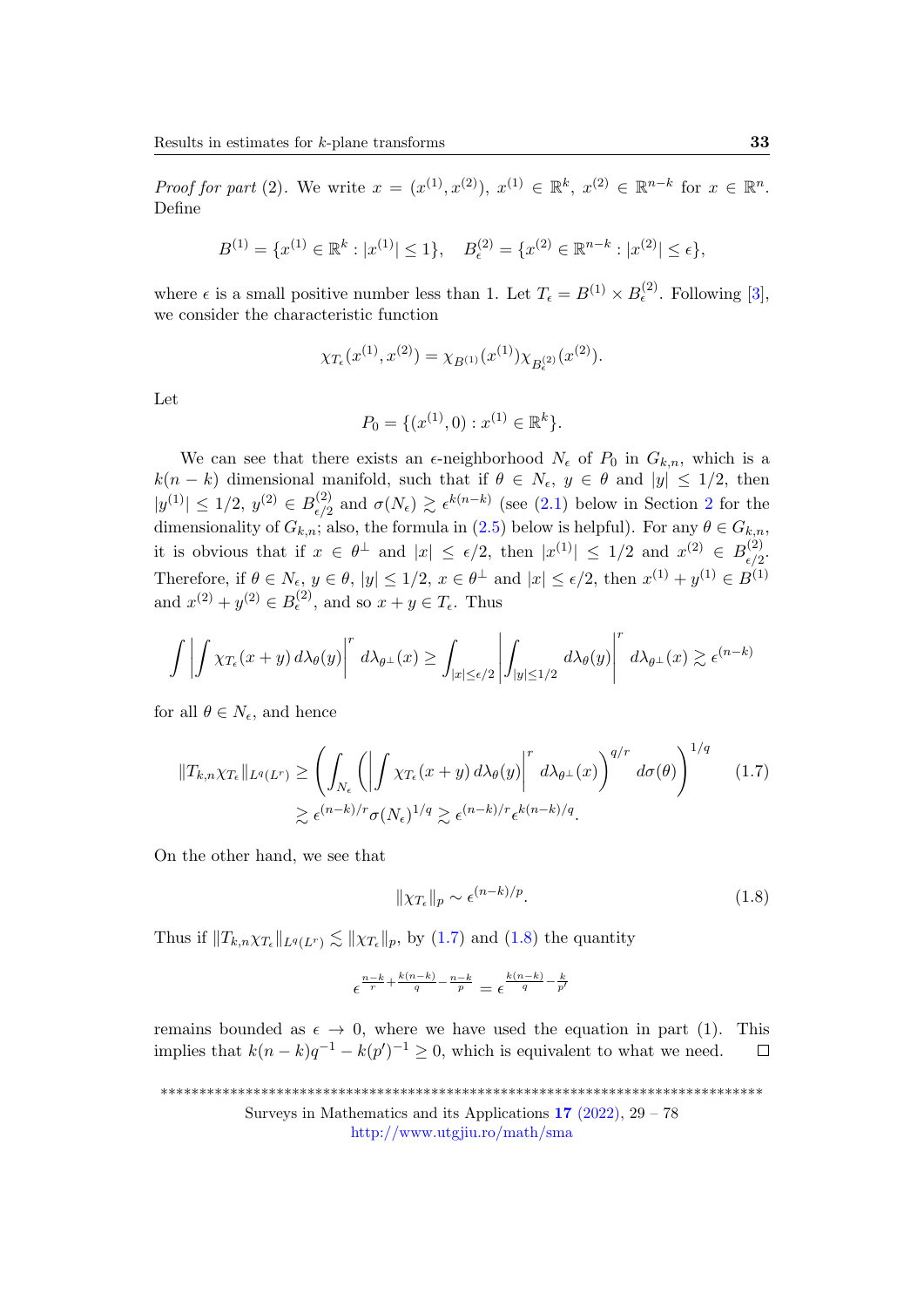Proof for part (3). Let

$$
f(x) = (1+|x|)^{-k} (\log(2+|x|))^{-\delta},
$$

where  $1/p \leq k/n < \delta < 1$ . Then,  $f \in L^p(\mathbb{R}^n)$ , since  $kp \geq n$  and  $p\delta > 1$ . Also, we have  $T_{k,n}f(x,\theta) = \infty$  for all  $x,\theta$ , since  $\delta < 1$ . So we need to have  $p < n/k$  if  $T_{k,n}$  is bounded from  $L^p$  to the space  $L^q(L^r)$ .  $\Box$ 

We shall prove Theorem [1.1](#page-2-0) in Section [3](#page-16-1) assuming Theorem [1.2,](#page-3-0) which will be shown in Section [4.](#page-22-1) In Section [2,](#page-5-0) we give some lemmas for the proofs of the theorems including a formula in Lemma [2.3](#page-8-0) related to a result in [\[5\]](#page-48-0). Theorems [1.1](#page-2-0) and [1.2](#page-3-0) follow from multilinear estimates in Propositions [3.1](#page-17-0) and [4.1](#page-22-0) below, respectively. Results in interpolation arguments needed to prove Propositions [3.1](#page-17-0) and [4.1](#page-22-0) will be provided in Sections [5](#page-28-0) and [6.](#page-34-0)

# <span id="page-5-0"></span>2 Some results related to the proofs of Theorems [1.1](#page-2-0) and [1.2](#page-3-0)

Let  $v_1, \ldots, v_k$  be vectors in  $\mathbb{R}^n$ . The Gram matrix  $G_0(v_1, v_2, \ldots, v_k)$  is defined to be the  $k \times k$  matrix whose  $(\ell, m)$  component is given by  $\langle v_{\ell}, v_m \rangle$ :

$$
G_0(v_1, v_2, \ldots, v_k) = \begin{pmatrix} \langle v_1, v_1 \rangle & \ldots & \langle v_1, v_k \rangle \\ \vdots & \vdots & \ddots & \vdots \\ \langle v_k, v_1 \rangle & \ldots & \langle v_k, v_k \rangle \end{pmatrix}.
$$

Also, the Gram determinant  $G(v_1, v_2, \ldots, v_k)$  is defined as

$$
G(v_1, v_2 \ldots, v_k) = \det G_0(v_1, v_2 \ldots, v_k).
$$

Then,  $G \geq 0$  and  $G^{1/2}$  is the k-dimensional Lebesgue measure of the parallelepiped determined by  $v_1, \ldots, v_k$  (see [\[9,](#page-48-9) 1.4, 1.5]). It is known that

 $G(v_1, v_2, \ldots, v_k) = G(v_{\tau(1)}, v_{\tau(2)}, \ldots, v_{\tau(k)})$ 

for every permutation  $\tau$  of  $\{1, 2, \ldots, k\}$  and

$$
G(\alpha_1v_1, \alpha_2v_2, \dots, \alpha_kv_k) = \alpha_1^2\alpha_2^2 \dots \alpha_k^2 G(v_1, v_2, \dots, v_k)
$$

for any  $\alpha_1, \alpha_2, \ldots, \alpha_k \in \mathbb{R}$ . Also,

$$
G(Uv_1, Uv_2, \dots, Uv_k) = G(v_1, v_2, \dots, v_k)
$$

\*\*\*\*\*\*\*\*\*\*\*\*\*\*\*\*\*\*\*\*\*\*\*\*\*\*\*\*\*\*\*\*\*\*\*\*\*\*\*\*\*\*\*\*\*\*\*\*\*\*\*\*\*\*\*\*\*\*\*\*\*\*\*\*\*\*\*\*\*\*\*\*\*\*\*\*\*\*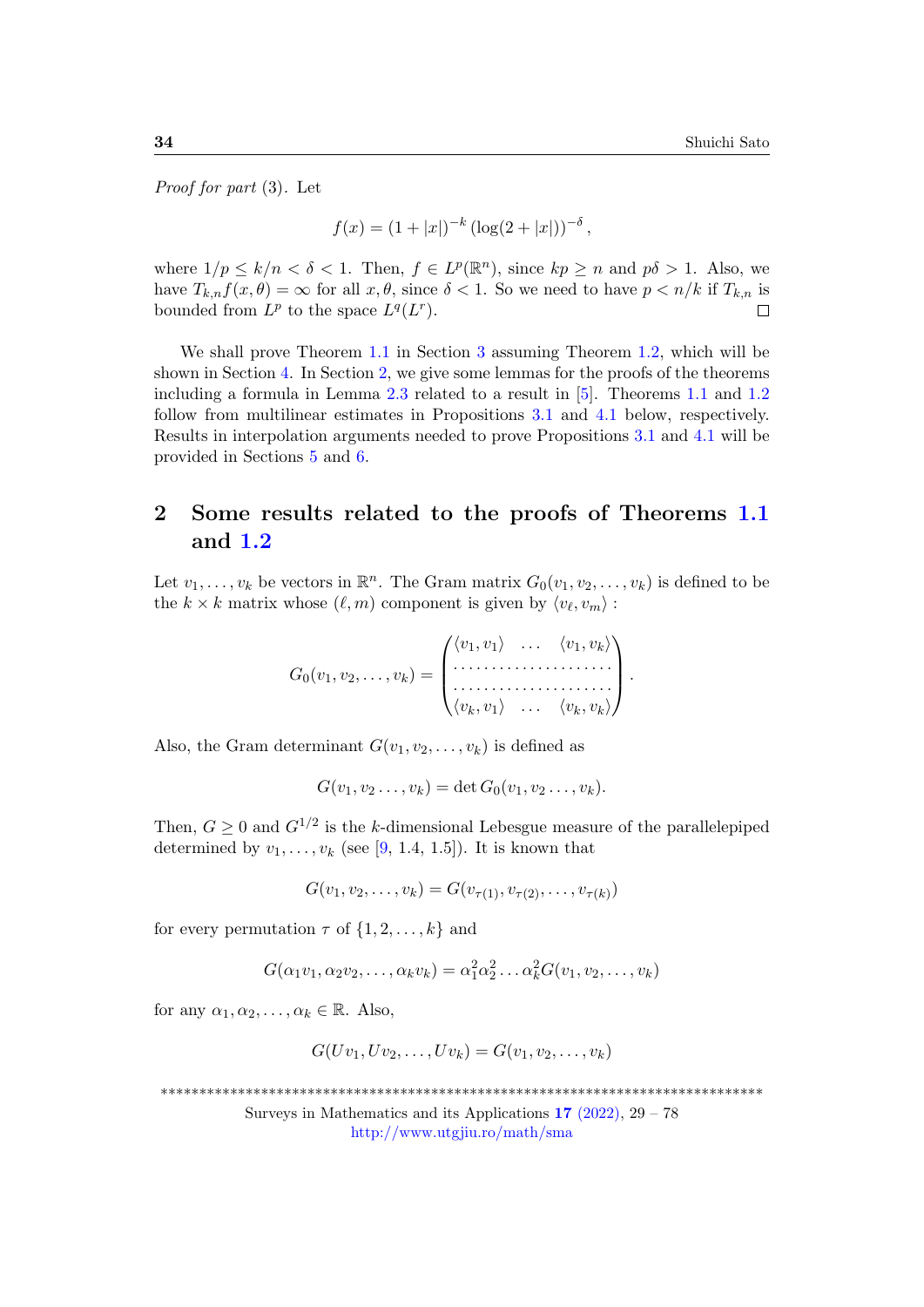for every  $U \in O(n)$  (the orthogonal group). If  $v_i = (v_{i1}, v_{i2}, \ldots, v_{in}), 1 \le i \le k$ , it is known that

$$
G(v_1,\ldots,v_k) = \sum_{1 \leq j_1 < j_2 < \cdots < j_k \leq n} \begin{vmatrix} v_{1,j_1} & v_{1,j_2} & \ldots & v_{1,j_k} \\ v_{2,j_1} & v_{2,j_2} & \ldots & v_{2,j_k} \\ \vdots & \vdots & \ddots & \vdots \\ v_{k,j_1} & v_{k,j_2} & \ldots & v_{k,j_k} \end{vmatrix}^2,
$$

where the summation is over all  $J = \{j_1, j_2, \ldots, j_k\}$  in the set  $\{J : J \subset \{1, 2, \ldots, n\}, \text{card } J =$  $k$  of cardinality  $\binom{n}{k}$  ${k \choose k} = n!/(k!(n-k)!).$ 

We recall the following result, which I have learned from Drury  $[5]$ ; a closely related result of Blaschke can be found in  $[13,$  Chap. 12 (see  $[6,$  pp. 371–372). We also refer to [\[11\]](#page-48-11).

<span id="page-6-0"></span>Lemma 2.1. We have

$$
d\lambda_{P(\pi)}(x_0)\dots d\lambda_{P(\pi)}(x_k) d\nu(\pi) = c|G(x_1-x_0,\dots,x_k-x_0)|^{(k-n)/2} dx_0 dx_1\dots dx_k
$$

with a positive constant c, where each of  $dx_0, \ldots, dx_k$  is the Lebesgue measure on  $\mathbb{R}^n$ , and the equation means that

$$
\int_{\mathbb{R}^{n(k+1)}\times\mathbb{S}} F(x_0,\ldots,x_k,x,\theta) d\lambda_{P(x,\theta)}(x_0)\ldots d\lambda_{P(x,\theta)}(x_k) d\nu(x,\theta)
$$
\n
$$
= c \int_{\mathbb{R}^{n(k+1)}} F(x_0,\ldots,x_k,(x_0)_{\theta(x_1-x_0,\ldots,x_k-x_0)^{\perp}},\theta(x_1-x_0,\ldots,x_k-x_0))
$$
\n
$$
\times |G(x_1-x_0,\ldots,x_k-x_0)|^{(k-n)/2} dx_0 dx_1\ldots dx_k,
$$

where F is an appropriate function and  $\theta(v_1,\ldots,v_k)$  is the element in  $G_{k,n}$  which contains  $v_1, \ldots, v_k$ .

To prove this, we first show the following (see [\[16,](#page-48-12) Theorem 3.4]).

<span id="page-6-1"></span>**Lemma 2.2.** Let  $\pi = (y, \theta) \in \mathbb{S}$ ,  $x \in \mathbb{R}^n$ . Define a measure  $d\mu_x(\pi)$  on  $\mathbb{S}$  by

$$
\int_{\mathbb{S}} F(\pi) d\mu_x(\pi) = \int_{\mathbb{S}} F(y, \theta) d\mu_x(y, \theta) = \int_{G_{k,n}} F(x_{\theta^{\perp}}, \theta) d\sigma(\theta).
$$

Then  $d\mu_x(\pi) dx = d\lambda_{P(\pi)}(x) d\nu(\pi)$  on  $\mathbb{R}^n \times \mathbb{S}$ , in the sense that

$$
\int_{\mathbb{S}} \int_{\mathbb{R}^n} F(x, y, \theta) d\lambda_{P(y, \theta)}(x) d\nu(y, \theta) = \int_{\mathbb{R}^n} \int_{\mathbb{S}} F(x, y, \theta) d\mu_x(y, \theta) dx.
$$

\*\*\*\*\*\*\*\*\*\*\*\*\*\*\*\*\*\*\*\*\*\*\*\*\*\*\*\*\*\*\*\*\*\*\*\*\*\*\*\*\*\*\*\*\*\*\*\*\*\*\*\*\*\*\*\*\*\*\*\*\*\*\*\*\*\*\*\*\*\*\*\*\*\*\*\*\*\*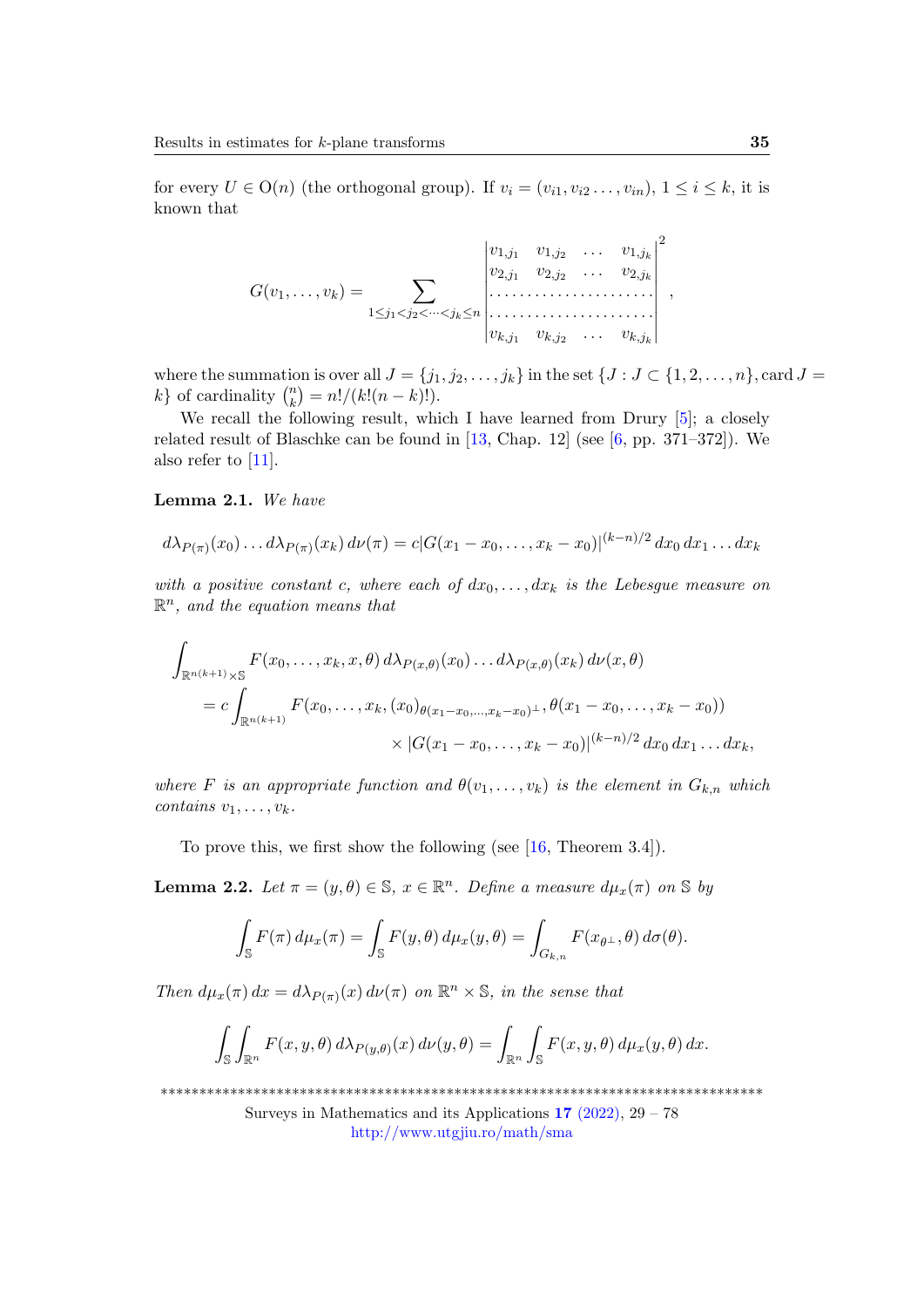$\Box$ 

*Proof.* Since  $y = (y + z)_{\theta^{\perp}}$  if  $y \in \theta^{\perp}$  and  $z \in \theta$ , we have

$$
\int_{\mathbb{R}^n \times \mathbb{S}} F(x, y, \theta) d\lambda_{P(y, \theta)}(x) d\nu(y, \theta) = \int_{\mathbb{S}} \int_{z \in \theta} F(y + z, y, \theta) d\lambda_{\theta}(z) d\nu(y, \theta)
$$
\n
$$
= \int_{G_{k,n}} \int_{y \in \theta^{\perp}} \int_{z \in \theta} F(y + z, (y + z)_{\theta^{\perp}}, \theta) d\lambda_{\theta}(z) d\lambda_{\theta^{\perp}}(y) d\sigma(\theta)
$$
\n
$$
= \int_{G_{k,n}} \int_{\mathbb{R}^n} F(x, x_{\theta^{\perp}}, \theta) dx d\sigma(\theta)
$$
\n
$$
= \int_{\mathbb{R}^n} \int_{G_{k,n}} F(x, x_{\theta^{\perp}}, \theta) d\sigma(\theta) dx
$$
\n
$$
= \int_{\mathbb{R}^n} \int_{\mathbb{S}} F(x, y, \theta) d\mu_x(y, \theta) dx,
$$

where the third equality holds since the Lebesgue measure  $dx$  on  $\mathbb{R}^n$  can be decomposed as  $dx = d\lambda_{\theta}(z) d\lambda_{\theta^{\perp}}(y)$  for every  $\theta \in G_{k,n}$ :

$$
\int f(z+y) d\lambda_{\theta}(z) d\lambda_{\theta^{\perp}}(y) = \int_{\mathbb{R}^n} f(x) dx.
$$

*Proof of Lemma [2](#page-6-0).1.* Let  $(x, \theta) \in \mathbb{S}$ .

$$
I := \int F(x_0, x_1, \dots, x_k, x, \theta) d\lambda_{P(x, \theta)}(x_1) \dots d\lambda_{P(x, \theta)}(x_k)
$$
  
= 
$$
\int_{y_1 \in \theta} \dots \int_{y_k \in \theta} F(x_0, x + y_1, \dots, x + y_k, x, \theta) d\lambda_{\theta}(y_1) \dots d\lambda_{\theta}(y_k)
$$

Therefore, by Lemma [2.2,](#page-6-1) we have

$$
\int I d\lambda_{P(x,\theta)}(x_0) d\nu(x,\theta) = \int I d\mu_{x_0}(x,\theta) dx_0
$$
  
= 
$$
\int F(x_0, (x_0)_{\theta} + y_1, \dots, (x_0)_{\theta} + y_k, (x_0)_{\theta} + \theta)
$$
  

$$
d\lambda_{\theta}(y_1) \dots d\lambda_{\theta}(y_k) d\sigma(\theta) dx_0
$$
  
= 
$$
\int F(x_0, x_0 + y_1, \dots, x_0 + y_k, (x_0)_{\theta} + \theta) d\lambda_{\theta}(y_1) \dots d\lambda_{\theta}(y_k) d\sigma(\theta) dx_0
$$
  
=:  $I_1$ ,

where the penultimate equality follows from  $(1.4)$ .

To complete the proof of Lemma [2.1,](#page-6-0) we apply the following result.

\*\*\*\*\*\*\*\*\*\*\*\*\*\*\*\*\*\*\*\*\*\*\*\*\*\*\*\*\*\*\*\*\*\*\*\*\*\*\*\*\*\*\*\*\*\*\*\*\*\*\*\*\*\*\*\*\*\*\*\*\*\*\*\*\*\*\*\*\*\*\*\*\*\*\*\*\*\* Surveys in Mathematics and its Applications  $17$  [\(2022\),](http://www.utgjiu.ro/math/sma/v17/v17.html)  $29 - 78$ <http://www.utgjiu.ro/math/sma>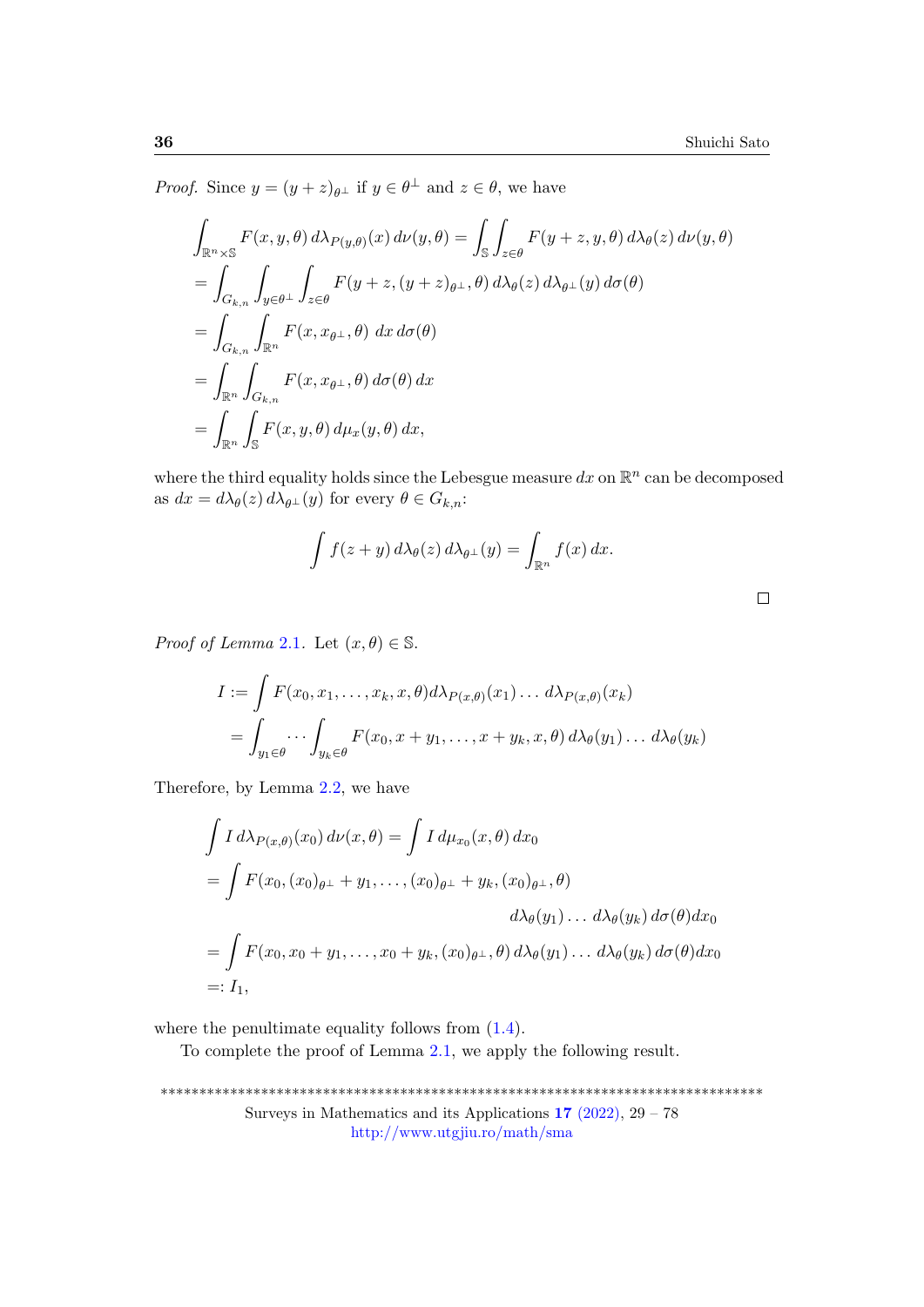<span id="page-8-0"></span>**Lemma 2.3.** Let  $1 \leq k < n$ . Then we have

$$
\int_{G_{k,n}} \int_{\theta^k} f(y_1, y_2, \dots, y_k, \theta) d\lambda_{\theta}(y_1) d\lambda_{\theta}(y_2) \dots \lambda_{\theta}(y_k) d\sigma(\theta)
$$
  
= 
$$
c \int_{\mathbb{R}^{nk}} f(x_1, x_2, \dots, x_k, \theta(x_1, x_2, \dots, x_k)) |G(x_1, x_2, \dots, x_k)|^{(k-n)/2} dx_1 dx_2 \dots dx_k.
$$

By Lemma [2.3,](#page-8-0)

$$
I_1 = c \int_{\mathbb{R}^{n(k+1)}} F(x_0, x_0 + x_1, \dots, x_0 + x_k, (x_0)_{\theta(x_1, \dots, x_k)^\perp}, \theta(x_1, \dots, x_k))
$$
  
 
$$
\times |G(x_1, x_2, \dots, x_k)|^{(k-n)/2} dx_1 \dots dx_k dx_0
$$
  
= 
$$
c \int_{\mathbb{R}^{n(k+1)}} F(x_0, x_1, \dots, x_k, (x_0)_{\theta(x_1 - x_0, \dots, x_k - x_0)^\perp}, \theta(x_1 - x_0, \dots, x_k - x_0))
$$
  

$$
\times |G(x_1 - x_0, x_2 - x_0, \dots, x_k - x_0)|^{(k-n)/2} dx_0 dx_1 \dots dx_k,
$$

which completes the proof.

*Proof of Lemma* [2](#page-8-0).3. Here we consider the Grassmann manifold  $G_{k,n}$  defined as in [\[2,](#page-47-2) pp. 63–65] (see also [\[17,](#page-48-5) Section 2 of Chapter 13]). The dimension of  $G_{k,n}$  is  $k(n - k)$  and the invariant measure on  $G_{k,n}$  is realized as a measure based on the absolute value of a  $k(n - k)$  local differential form on  $G_{k,n}$  (see Remark 14.2 in [\[15\]](#page-48-6)). By a suitable partition of unity we can write  $d\sigma = \sum d\mu_j$ , where  $d\mu_j$  can be expressed by using local coordinates as

$$
d\mu_j(\theta) = \rho_j(x_1(\theta), \ldots, x_{k(n-k)}(\theta)) \left| (dx_1)_{\theta} \wedge \cdots \wedge (dx_{k(n-k)})_{\theta} \right|,
$$

where  $\rho_j$  is compactly supported, non-negative, continuous function. We also write

$$
d\mu_j = \rho_j(x_1,\ldots,x_{k(n-k)}) dx_1\ldots dx_{k(n-k)}.
$$

We rewrite this using  $a_{1,k+1}, \ldots, a_{k,k+1}, a_{1,k+2}, \ldots, a_{k,k+2}, \ldots, a_{1,n}, \ldots, a_{k,n}$  as

$$
d\mu_j = \rho_j(a_{1,k+1}, \dots, a_{k,n}) \, da_{1,k+1} \dots da_{k,n}.
$$

Fix  $j_0$  and consider  $d\mu_{j_0}$ . Let

$$
v_1 = (1, 0, \dots, 0, a_{1,k+1}, \dots, a_{1,n}),
$$
  
\n
$$
v_2 = (0, 1, \dots, 0, a_{2,k+1}, \dots, a_{2,n}),
$$
  
\n
$$
\vdots
$$
  
\n
$$
v_k = (0, \dots, 0, 1, a_{k,k+1}, \dots, a_{k,n}).
$$

\*\*\*\*\*\*\*\*\*\*\*\*\*\*\*\*\*\*\*\*\*\*\*\*\*\*\*\*\*\*\*\*\*\*\*\*\*\*\*\*\*\*\*\*\*\*\*\*\*\*\*\*\*\*\*\*\*\*\*\*\*\*\*\*\*\*\*\*\*\*\*\*\*\*\*\*\*\*

Surveys in Mathematics and its Applications  $17$  [\(2022\),](http://www.utgjiu.ro/math/sma/v17/v17.html)  $29 - 78$ <http://www.utgjiu.ro/math/sma>

 $\Box$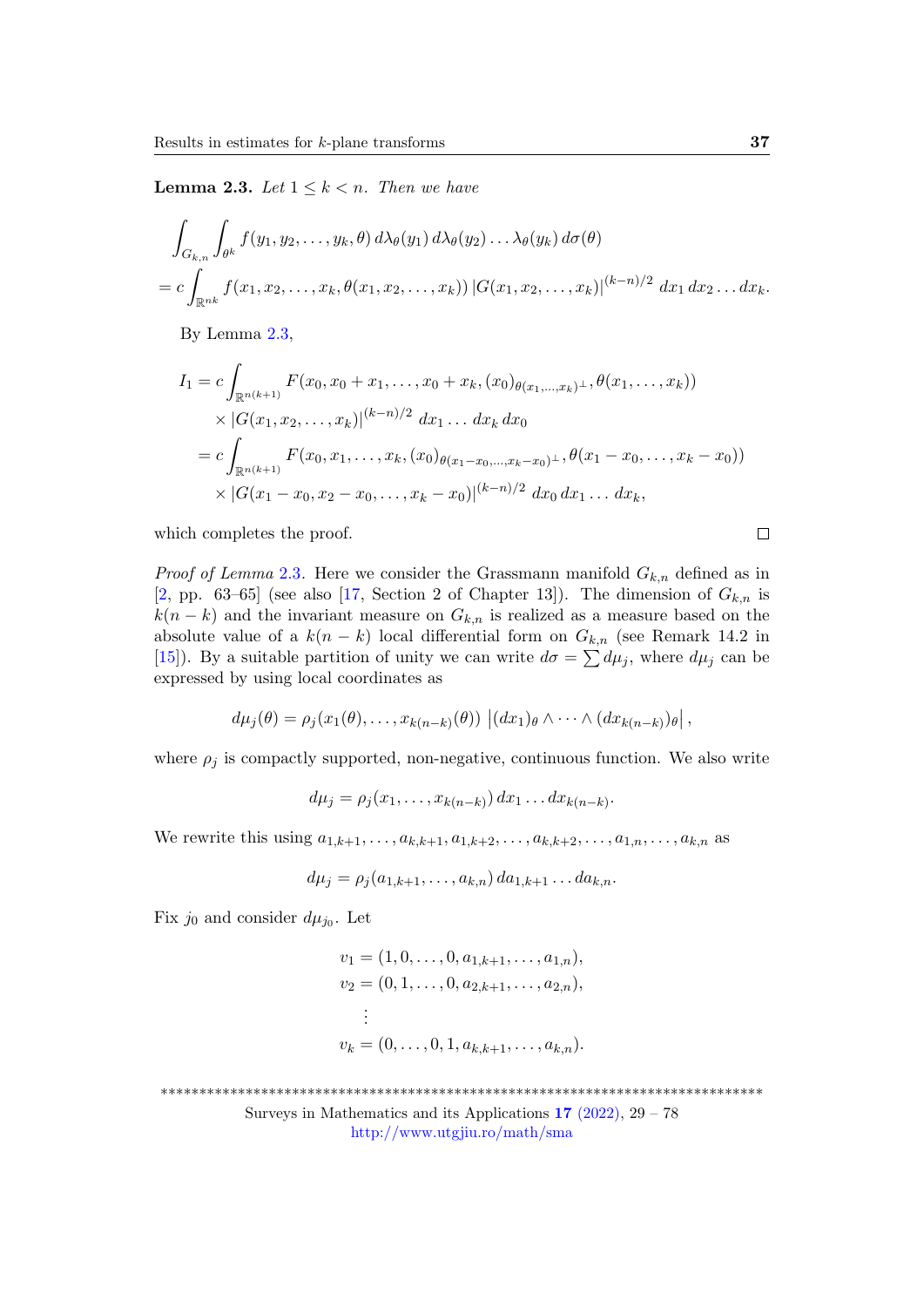We now assume that  $\mathbb{R}^{k(n-k)}$  and the local coordinates on  $G_{k,n}$  are related by the injection

$$
(a_{1,k+1},...,a_{k,k+1},a_{1,k+2},...,a_{k,k+2},...,a_{1,n},...,a_{k,n})
$$
  

$$
\longrightarrow \theta = \text{sp}\{v_1, v_2,...,v_k\} \in G_{k,n}, \quad (2.1)
$$

where  $sp{v_1, v_2, \ldots, v_k}$  denotes the subspace of  $\mathbb{R}^n$  generated by  $\{v_1, v_2, \ldots, v_k\}$ . Put k k<sub>k</sub> iai,n)

$$
y_{\ell} = \sum_{i=1}^{k} s_{i}^{\ell} v_{i} = \begin{pmatrix} s_{1}^{\ell}, s_{2}^{\ell}, \dots, s_{k}^{\ell}, \sum_{i=1}^{k} s_{i}^{\ell} a_{i,k+1}, \dots, \sum_{i=1}^{k} s_{i}^{\ell} a_{i,n} \end{pmatrix}
$$
 for  $\ell = 1, 2, \dots, k$ . Let  

$$
E_{k} = \begin{pmatrix} 1 & 0 \\ & 1 \\ & & \ddots \\ 0 & & 1 \end{pmatrix}
$$

be the  $k \times k$  unit matrix and define a  $k \times (n - k)$  matrix  $A_{k,n-k}$  by

<span id="page-9-0"></span>
$$
A_{k,n-k} = \begin{pmatrix} a_{1,k+1} & \dots & a_{1,n} \\ \dots & \dots & \dots \\ \dots & \dots & \dots \\ a_{k,k+1} & \dots & a_{k,n} \end{pmatrix}.
$$

We note that

$$
\begin{pmatrix} v_1 \\ v_2 \\ \vdots \\ v_k \end{pmatrix} = (E_k, A_{k,n-k}).
$$

Let

$$
u^{\ell} = (s_1^{\ell}, s_2^{\ell}, \dots, s_k^{\ell})
$$

be the k dimensional row vector and

$$
0_k=(0,0,\ldots,0)
$$

be the k dimensional row zero vector. We define  $n - k$  numbers of  $k(n - k)$  row vectors by

$$
S_1^{\ell} = (u^{\ell}, 0_k, \dots, 0_k),
$$
  
\n
$$
S_2^{\ell} = (0_k, u^{\ell}, 0_k, \dots, 0_k),
$$
  
\n
$$
\vdots
$$
  
\n
$$
S_{n-k}^{\ell} = (0_k, 0_k, \dots, 0_k, u^{\ell}).
$$

\*\*\*\*\*\*\*\*\*\*\*\*\*\*\*\*\*\*\*\*\*\*\*\*\*\*\*\*\*\*\*\*\*\*\*\*\*\*\*\*\*\*\*\*\*\*\*\*\*\*\*\*\*\*\*\*\*\*\*\*\*\*\*\*\*\*\*\*\*\*\*\*\*\*\*\*\*\*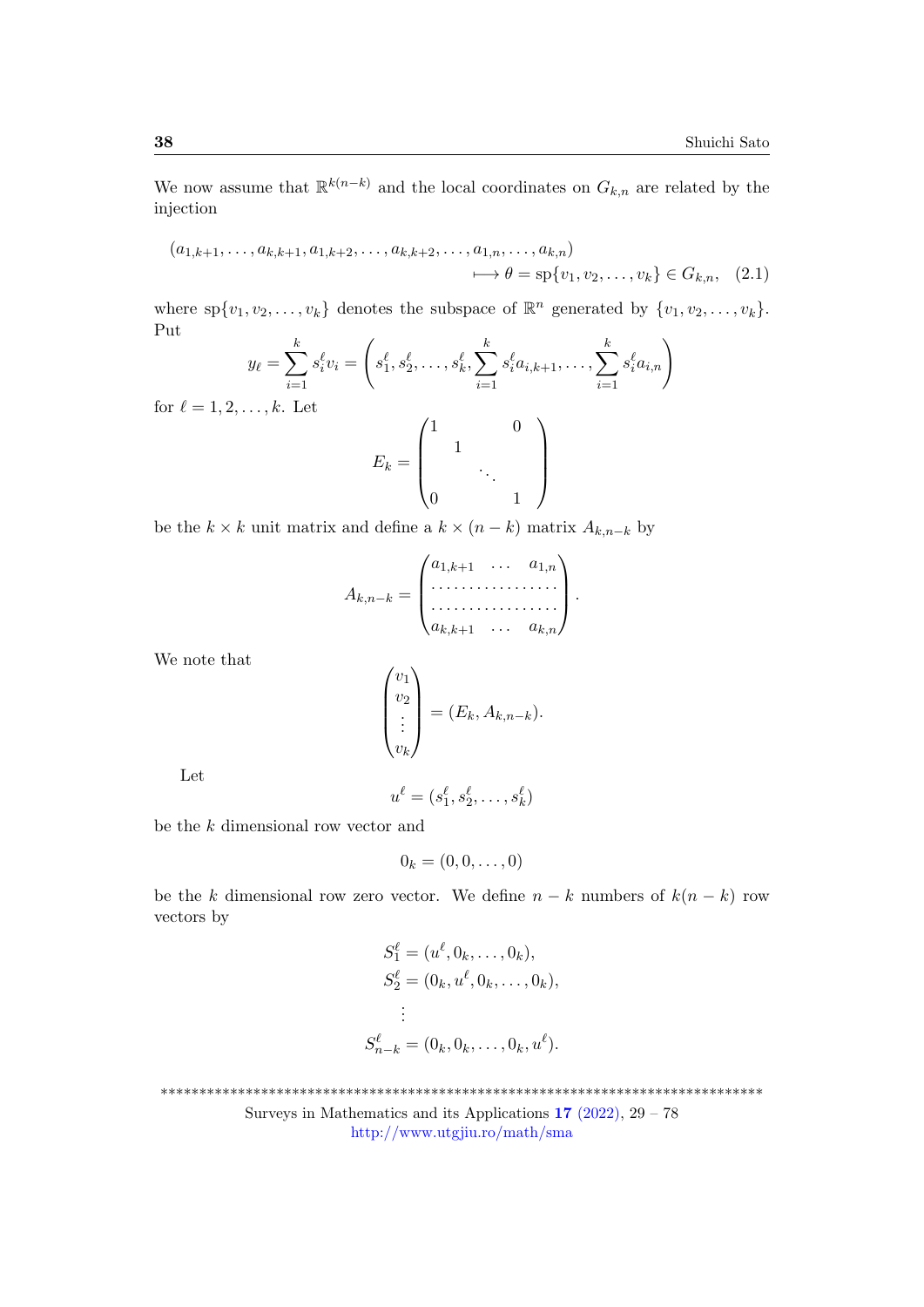Define the  $(n - k) \times k(n - k)$  matrix by

$$
B^{\ell} = \begin{pmatrix} S_1^{\ell} \\ S_2^{\ell} \\ \vdots \\ S_{(n-k)}^{\ell} \end{pmatrix}
$$

for  $\ell = 1, 2, \ldots, k$ . Let

$$
a^{j} = (a_{1,k+j}, \ldots, a_{k,k+j}), \quad j = 1, 2, \ldots, n-k.
$$

Consider the Jacobian

 $\overline{a}$ 

$$
A = \frac{\partial(y_1, y_2, \dots, y_k)}{\partial(u^1, u^2, \dots, u^k, a^1, a^2, \dots, a^{n-k})}.
$$
\n(2.2)

,

Then A is equal to the determinant of the  $nk \times nk$  matrix:

$$
\begin{pmatrix}\nE_k & 0_{k,k} & 0_{k,k} & \dots & 0_{k,k} & 0_{k,k(n-k)} \\
A_{k,n-k}^t & 0_{n-k,k} & 0_{n-k,k} & \dots & 0_{n-k,k} & B^1 \\
0_{k,k} & E_k & 0_{k,k} & \dots & 0_{k,k} & 0_{k,k(n-k)} \\
0_{n-k,k} & A_{k,n-k}^t & 0_{n-k,k} & \dots & 0_{n-k,k} & B^2 \\
\vdots & \vdots & \ddots & \vdots & \vdots \\
0_{k,k} & 0_{k,k} & 0_{k,k} & \dots & E_k & 0_{k,k(n-k)} \\
0_{n-k,k} & 0_{n-k,k} & 0_{n-k,k} & \dots & A_{k,n-k}^t & B^k\n\end{pmatrix}
$$

where  $0_{j,m}$  denotes the  $j \times m$  zero matrix and  $A_{k,n-k}^t$  denotes the transpose. We can see easily that  $|A|$  is equal to the absolute value of the determinant of the matrix

$$
\begin{pmatrix}\nE_k & & & & & \\
& E_k & & & & \\
& & \ddots & & & \\
A_{k,n-k}^t & & & & \\
& & & A_{k,n-k}^t & & \\
& & & & \ddots & \\
& & & & A_{k,n-k}^t & B^k\n\end{pmatrix}
$$

(where the components not expressed explicitly are all 0), which equals the absolute value of the determinant of the  $k(n - k) \times k(n - k)$  matrix:

$$
B = \begin{pmatrix} B^1 \\ B^2 \\ \vdots \\ B^k \end{pmatrix}.
$$

\*\*\*\*\*\*\*\*\*\*\*\*\*\*\*\*\*\*\*\*\*\*\*\*\*\*\*\*\*\*\*\*\*\*\*\*\*\*\*\*\*\*\*\*\*\*\*\*\*\*\*\*\*\*\*\*\*\*\*\*\*\*\*\*\*\*\*\*\*\*\*\*\*\*\*\*\*\*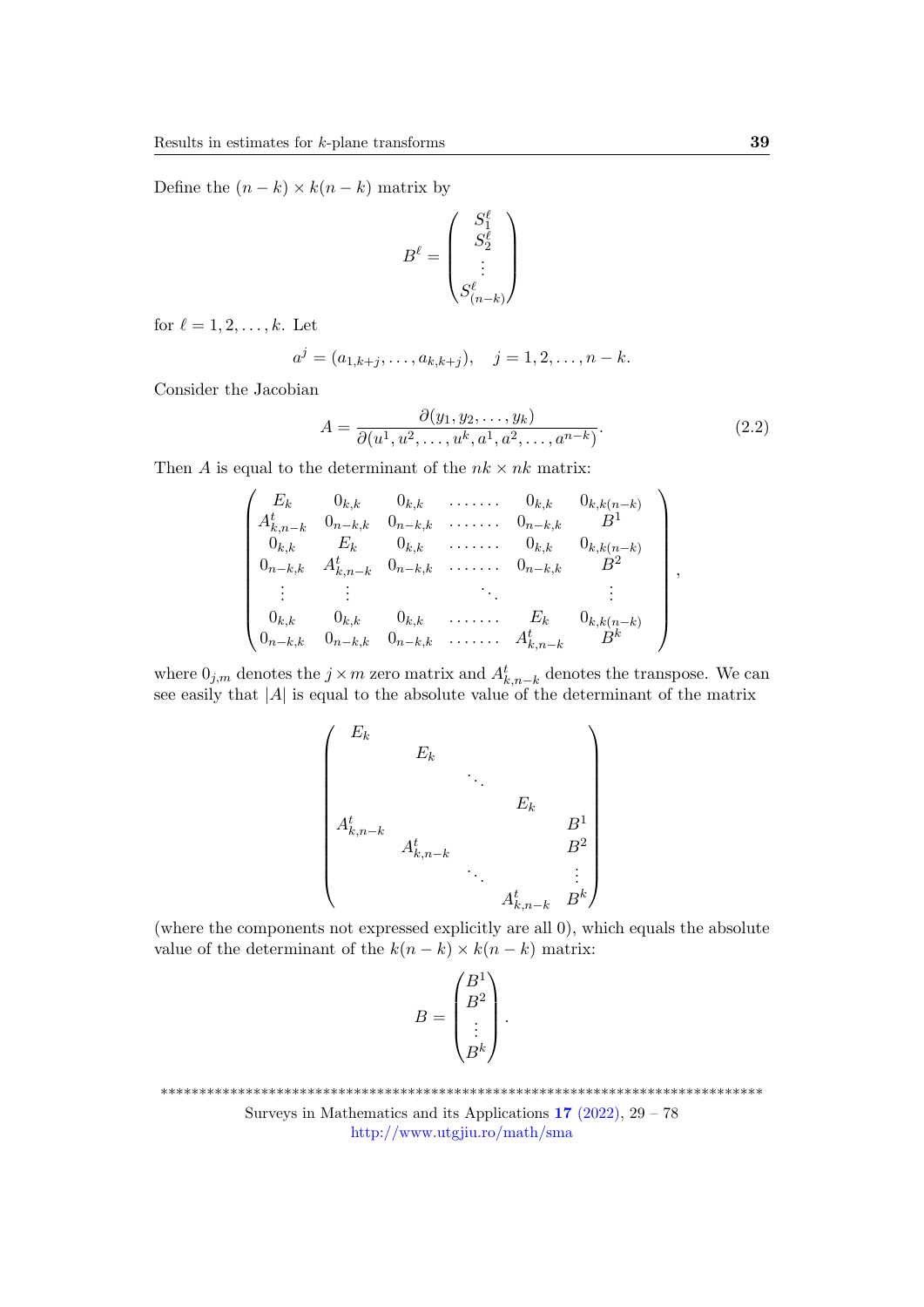By inspection  $|\det B|$  is equal to  $|\det S|^{n-k}$ , where

<span id="page-11-0"></span>
$$
S = \begin{pmatrix} s_1^1 & s_2^1 & \dots & s_k^1 \\ s_1^2 & s_2^2 & \dots & s_k^2 \\ \dots & \dots & \dots & \dots \\ \dots & \dots & \dots & \dots \\ s_1^k & s_2^k & \dots & s_k^k \end{pmatrix} .
$$
 (2.3)

We write

$$
y_{\ell} = \left(\sum_{i=1}^{k} s_i^{\ell} a_{i1}, \sum_{i=1}^{k} s_i^{\ell} a_{i2}, \ldots, \sum_{i=1}^{k} s_i^{\ell} a_{in}\right),
$$

where  $a_{ij} = \delta_{ij}$  for  $1 \leq j \leq k$ ;  $\delta_{ii} = 1$ ,  $\delta_{ij} = 0$  if  $i \neq j$ .

Let  $1 \leq j_1 < j_2 < \cdots < j_k \leq n$ . To compute  $G(y_1, \ldots, y_k)$ , we note that

⏐ ⏐ ⏐ ⏐ ⏐ ⏐ ⏐ ⏐ ⏐ ⏐ ⏐ ∑<sup>k</sup> <sup>i</sup>1=1 s 1 i1 ai1,j<sup>1</sup> ∑<sup>k</sup> <sup>i</sup>2=1 s 1 i2 ai2,j<sup>2</sup> . . . ∑<sup>k</sup> <sup>i</sup>k=1 s 1 ik ∑ aik,j<sup>k</sup> k <sup>i</sup>1=1 s 2 i1 ai1,j<sup>1</sup> ∑<sup>k</sup> <sup>i</sup>2=1 s 2 i2 ai2,j<sup>2</sup> . . . ∑<sup>k</sup> <sup>i</sup>k=1 s 2 ik aik,j<sup>k</sup> . . . . . . . . . . . . . . . . . . . . . . . . . . . . . . . . . . . . . . . . . . . . . . . . . . . . . . . . . . . . . . . . . . . . . . . . . . . . . . . . . . . . . . . . . . . . . . . . . . . . . . ∑<sup>k</sup> <sup>i</sup>1=1 s k i1 ai1,j<sup>1</sup> ∑<sup>k</sup> <sup>i</sup>2=1 s k i2 ai2,j<sup>2</sup> . . . ∑<sup>k</sup> <sup>i</sup>k=1 s k ik aik,j<sup>k</sup> ⏐ ⏐ ⏐ ⏐ ⏐ ⏐ ⏐ ⏐ ⏐ ⏐ ⏐ = ∑ k i1,i2,...,ik=1 ai1,j<sup>1</sup> ai2,j<sup>2</sup> . . . aik,j<sup>k</sup> ⏐ ⏐ ⏐ ⏐ ⏐ ⏐ ⏐ ⏐ ⏐ ⏐ s 1 i1 s 1 i2 . . . s<sup>1</sup> ik s 2 i1 s 2 i2 . . . s<sup>2</sup> ik . . . . . . . . . . . . . . . . . . . . . . . . . . . . . . . . . . s k i1 s k i2 . . . s<sup>k</sup> ik ⏐ ⏐ ⏐ ⏐ ⏐ ⏐ ⏐ ⏐ ⏐ ⏐ = ⏐ ⏐ ⏐ ⏐ ⏐ ⏐ ⏐ ⏐ ⏐ ⏐ a1,j<sup>1</sup> a1,j<sup>2</sup> . . . a1,j<sup>k</sup> a2,j<sup>1</sup> a2,j<sup>2</sup> . . . a2,j<sup>k</sup> . . . . . . . . . . . . . . . . . . . . . . . . . . . . . . . . . . . . . . . . . . . . ak,j<sup>1</sup> ak,j<sup>2</sup> . . . ak,j<sup>k</sup> ⏐ ⏐ ⏐ ⏐ ⏐ ⏐ ⏐ ⏐ ⏐ ⏐ ⏐ ⏐ ⏐ ⏐ ⏐ ⏐ ⏐ ⏐ ⏐ ⏐ s 1 1 s 1 2 . . . s<sup>1</sup> k s 2 1 s 2 2 . . . s<sup>2</sup> k . . . . . . . . . . . . . . . . . . . . . . . . . . . . . . s k 1 s k 2 . . . s<sup>k</sup> k ⏐ ⏐ ⏐ ⏐ ⏐ ⏐ ⏐ ⏐ ⏐ ⏐ .

Thus

$$
G(y_1, ..., y_k) = \sum_{1 \leq j_1 < j_2 < \cdots < j_k \leq n} \begin{vmatrix} a_{1,j_1} & a_{1,j_2} & \cdots & a_{1,j_k} \\ a_{2,j_1} & a_{2,j_2} & \cdots & a_{2,j_k} \\ \vdots & \vdots & \ddots & \vdots \\ a_{k,j_1} & a_{k,j_2} & \cdots & a_{k,j_k} \end{vmatrix} = G(v_1, ..., v_k) |\det S|^2.
$$

\*\*\*\*\*\*\*\*\*\*\*\*\*\*\*\*\*\*\*\*\*\*\*\*\*\*\*\*\*\*\*\*\*\*\*\*\*\*\*\*\*\*\*\*\*\*\*\*\*\*\*\*\*\*\*\*\*\*\*\*\*\*\*\*\*\*\*\*\*\*\*\*\*\*\*\*\*\* Surveys in Mathematics and its Applications  $17$  [\(2022\),](http://www.utgjiu.ro/math/sma/v17/v17.html)  $29 - 78$ <http://www.utgjiu.ro/math/sma>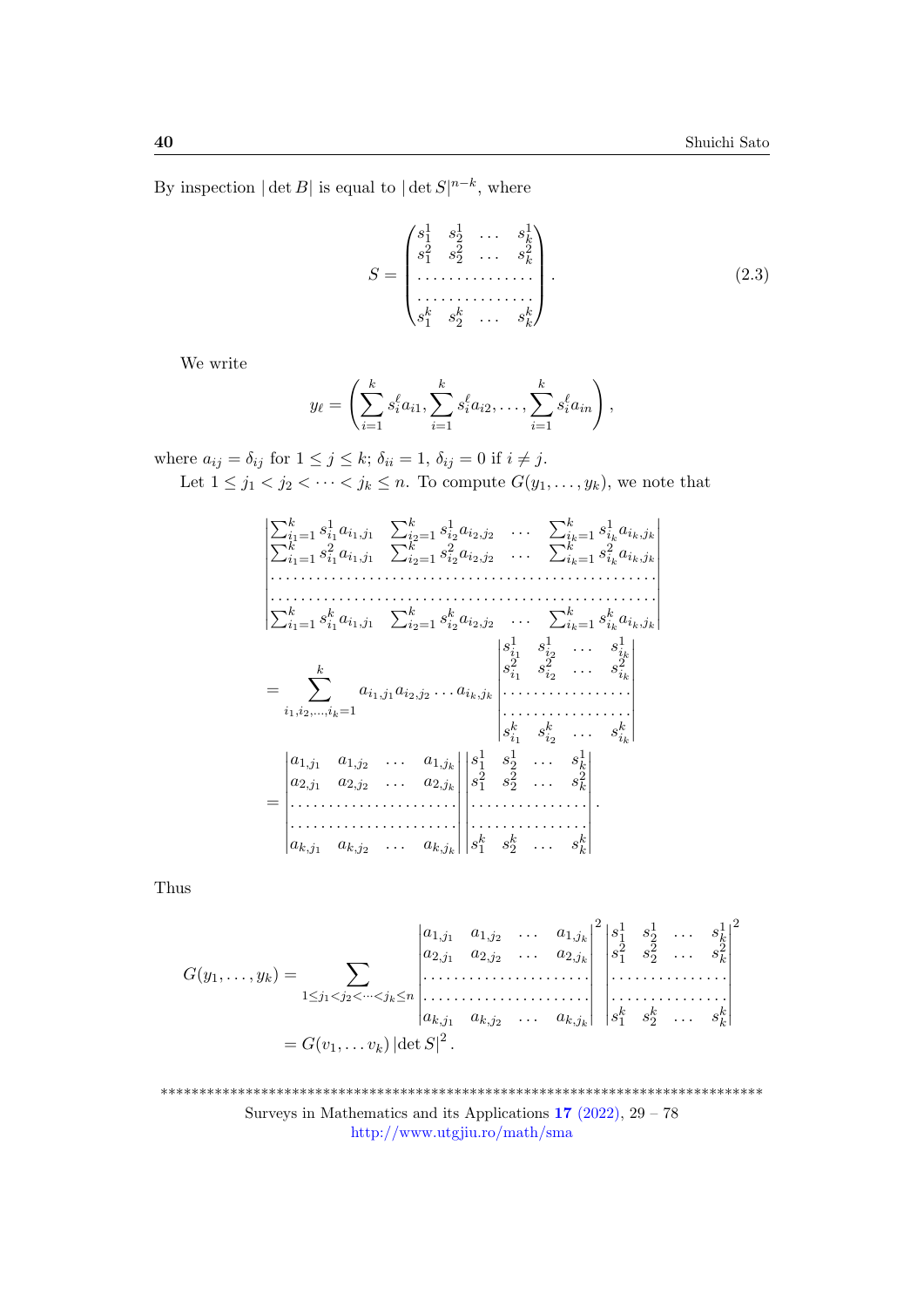Therefore

$$
ds_1^1 \dots ds_k^1 \dots ds_1^k \dots ds_k^k d\mu_{j_0}
$$
  
=  $ds_1^1 \dots ds_k^1 \dots ds_1^k \dots ds_k^k \rho_{j_0}(a_{1,k+1}, \dots, a_{k,n}) da_{1,k+1} \dots da_{k,n}$   
=  $\rho_{j_0}(a_{1,k+1}, \dots, a_{k,n}) |\text{det } S|^{k-n} dy_1 \dots dy_k$   
=  $\rho_{j_0}(a_{1,k+1}, \dots, a_{k,n}) N(a_{ij})^{n-k} |G(y_1, \dots, y_k)|^{(k-n)/2} dy_1 \dots dy_k$ ,

where

<span id="page-12-0"></span>
$$
N(a_{ij})=G(v_1,\ldots v_k)^{1/2}.
$$

Let  $y_{\ell} = \sum_{i=1}^{k} s_i^{\ell} v_i$ , where  $v_1, \ldots, v_k$  are as above. It can be shown that

$$
\int_{\theta} \cdots \int_{\theta} g(z_1, z_2, \ldots, z_k) d\lambda_{\theta}(z_1) d\lambda_{\theta}(z_2) \ldots d\lambda_{\theta}(z_k)
$$
\n
$$
= |G(v_1, v_2, \ldots, v_k)|^{k/2} \int_{\mathbb{R}^k} \cdots \int_{\mathbb{R}^k} g(y_1, \ldots, y_k) \prod_{\ell=1}^k ds_1^{\ell} \ldots ds_k^{\ell}
$$
\n
$$
= N(a_{ij})^k \int_{\mathbb{R}^k} \cdots \int_{\mathbb{R}^k} g(y_1, \ldots, y_k) \prod_{\ell=1}^k ds_1^{\ell} \ldots ds_k^{\ell}
$$

for an appropriate function g, where  $\theta \in G_{k,n}$  is spanned by  $v_1, v_2, \ldots, v_k$ . Therefore

$$
\int \left( \int \cdots \int f(z_1, \ldots, z_k, \theta) d\lambda_{\theta}(z_1) \ldots d\lambda_{\theta}(z_k) \right) \qquad (2.4)
$$
\n
$$
\rho_{j_0}(x_1(\theta), \ldots, x_{k(n-k)}(\theta)) |(dx_1)_{\theta} \wedge \cdots \wedge (dx_{k(n-k)})_{\theta}|
$$
\n
$$
= \int \int_{\theta(a_{1,k+1}, \ldots, a_{k,n})^k} f(z_1, \ldots, z_k, \theta(a_{1,k+1}, \ldots, a_{k,n}))
$$
\n
$$
\prod_{j=1}^k d\lambda_{\theta(a_{1,k+1}, \ldots, a_{k,n})}(z_j) \rho_{j_0}(a_{1,k+1}, \ldots, a_{k,n}) da_{1,k+1} \ldots da_{k,n}
$$
\n
$$
= \int N(a_{ij})^k \int_{\mathbb{R}^k} \cdots \int_{\mathbb{R}^k} f(y_1, \ldots, y_k, \theta(a_{1,k+1}, \ldots, a_{k,n})) \prod_{\ell=1}^k ds_1^{\ell} \ldots ds_k^{\ell}
$$
\n
$$
\times \rho_{j_0}(a_{1,k+1}, \ldots, a_{k,n}) da_{1,k+1} \ldots da_{k,n}
$$
\n
$$
= \int_{\mathbb{R}^n} \cdots \int_{\mathbb{R}^n} f(y_1, \ldots, y_k, \theta(a_{1,k+1}, \ldots, a_{k,n}))
$$
\n
$$
\times \rho_{j_0}(a_{1,k+1}, \ldots, a_{k,n}) N(a_{ij})^n |G(y_1, \ldots, y_k)|^{(k-n)/2} dy_1 \ldots dy_k,
$$
\n(2.4)

where  $\theta(a_{1,k+1},...,a_{k,n}) = \theta(v_1,...,v_k)$ .

<sup>\*\*\*\*\*\*\*\*\*\*\*\*\*\*\*\*\*\*\*\*\*\*\*\*\*\*\*\*\*\*\*\*\*\*\*\*\*\*\*\*\*\*\*\*\*\*\*\*\*\*\*\*\*\*\*\*\*\*\*\*\*\*\*\*\*\*\*\*\*\*\*\*\*\*\*\*\*\*</sup> Surveys in Mathematics and its Applications  $17$  [\(2022\),](http://www.utgjiu.ro/math/sma/v17/v17.html) 29 – 78 <http://www.utgjiu.ro/math/sma>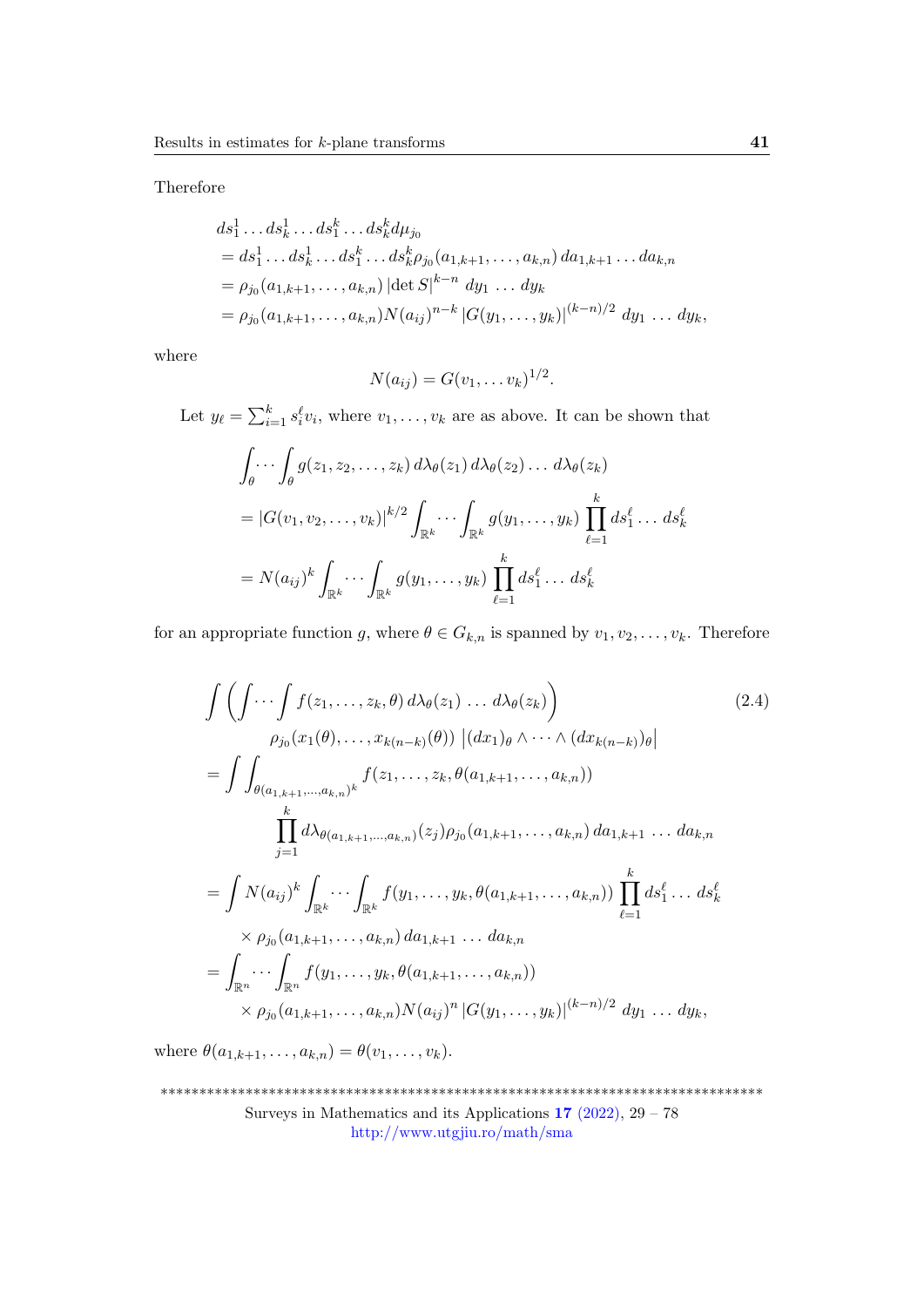Here we note the following. Let  $S$  be as in  $(2.3)$ . Then

<span id="page-13-0"></span>
$$
[y] := \begin{pmatrix} y_1 \\ y_2 \\ \vdots \\ y_k \end{pmatrix} = (S, SA_{k,n-k}) = S(E_k, A_{k,n-k}).
$$
 (2.5)

Thus, writing  $y_{\ell} = (y_1^{\ell}, \ldots, y_n^{\ell}),$  we have

$$
S = S(y_1, ..., y_k) = \begin{pmatrix} y_1^1 & y_2^1 & \cdots & y_k^1 \\ y_1^2 & y_2^2 & \cdots & y_k^2 \\ \vdots & \vdots & \ddots & \vdots \\ y_1^k & y_2^k & \cdots & y_k^k \end{pmatrix},
$$
  

$$
T = T(y_1, ..., y_k) := SA_{k,n-k} = \begin{pmatrix} y_{k+1}^1 & y_{k+2}^1 & \cdots & y_n^1 \\ y_{k+1}^2 & y_{k+2}^2 & \cdots & y_n^2 \\ \vdots & \vdots & \ddots & \vdots \\ y_{k+1}^k & y_{k+2}^k & \cdots & y_n^k \end{pmatrix},
$$

and hence

$$
A_{k,n-k} = \begin{pmatrix} a_{1,k+1} & \cdots & a_{1,n} \\ \cdots & \cdots & \cdots \\ \cdots & \cdots & \cdots \\ a_{k,k+1} & \cdots & a_{k,n} \end{pmatrix} = S^{-1}T.
$$

Therefore  $a_{ij}$  can be expressed by  $y_m^{\ell}$ .

<span id="page-13-1"></span>
$$
a_{ij} = a_{ij}(y_1, \dots, y_k) = (S(y_1, \dots, y_k))^{-1} T(y_1, \dots, y_k))_{i,j-k}
$$

for  $1 \leq i \leq k, k+1 \leq j \leq n$ . So we can write

$$
\int_{\mathbb{R}^n} \cdots \int_{\mathbb{R}^n} f(y_1, \ldots, y_k, \theta(a_{1,k+1}, \ldots, a_{k,n}))
$$
\n
$$
\rho_{j_0}(a_{1,k+1}, \ldots, a_{k,n}) N(a_{ij})^n |G(y_1, \ldots, y_k)|^{(k-n)/2} dy_1 \ldots dy_k
$$
\n
$$
= \int_{\mathbb{R}^n} \cdots \int_{\mathbb{R}^n} f(y_1, \ldots, y_k, \theta(y_1, \ldots, y_k)) \widetilde{\rho}_{j_0}(y_1, \ldots, y_k)
$$
\n
$$
\times |G(y_1, \ldots, y_k)|^{(k-n)/2} dy_1 \ldots dy_k, \quad (2.6)
$$

where

$$
\widetilde{\rho}_{j_0}(y_1,\ldots,y_k) = \rho_{j_0}(a_{1,k+1}(y_1,\ldots,y_k),\ldots,a_{k,n}(y_1,\ldots,y_k)) N (a_{ij}(y_1,\ldots,y_k))^n
$$

\*\*\*\*\*\*\*\*\*\*\*\*\*\*\*\*\*\*\*\*\*\*\*\*\*\*\*\*\*\*\*\*\*\*\*\*\*\*\*\*\*\*\*\*\*\*\*\*\*\*\*\*\*\*\*\*\*\*\*\*\*\*\*\*\*\*\*\*\*\*\*\*\*\*\*\*\*\* Surveys in Mathematics and its Applications  $17$  [\(2022\),](http://www.utgjiu.ro/math/sma/v17/v17.html)  $29 - 78$ <http://www.utgjiu.ro/math/sma>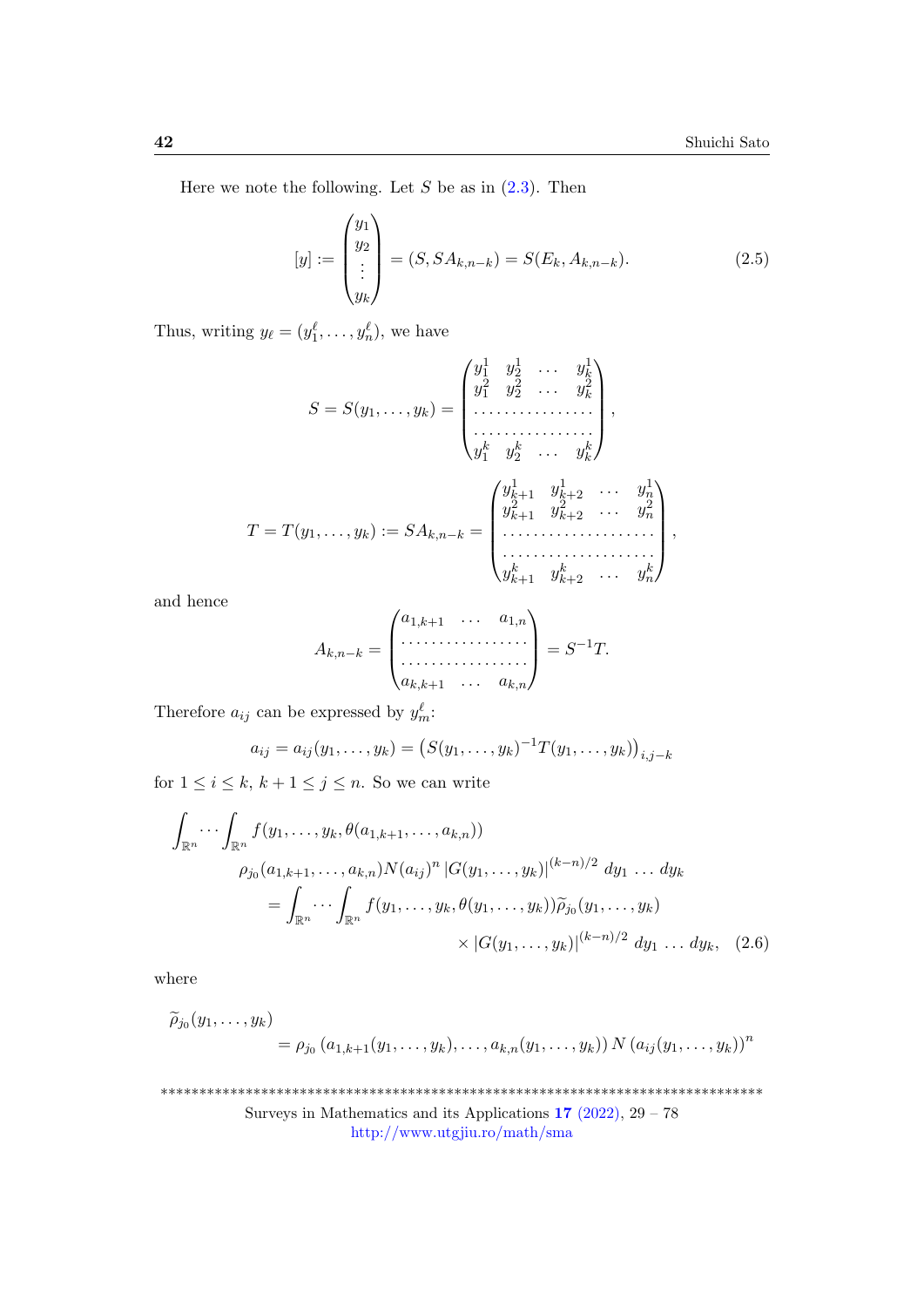and we have used the relation:

$$
\theta (a_{1,k+1}(y_1,\ldots,y_k),\ldots,a_{k,n}(y_1,\ldots,y_k)) = \theta (v_1,\ldots,v_k) = \theta (y_1,\ldots,y_k),
$$

which follows by  $(2.5)$ . We note that each  $a_{ij}$  is homogeneous of degree 0:

$$
a_{ij}(\tau y_1, \ldots, \tau y_k) = a_{ij}(y_1, \ldots, y_k) \quad \text{for all } \tau > 0.
$$

Let [y] be the  $k \times n$  matrix as in [\(2.5\)](#page-13-0). We also write  $S(y_1, \ldots, y_k) = S([y])$ ,  $T(y_1, \ldots, y_k) = T([y]), \ a_{ij}(y_1, \ldots, y_k) = a_{ij}([y])$  and  $\widetilde{\rho}_{j_0}(y_1, \ldots, y_k) = \widetilde{\rho}_{j_0}([y])$ . Then<br>if  $\alpha$  is a  $k \times k$  matrix if  $\alpha$  is a  $k \times k$  matrix,

$$
S(\alpha[y]) = \alpha S([y]), \quad T(\alpha[y]) = \alpha T([y]).
$$

Thus if  $\alpha$  is non-singular, we have

$$
S(\alpha[y])^{-1}T(\alpha[y]) = (\alpha S([y]))^{-1}\alpha T([y]) = S([y])^{-1}\alpha^{-1}\alpha T([y]) = S([y])^{-1}T([y]),
$$

and hence  $a_{ij}(\alpha[y]) = a_{ij}([y])$  and

<span id="page-14-0"></span>
$$
\widetilde{\rho}_{j_0}(\alpha[y]) = \widetilde{\rho}_{j_0}([y]). \tag{2.7}
$$

Summing up in  $j_0$ , by  $(2.4)$  and  $(2.6)$ , we have

$$
\int_{G_{k,n}} \int_{\theta^k} f(z_1, z_2, \dots, z_k, \theta) d\lambda_{\theta}(z_1) d\lambda_{\theta}(z_2) \dots d\lambda_{\theta}(z_k) d\sigma(\theta)
$$
\n
$$
= \int_{\mathbb{R}^n} \dots \int_{\mathbb{R}^n} f(y_1, \dots, y_k, \theta(y_1, \dots, y_k)) \rho(y_1, \dots, y_k)
$$
\n
$$
\times |G(y_1, \dots, y_k)|^{(k-n)/2} dy_1 \dots dy_k,
$$
\n(2.8)

where

<span id="page-14-1"></span>
$$
\rho = \sum_{j_0} \widetilde{\rho}_{j_0}.
$$

We can see that  $\rho$  is a positive constant function as follows. Let  $y_1, \ldots, y_k$  be linearly independent in  $\mathbb{R}^n$  and  $O_1, \ldots, O_k$  be orthonormal in the space spanned by  $y_1, \ldots, y_k$ . Then there exists a non-singular  $k \times k$  matrix  $\alpha$  such that

$$
\alpha[y] = \begin{pmatrix} O_1 \\ O_2 \\ \vdots \\ O_k \end{pmatrix}.
$$

By  $(2.7)$ , it follows that

<span id="page-14-2"></span>
$$
\rho(y_1,\ldots,y_k)=\rho(O_1,\ldots,O_k). \tag{2.9}
$$

\*\*\*\*\*\*\*\*\*\*\*\*\*\*\*\*\*\*\*\*\*\*\*\*\*\*\*\*\*\*\*\*\*\*\*\*\*\*\*\*\*\*\*\*\*\*\*\*\*\*\*\*\*\*\*\*\*\*\*\*\*\*\*\*\*\*\*\*\*\*\*\*\*\*\*\*\*\*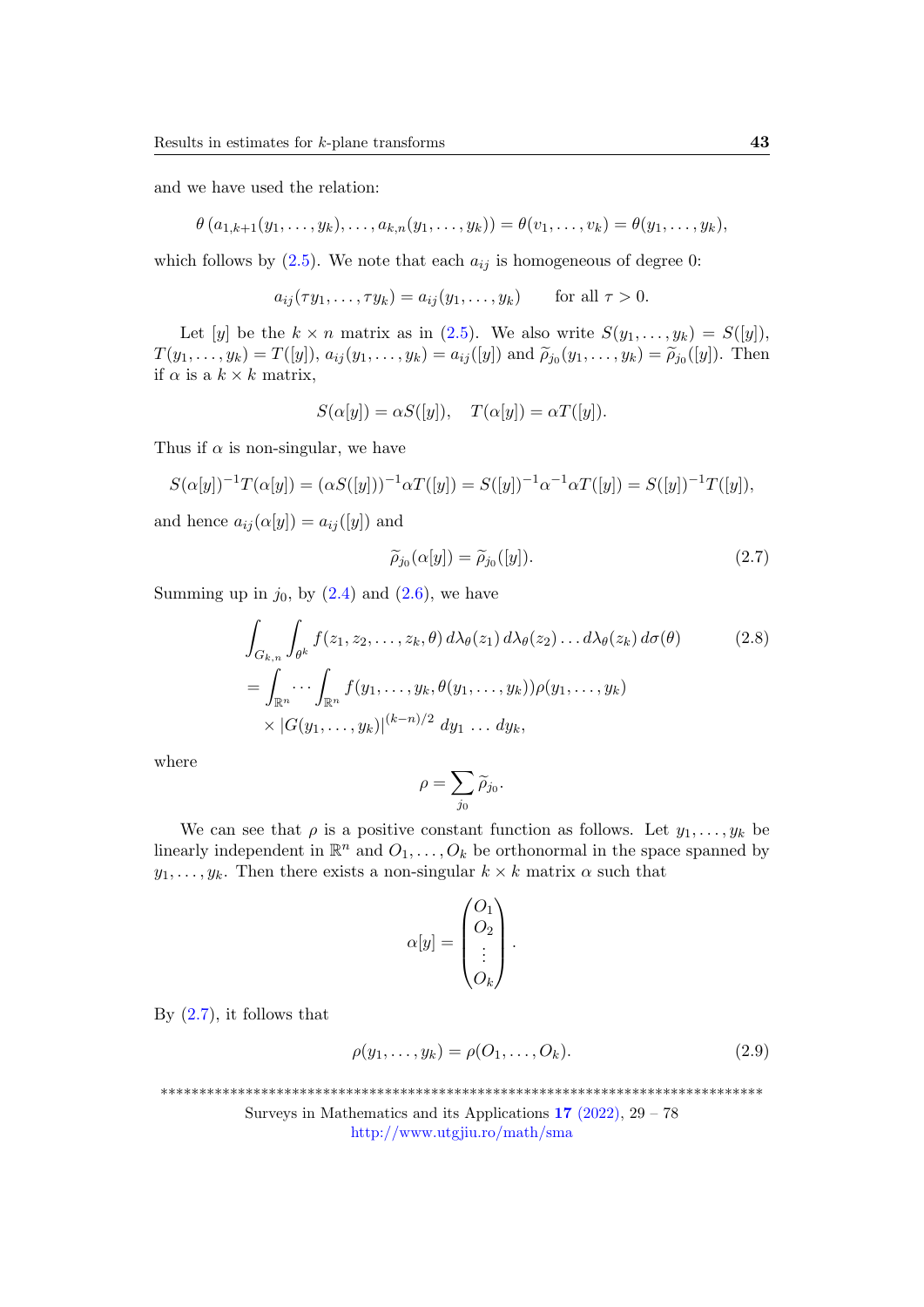$\Box$ 

Also  $(2.8)$  implies that  $\rho$  is invariant under the action of  $SO(n)$ :

<span id="page-15-0"></span>
$$
\rho(y_1,\ldots,y_k)=\rho(Uy_1,\ldots,Uy_k) \qquad (2.10)
$$

for  $U \in SO(n)$ . This can be seen as follows. Let

$$
I = \int_{G_{k,n}} \int_{\theta^k} f(Uz_1, Uz_2, \dots, Uz_k, U\theta) d\lambda_{\theta}(z_1) d\lambda_{\theta}(z_2) \dots d\lambda_{\theta}(z_k) d\sigma(\theta),
$$

where  $U\theta = \theta(Ux_1, \ldots, Ux_k)$  if  $\theta = \theta(x_1, \ldots, x_k)$ . Then by  $SO(n)$  invariance of  $d\sigma$ and  $(2.8)$ , we have

$$
I = \int_{G_{k,n}} \int_{(U\theta)^k} f(z_1, z_2, \dots, z_k, U\theta) d\lambda_{U\theta}(z_1) d\lambda_{U\theta}(z_2) \dots d\lambda_{U\theta}(z_k) d\sigma(\theta)
$$
  
= 
$$
\int_{G_{k,n}} \int_{\theta^k} f(z_1, z_2, \dots, z_k, \theta) d\lambda_{\theta}(z_1) d\lambda_{\theta}(z_2) \dots d\lambda_{\theta}(z_k) d\sigma(\theta)
$$
  
= 
$$
\int_{\mathbb{R}^n} \cdots \int_{\mathbb{R}^n} f(y_1, \dots, y_k, \theta(y_1, \dots, y_k)) \rho(y_1, \dots, y_k)
$$
  
 
$$
\times |G(y_1, \dots, y_k)|^{(k-n)/2} dy_1 \dots dy_k.
$$

On the other hand, using  $(2.8)$ , we see that

$$
I = \int_{\mathbb{R}^n} \cdots \int_{\mathbb{R}^n} f(Uy_1, \ldots, Uy_k, U\theta(y_1, \ldots, y_k)) \rho(y_1, \ldots, y_k)
$$
  
\n
$$
\times |G(y_1, \ldots, y_k)|^{(k-n)/2} dy_1 \ldots dy_k
$$
  
\n
$$
= \int_{\mathbb{R}^n} \cdots \int_{\mathbb{R}^n} f(y_1, \ldots, y_k, U\theta(U^{-1}y_1, \ldots, U^{-1}y_k)) \rho(U^{-1}y_1, \ldots, U^{-1}y_k)
$$
  
\n
$$
\times |G(U^{-1}y_1, \ldots, U^{-1}y_k)|^{(k-n)/2} dy_1 \ldots dy_k,
$$
  
\n
$$
= \int_{\mathbb{R}^n} \cdots \int_{\mathbb{R}^n} f(y_1, \ldots, y_k, \theta(y_1, \ldots, y_k)) \rho(U^{-1}y_1, \ldots, U^{-1}y_k)
$$
  
\n
$$
\times |G(y_1, \ldots, y_k)|^{(k-n)/2} dy_1 \ldots dy_k.
$$

Comparing the two expressions of  $I$  above, we can see that  $(2.10)$  holds true.

Rearranging  $O_1, \ldots, O_k$ , if necessary, we can find  $U \in SO(n)$  so that  $UO_1 = e_1$ ,  $\dots, UO_k = e_k$ , where  $\{e_1, \dots, e_n\}$  denotes the standard basis of  $\mathbb{R}^n$ . Then by [\(2.9\)](#page-14-2) and  $(2.10)$  we have

$$
\rho(y_1,\ldots,y_k)=\rho(e_1,\ldots,e_k).
$$

This completes the proof of Lemma [2.3.](#page-8-0)

We state a result analogous to Lemma [2.3,](#page-8-0) which will be used in proving Theorem [1.2.](#page-3-0)

\*\*\*\*\*\*\*\*\*\*\*\*\*\*\*\*\*\*\*\*\*\*\*\*\*\*\*\*\*\*\*\*\*\*\*\*\*\*\*\*\*\*\*\*\*\*\*\*\*\*\*\*\*\*\*\*\*\*\*\*\*\*\*\*\*\*\*\*\*\*\*\*\*\*\*\*\*\*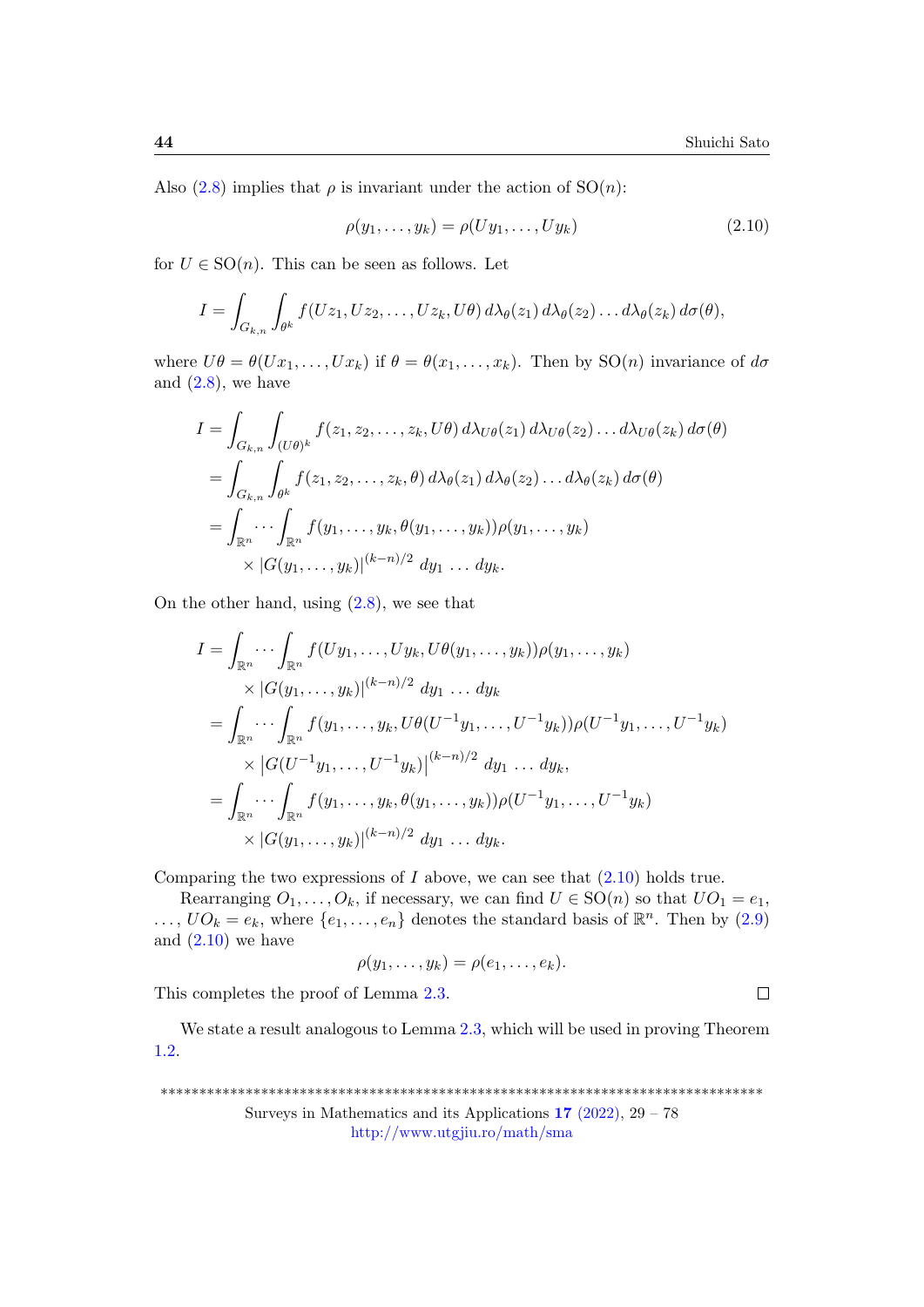<span id="page-16-0"></span>Lemma 2.4. We have

$$
d\lambda_{\theta}(\omega_1)\dots d\lambda_{\theta}(\omega_k) d\sigma(\theta) = c |\det G(\omega_1,\dots,\omega_k)|^{(k-n)/2} d\omega_1\dots d\omega_k,
$$

 $1 \leq k \leq n$ , which means [\(2.11\)](#page-16-2) below, where  $d\omega_1, \ldots, d\omega_k$  are the Lebesgue surface measure on the unit sphere  $S^{n-1}$  and  $d\lambda_{\theta}(\omega_1), \ldots, d\lambda_{\theta}(\omega_k)$  are as in [\(1.6\)](#page-2-2).

Proof. By Lemma [2.3,](#page-8-0) we have

$$
\int_{G_{k,n}} \int_{y_1,\ldots,y_k \in \theta} F(y_1,\ldots,y_k,\theta) d\lambda_{\theta}(y_1) \ldots d\lambda_{\theta}(y_k) d\sigma(\theta)
$$
  
= 
$$
c \int_{\mathbb{R}^{nk}} F(x_1,\ldots,x_k,\theta(x_1,\ldots,x_k)) |G(x_1,\ldots,x_k)|^{(k-n)/2} dx_1 \ldots dx_k.
$$

Thus, using polar coordinates, we see that

$$
\int_{G_{k,n}} \int_{(0,\infty)^k} \int_{(S_\theta^{k-1})^k} F(r_1 \omega_1, \dots, r_k \omega_k, \theta)(r_1 \dots r_k)^{k-1} \prod_{j=1}^k dr_j d\lambda_{\theta}(\omega_j) d\sigma(\theta)
$$
  
=  $c \int_{(0,\infty)^k} \int_{(S^{n-1})^k} F(r_1 \omega_1, \dots, r_k \omega_k, \theta(\omega_1, \dots, \omega_k)) |G(\omega_1, \dots, \omega_k)|^{(k-n)/2}$   
 $\times (r_1 \dots r_k)^{k-1} dr_1 \dots dr_k d\omega_1 \dots d\omega_k.$ 

Taking a function of the form

$$
H(|x_1|, ..., |x_k|)F_0(x'_1, ..., x'_k, \theta), \quad x'_j = x_j/|x_j| \quad (1 \le j \le k)
$$

as F and factoring out  $\int_{(0,\infty)^k} H(r_1,\ldots,r_k)(r_1\ldots r_k)^{k-1} dr_1\ldots dr_k$ , we have

$$
\int_{G_{k,n}} \int_{(S_{\theta}^{k-1})^k} F_0(\omega_1, \dots, \omega_k, \theta) d\lambda_{\theta}(\omega_1) \dots d\lambda_{\theta}(\omega_k) d\sigma(\theta) \tag{2.11}
$$
\n
$$
= c \int_{(S^{n-1})^k} F_0(\omega_1, \dots, \omega_k, \theta(\omega_1, \dots, \omega_k)) |G(\omega_1, \dots, \omega_k)|^{(k-n)/2} d\omega_1 \dots d\omega_k.
$$

This implies what we need.

# <span id="page-16-1"></span>3 Proof of Theorem [1.1](#page-2-0)

In this section we prove Theorem [1.1](#page-2-0) assuming Theorem [1.2;](#page-3-0) also, we assume interpolation arguments needed in the proof, the proof of which will be given in Section [5.](#page-28-0) Let

$$
A_{k,n}(f_0,f_1,\ldots,f_n)=\int_{\mathbb{S}}\left(\prod_{j=0}^nT_{k,n}f_j(x,\theta)\right)d\nu(x,\theta).
$$

\*\*\*\*\*\*\*\*\*\*\*\*\*\*\*\*\*\*\*\*\*\*\*\*\*\*\*\*\*\*\*\*\*\*\*\*\*\*\*\*\*\*\*\*\*\*\*\*\*\*\*\*\*\*\*\*\*\*\*\*\*\*\*\*\*\*\*\*\*\*\*\*\*\*\*\*\*\*

Surveys in Mathematics and its Applications  $17$  [\(2022\),](http://www.utgjiu.ro/math/sma/v17/v17.html)  $29 - 78$ <http://www.utgjiu.ro/math/sma>

<span id="page-16-2"></span> $\Box$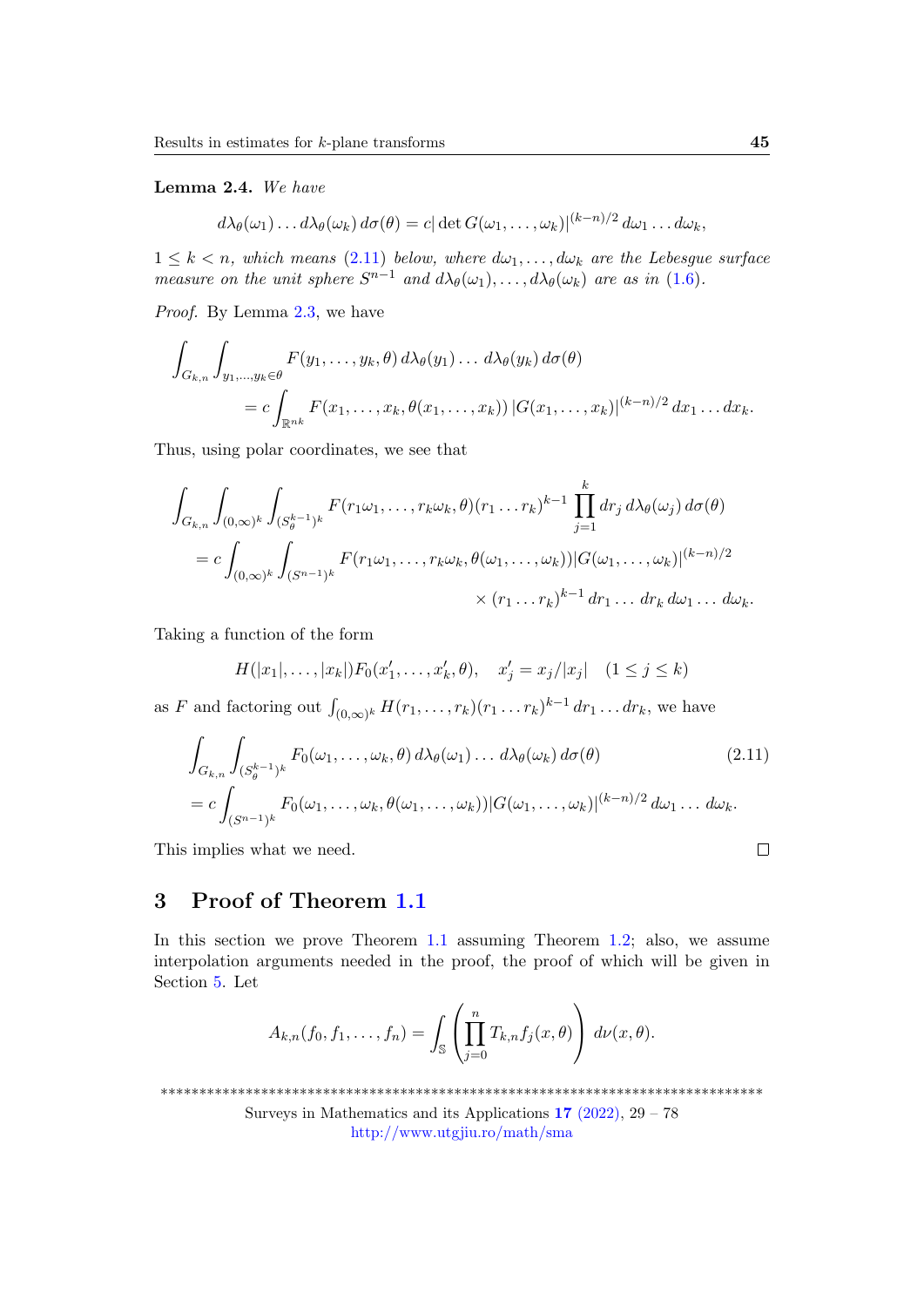We note that

$$
\int_{\mathbb{S}} (T_{k,n}f(x,\theta))^{n+1} d\nu(x,\theta) = A_{k,n}(f,f,\ldots,f).
$$

The following result obviously implies Theorem [1.1.](#page-2-0)

<span id="page-17-0"></span>**Proposition 3.1.** Let k be an integer such that  $1 \leq k < n$ . We have

$$
|A_{k,n}(f_0,f_1,\ldots,f_n)| \leq C \prod_{j=0}^n \|f_j\|_{(n+1)/(k+1),n+1}.
$$

In fact, we have more general estimates:

<span id="page-17-1"></span>
$$
|A_{k,n}(f_0,f_1,\ldots,f_n)| \leq C(p_0,\ldots,p_n) \prod_{j=0}^n \|f_j\|_{p_j,n+1},
$$

where  $\sum_{j=0}^n \frac{1}{p_j}$  $\frac{1}{p_j} = k + 1$  and  $1 < p_0, \ldots, p_n < \frac{n}{k}$  $\frac{n}{k}$ . Proof. We have

$$
A_{k,n}(f_0, f_1, \dots, f_n)
$$
  
=  $c \int f_0(x_0) \dots f_k(x_k) \left( \prod_{j=k+1}^n \int_{\theta(x_1 - x_0, \dots, x_k - x_0)} f_j(x_0 + y) d\lambda_{\theta(x_1 - x_0, \dots, x_k - x_0)}(y) \right) \times |G(x_1 - x_0, \dots, x_k - x_0)|^{\frac{k-n}{2}} dx_0 \dots dx_k.$  (3.1)

We can see this as follows. Applying Lemma [2.1,](#page-6-0) we have

$$
A_{k,n}(f_0, f_1, ..., f_n)
$$
  
=  $\int_{\mathbb{S}} \int \cdots \int f_0(x_0) ... f_k(x_k) \left( \prod_{j=k+1}^n T_{k,n} f_j(x, \theta) \right) d\lambda_{P(x,\theta)}(x_0) ... d\lambda_{P(x,\theta)}(x_k) d\nu(x, \theta)$   
=  $c \int \cdots \int f_0(x_0) ... f_k(x_k) \left( \prod_{j=k+1}^n T_{k,n} f_j((x_0)_{\theta(x_1-x_0,...,x_k-x_0)^{\perp}}, \theta(x_1-x_0,...,x_k-x_0)) \right)$   
 $\times |G(x_1-x_0,...,x_k-x_0)|^{\frac{k-n}{2}} dx_0 ... dx_k.$ 

Combining this with the observation:

$$
T_{k,n}f_j((x_0)_{\theta(x_1-x_0,\ldots,x_k-x_0)^{\perp}},\theta(x_1-x_0,\ldots,x_k-x_0))
$$
  
= 
$$
\int f_j((x_0)_{\theta(x_1-x_0,\ldots,x_k-x_0)^{\perp}}+y) d\lambda_{\theta(x_1-x_0,\ldots,x_k-x_0)}(y)
$$
  
= 
$$
\int f_j(x_0+y) d\lambda_{\theta(x_1-x_0,\ldots,x_k-x_0)}(y),
$$

\*\*\*\*\*\*\*\*\*\*\*\*\*\*\*\*\*\*\*\*\*\*\*\*\*\*\*\*\*\*\*\*\*\*\*\*\*\*\*\*\*\*\*\*\*\*\*\*\*\*\*\*\*\*\*\*\*\*\*\*\*\*\*\*\*\*\*\*\*\*\*\*\*\*\*\*\*\*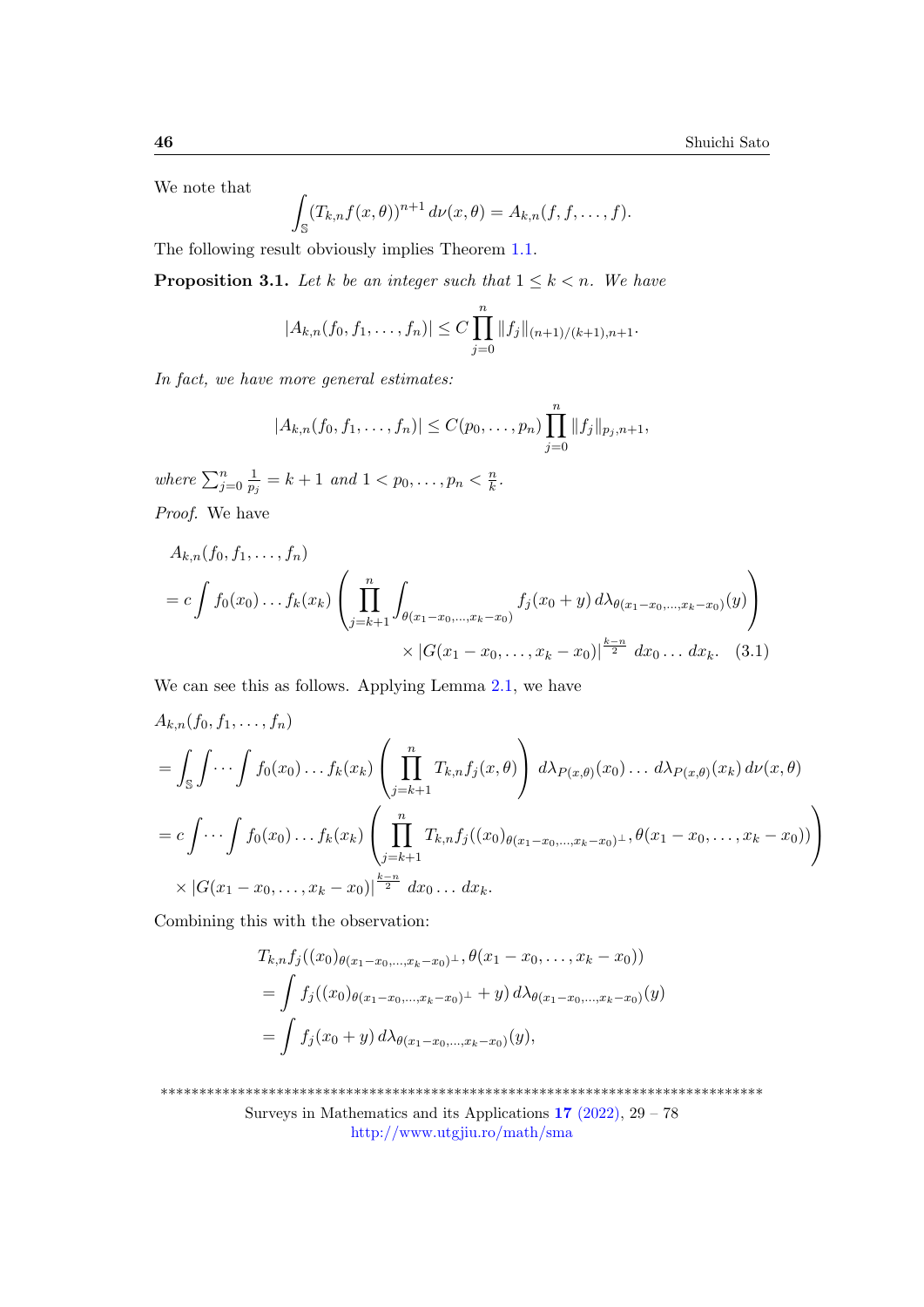which follows by  $(1.4)$ , we get  $(3.1)$ .

Let  $\bar{\omega}_1 = \frac{x_1 - x_0}{|x_1 - x_0|}$  $\frac{x_1 - x_0}{|x_1 - x_0|}$ . When  $k \geq 2$ , define

$$
\Omega\left(x_0, \frac{x_1 - x_0}{|x_1 - x_0|}\right)
$$
\n
$$
= \int f_2(x_2) \dots f_k(x_k) \left(\prod_{j=k+1}^n \int f_j(x_0 + y) d\lambda_{\theta(x_1 - x_0, \dots, x_k - x_0)}(y)\right)
$$
\n
$$
\times |G(\bar{\omega}_1, x_2 - x_0, \dots, x_k - x_0)|^{\frac{k-n}{2}} dx_2 \dots dx_k;
$$

when  $k = 1$ , let

$$
\Omega\left(x_0, \frac{x_1 - x_0}{|x_1 - x_0|}\right) = \prod_{j=k+1}^n \int f_j(x_0 + y) d\lambda_{\theta(x_1 - x_0)}(y).
$$

Let

$$
K(x_0, x_1) = |x_1 - x_0|^{k-n} \Omega \left( x_0, \frac{x_1 - x_0}{|x_1 - x_0|} \right).
$$

Then, it is easy to see that

$$
A_{k,n}(f_0,f_1,\ldots,f_n)=\iint f_0(x_0)f_1(x_1)K(x_0,x_1)\,dx_0\,dx_1.
$$

For  $\omega_1 \in S^{n-1}$  and  $x_0 \in \mathbb{R}^n$ , when  $k \geq 2$ , define

$$
\Omega(x_0, \omega_1)
$$
\n
$$
= \int f_2(x_2 + x_0) \dots f_k(x_k + x_0) \left( \prod_{j=k+1}^n \int_{\theta(\omega_1, x_2, \dots, x_k)} f_j(x_j + x_0) d\lambda_{\theta(\omega_1, x_2, \dots, x_k)}(x_j) \right) \times |G(\omega_1, x_2, \dots, x_k)|^{\frac{k-n}{2}} dx_2 \dots dx_k;
$$

when  $k = 1$ , let

$$
\Omega(x_0,\omega_1)=\prod_{j=k+1}^n\int_{\theta(\omega_1)}f_j(x_j+x_0)\,d\lambda_{\theta(\omega_1)}(x_j).
$$

We note that  $\Omega(x_0, \omega_1) = |x_1 - x_0|^{n-k} K(x_0, x_1)$  when  $\omega_1 = \bar{\omega}_1 = (x_1 - x_0)/|x_1 - x_0|$ . We show that ∏n

<span id="page-18-0"></span>
$$
\sup_{x_0} \|\Omega(x_0,\cdot)\|_{L^{n/(n-k)}(S^{n-1})} \le C \prod_{j=2}^n \|f_j\|_{n/k,1}.\tag{3.2}
$$

\*\*\*\*\*\*\*\*\*\*\*\*\*\*\*\*\*\*\*\*\*\*\*\*\*\*\*\*\*\*\*\*\*\*\*\*\*\*\*\*\*\*\*\*\*\*\*\*\*\*\*\*\*\*\*\*\*\*\*\*\*\*\*\*\*\*\*\*\*\*\*\*\*\*\*\*\*\*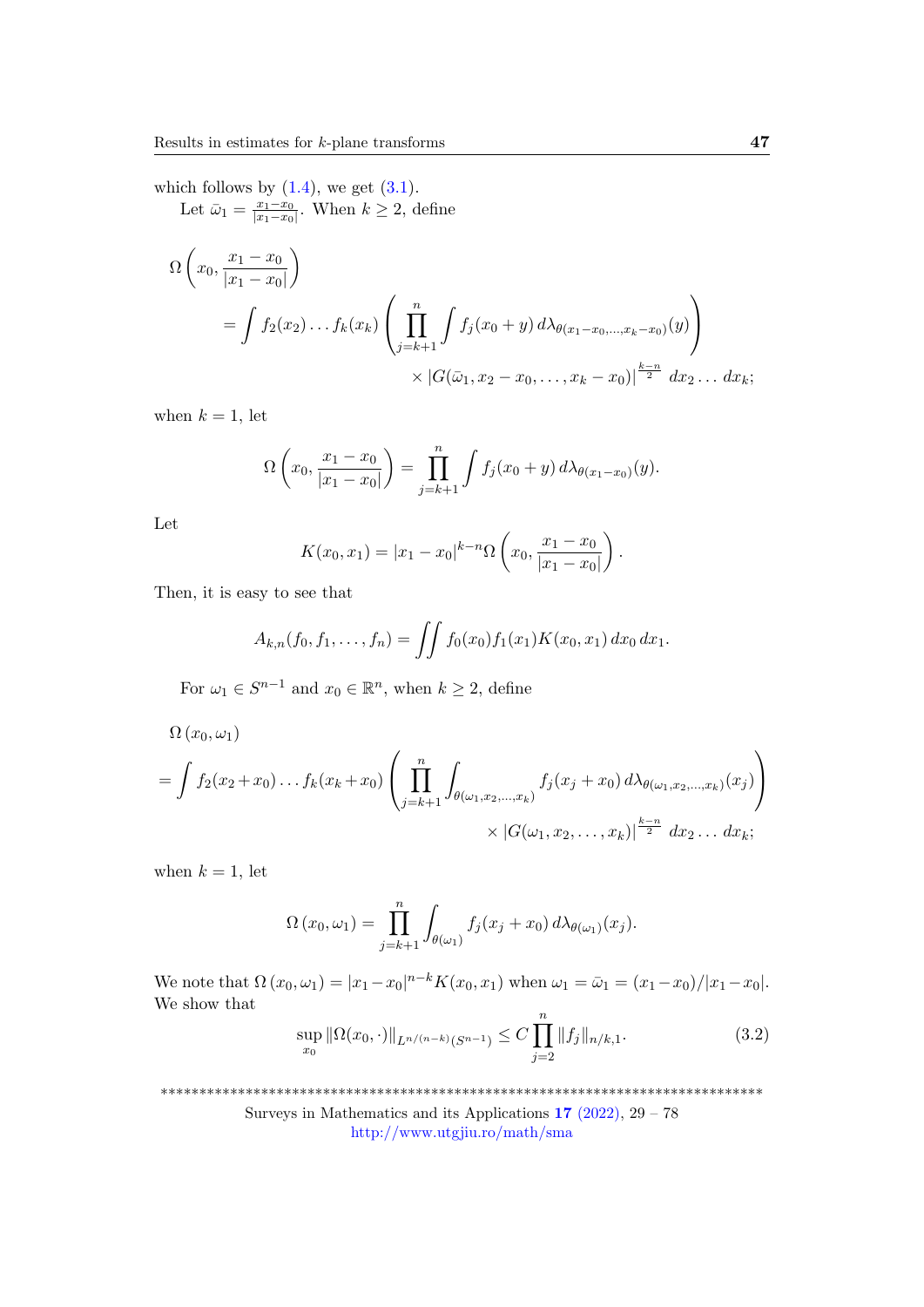Let  $\omega_j = x_j / |x_j|, r_j = |x_j|, f_j(x_j) = f_j(x_j + x_0), j \ge 2$ . Then, since  $\theta(\omega_1, x_2, ..., x_k) =$  $\theta(\omega_1, \ldots, \omega_k), k \ge 2$ , using the polar coordinates, we have

$$
\int_{\theta(\omega_1, x_2, \dots, x_k)} f_j(x_j + x_0) d\lambda_{\theta(\omega_1, x_2, \dots, x_k)}(x_j) = \int_{\theta(\omega_1, \dots, \omega_k)} \widetilde{f}_j(x_j) d\lambda_{\theta(\omega_1, \dots, \omega_k)}(x_j)
$$
\n
$$
= c \int_0^\infty \int_{S_{\theta(\omega_1, \dots, \omega_k)}^{k-1}} \widetilde{f}_j(r_j \omega_j) r_j^{k-1} d\lambda_{\theta(\omega_1, \dots, \omega_k)}(\omega_j) dr_j.
$$

A formula similar to this holds for  $k = 1$ . Let

$$
F_j(\omega_j) = \int_0^\infty \widetilde{f}_j(r_j \omega_j) r_j^{k-1} \, dr_j
$$

for  $2 \leq j \leq n$ . Then, if  $k \geq 2$ ,

$$
\Omega(x_0, \omega_1)
$$
\n
$$
= c \int \tilde{f}_2(r_2 \omega_2) \dots \tilde{f}_k(r_k \omega_k) \left( \prod_{j=k+1}^n \int_{S_{\theta(\omega_1, \dots, \omega_k)}} F_j(\omega_j) d\lambda_{\theta(\omega_1, \dots, \omega_k)}(\omega_j) \right)
$$
\n
$$
\times (r_2 \dots r_k)^{k-1} |G(\omega_1, \omega_2, \dots, \omega_k)|^{\frac{k-n}{2}} d\omega_2 \dots d\omega_k dr_2 \dots dr_k
$$
\n
$$
= c \int_{(S^{n-1})^{k-1}} F_2(\omega_2) \dots F_k(\omega_k) \left( \prod_{j=k+1}^n \int_{S_{\theta(\omega_1, \dots, \omega_k)}^{k-1}} F_j(\omega_j) d\lambda_{\theta(\omega_1, \dots, \omega_k)}(\omega_j) \right)
$$
\n
$$
\times |G(\omega_1, \omega_2, \dots, \omega_k)|^{\frac{k-n}{2}} d\omega_2 \dots d\omega_k;
$$

if  $k = 1$ ,

$$
\Omega(x_0,\omega_1)=\prod_{j=k+1}^n\int_{S_{\theta(\omega_1)}^{k-1}}F_j(\omega_j)d\lambda_{\theta(\omega_1)}(\omega_j)=\prod_{j=2}^n\left(F_j(\omega_1)+F_j(-\omega_1)\right)/2.
$$

By Lemma [2.4](#page-16-0) we see that

\*\*\*\*\*\*\*\*\*\*\*\*\*\*\*\*\*\*\*\*\*\*\*\*\*\*\*\*\*\*\*\*\*\*\*\*\*\*\*\*\*\*\*\*\*\*\*\*\*\*\*\*\*\*\*\*\*\*\*\*\*\*\*\*\*\*\*\*\*\*\*\*\*\*\*\*\*\* Surveys in Mathematics and its Applications  $17$  [\(2022\),](http://www.utgjiu.ro/math/sma/v17/v17.html)  $29 - 78$ <http://www.utgjiu.ro/math/sma>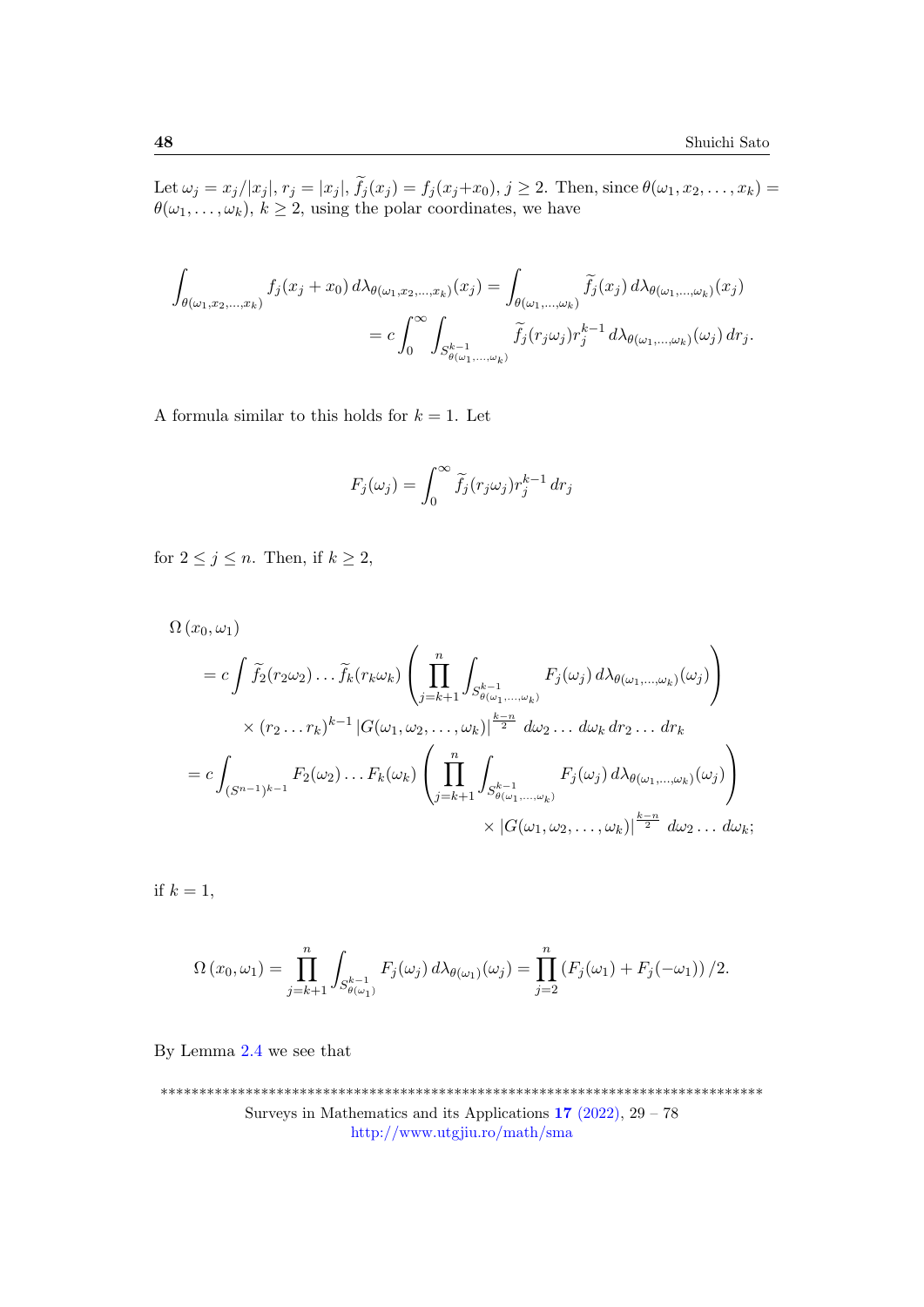$$
\int_{S^{n-1}} F_1(\omega_1) \Omega(x_0, \omega_1) d\omega_1
$$
\n
$$
= c \int_{G_{k,n}} \int_{(S_{\theta}^{k-1})^k} F_1(\omega_1) F_2(\omega_2) \dots F_k(\omega_k)
$$
\n
$$
\times \left( \prod_{j=k+1}^n \int_{S_{\theta}^{k-1}} F_j(\omega_j) d\lambda_{\theta}(\omega_j) \right) d\lambda_{\theta}(\omega_1) \dots d\lambda_{\theta}(\omega_k) d\sigma(\theta)
$$
\n
$$
= c \int_{G_{k,n}} \left( \prod_{j=1}^n \int_{S_{\theta}^{k-1}} F_j(\omega_j) d\lambda_{\theta}(\omega_j) \right) d\sigma(\theta)
$$
\n
$$
= c \int_{G_{k,n}} \left( \prod_{j=1}^n S_{k,n}(F_j)(\theta) \right) d\sigma(\theta).
$$

Thus by Hölder's inequality we have

$$
\left| \int_{S^{n-1}} F_1(\omega_1) \Omega(x_0, \omega_1) \, d\omega_1 \right| \leq c \prod_{j=1}^n \|S_{k,n}(F_j)\|_n.
$$

So by Theorem [1.2](#page-3-0) we have

$$
\left| \int_{S^{n-1}} F_1(\omega_1) \Omega(x_0, \omega_1) d\omega_1 \right| \leq C \prod_{j=1}^n \|F_j\|_{n/k, n} \n\leq C \prod_{j=1}^n \|F_j\|_{n/k} \n\leq C \|F_1\|_{n/k} \prod_{j=2}^n \|\widetilde{f}_j\|_{n/k, 1} \n= C \|F_1\|_{n/k} \prod_{j=2}^n \|f_j\|_{n/k, 1}.
$$

where the last inequality follows from Lemma  $3.2$  below. This proves  $(3.2)$  by the converse of Hölder's inequality.

Recall that

$$
A_{k,n}(f_0, f_1, \dots, f_n) = \int f_0(u) f_1(v) K(u, v) du dv,
$$
  

$$
K(u, v) = |v - u|^{k-n} \Omega\left(u, \frac{v - u}{|v - u|}\right).
$$

\*\*\*\*\*\*\*\*\*\*\*\*\*\*\*\*\*\*\*\*\*\*\*\*\*\*\*\*\*\*\*\*\*\*\*\*\*\*\*\*\*\*\*\*\*\*\*\*\*\*\*\*\*\*\*\*\*\*\*\*\*\*\*\*\*\*\*\*\*\*\*\*\*\*\*\*\*\*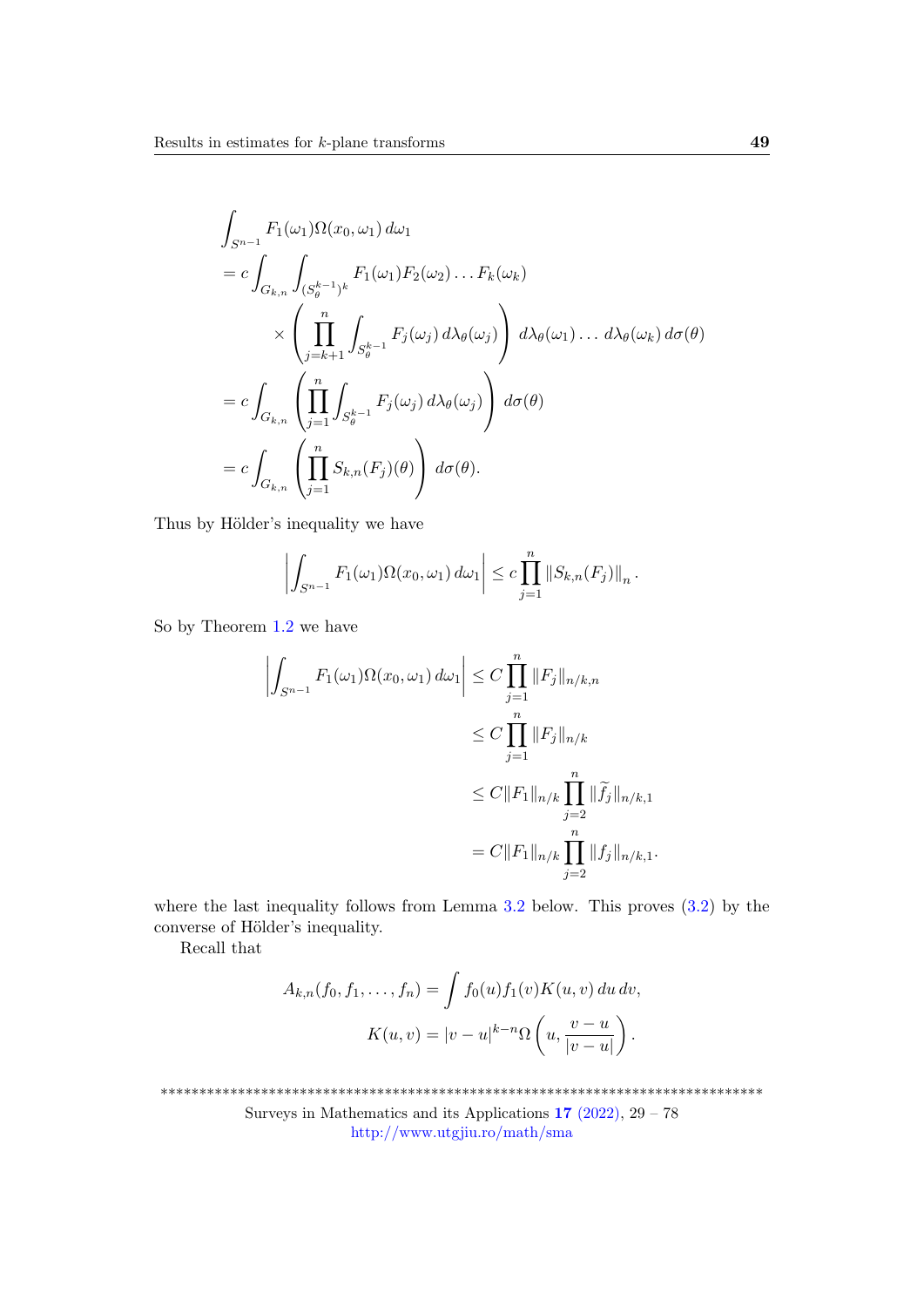By  $(3.2)$  we can show that

<span id="page-21-2"></span><span id="page-21-1"></span>
$$
\sup_{u} ||K(u, \cdot)||_{q,\infty} \le C \prod_{j=2}^{n} ||f_j||_{n/k,1}, \quad q^{-1} = 1 - kn^{-1}
$$
 (3.3)

as follows.

$$
\left| \left\{ v \in \mathbb{R}^n : |u - v|^{-n+k} \left| \Omega \left( u, \frac{v - u}{|v - u|} \right) \right| > \lambda \right\} \right|
$$
\n
$$
= \left| \left\{ v \in \mathbb{R}^n : |v|^{-n+k} \left| \Omega \left( u, \frac{v}{|v|} \right) \right| > \lambda \right\} \right|
$$
\n
$$
= \int_{\mathbb{R}^n} \chi_{[1,\infty)} \left( \lambda^{-1} |v|^{-n+k} \left| \Omega \left( u, \frac{v}{|v|} \right) \right| \right) dv
$$
\n
$$
= \int_{S^{n-1}} \int_0^\infty \chi_{[1,\infty)} \left( \lambda^{-1} r^{-n+k} |\Omega(u,\omega)| \right) r^{n-1} dr d\omega
$$
\n
$$
= \int_{S^{n-1}} \int_0^{(\lambda^{-1} |\Omega(u,\omega)|)^{1/(n-k)}} r^{n-1} dr d\omega = \int_{S^{n-1}} (\lambda^{-1} |\Omega(u,\omega)|)^{n/(n-k)} \frac{1}{n} d\omega
$$
\n
$$
= \frac{1}{n} \lambda^{-q} \int_{S^{n-1}} |\Omega(u,\omega)|^q d\omega,
$$
\n(3.4)

where  $\lambda > 0$ . By this and  $(3.2)$  we have  $(3.3)$ .

We note that  $(3.3)$  implies

$$
\sup_{u} \left| \int f_1(v) K(u,v) \, dv \right| \leq \|f_1\|_{n/k,1} \sup_{u} \|K(u,\cdot)\|_{q,\infty} \leq C \|f_1\|_{n/k,1} \prod_{j=2}^n \|f_j\|_{n/k,1}.
$$

Therefore

<span id="page-21-0"></span>
$$
|A_{k,n}(f_0, f_1, ..., f_n)| = \left| \int f_0(u) f_1(v) K(u, v) du dv \right|
$$
  
\n
$$
= \left| \int f_0(u) \left( \int f_1(v) K(u, v) dv \right) du \right|
$$
  
\n
$$
\leq ||f_0||_1 \left\| \int f_1(v) K(u, v) dv \right\|_{L^{\infty}(du)}
$$
  
\n
$$
\leq C ||f_0||_1 ||f_1||_{n/k, 1} \prod_{j=2}^n ||f_j||_{n/k, 1}.
$$
\n(3.5)

By interpolation arguments using  $(3.5)$ , which will be given in Section 5, we have Proposition [3.1.](#page-17-0)  $\Box$ 

Finally, we prove the following lemma used in the proof of [\(3.2\)](#page-18-0).

```
******************************************************************************
           Surveys in Mathematics and its Applications 17(2022), 29 - 78http://www.utgjiu.ro/math/sma
```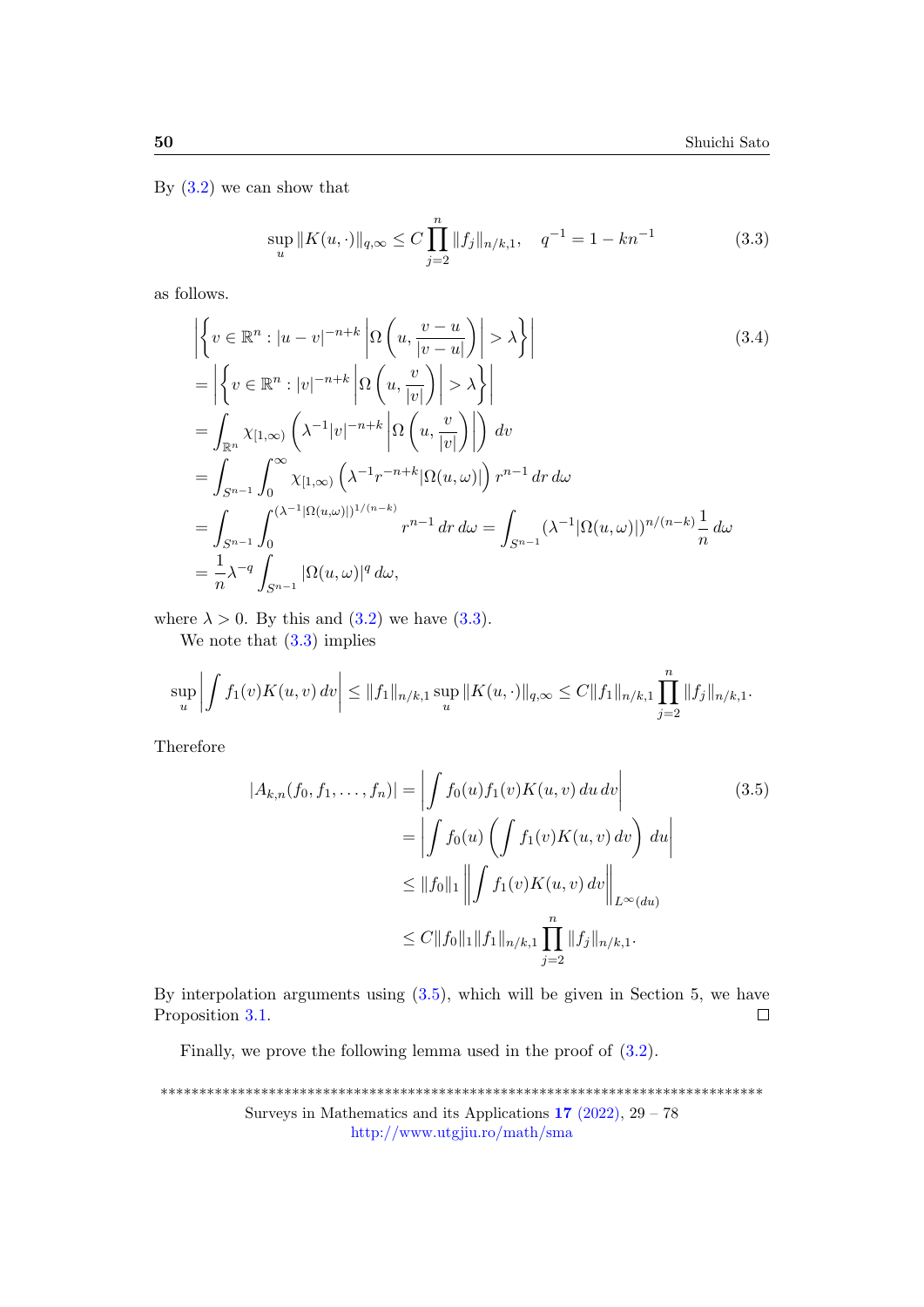<span id="page-22-2"></span>**Lemma 3.2.** Let  $1 < p < \infty, \alpha = n/p, \omega \in S^{n-1}$ . Define

$$
B_{\alpha}f(\omega) = \int_0^{\infty} f(t\omega)t^{\alpha - 1} dt.
$$

Then

$$
||B_{\alpha}f||_{L^{p}(S^{n-1})} \leq C||f||_{p,1}.
$$

*Proof.* Let  $g \in L^{p'}(S^{n-1})$ . Then

$$
\int_{S^{n-1}} g(\omega) B_{\alpha} f(\omega) d\omega = \int_{\mathbb{R}^n} f(x) |x|^{\alpha - n} g(x') dx
$$
  
\n
$$
\leq ||f||_{p,1} |||x|^{\alpha - n} g(x')||_{p',\infty}
$$
  
\n
$$
\leq C ||f||_{p,1} ||g||_{L^{p'}(S^{n-1})},
$$

where the last inequality follows by arguing similarly to [\(3.4\)](#page-21-2). This will imply the conclusion.  $\Box$ 

# <span id="page-22-1"></span>4 Proof of Theorem [1.2](#page-3-0)

In this section we give a proof of Theorem [1.2](#page-3-0) by assuming interpolation arguments needed in the proof, whose proof will be given in Section [5.](#page-28-0)

Let

$$
B_{k,n}(f_1,\ldots,f_n)=\int_{G_{k,n}}\left(\prod_{j=1}^n\int_{S_{\theta}^{k-1}}f_j(\omega_j)\,d\lambda_{\theta}(\omega_j)\right)\,d\sigma(\theta).
$$

The following result implies Theorem [1.2.](#page-3-0)

<span id="page-22-0"></span>**Proposition 4.1.** Let  $1 \leq k < n$ ,  $k \in \mathbb{Z}$ . Then we have

$$
|B_{k,n}(f_1,\ldots,f_n)|\leq C||f_1||_{n/k,n}||f_2||_{n/k,n}\ldots||f_n||_{n/k,n}.
$$

We note that this follows by Hölder's inequality for  $k = 1$ . This can be described more precisely as follows. Let  $\theta \in G_{1,n}$  and  $\theta \cap S^{n-1} = {\eta, -\eta}$ . Then we have

$$
S_{1,n}(f)(\theta) = \int_{S^0_{\theta}} f(\omega) d\lambda_{\theta}(\omega) = (f(\eta) + f(-\eta))/2.
$$

Let  $\beta: S^{n-1} \to G_{1,n}$  be defined by  $\beta(\omega) = \theta(\omega)$ . We note that  $\beta^{-1}(\{\theta(\omega)\}) =$  $\{\omega, -\omega\}$ . The measure  $d\sigma$  on  $G_{1,n}$  is defined as (see [\[9,](#page-48-9) 3.2])

$$
\int_{G_{1,n}} F(\theta) d\sigma(\theta) = \int_{S^{n-1}} F(\beta(\omega)) d\omega.
$$

\*\*\*\*\*\*\*\*\*\*\*\*\*\*\*\*\*\*\*\*\*\*\*\*\*\*\*\*\*\*\*\*\*\*\*\*\*\*\*\*\*\*\*\*\*\*\*\*\*\*\*\*\*\*\*\*\*\*\*\*\*\*\*\*\*\*\*\*\*\*\*\*\*\*\*\*\*\*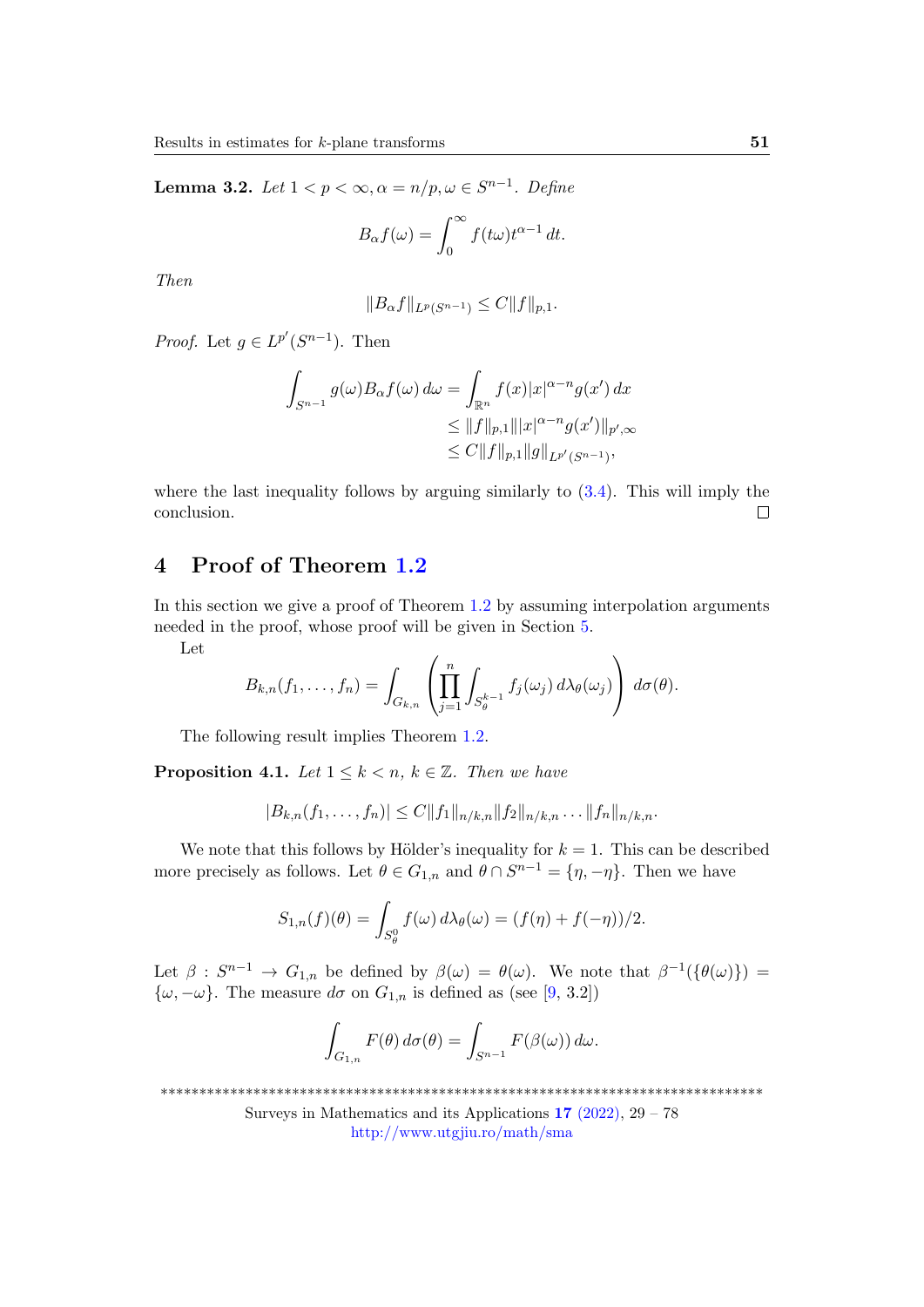Thus

$$
B_{1,n}(f_1,\ldots,f_n) = \int_{G_{1,n}} \left( \prod_{j=1}^n S_{1,n}(f_j)(\theta) \right) d\sigma(\theta) = \int_{S^{n-1}} \left( \prod_{j=1}^n (f_j(\omega) + f_j(-\omega))/2 \right) d\omega.
$$

Therefore, Hölder's inequality implies Proposition [4.1](#page-22-0) for  $k = 1$ .

As in Proposition 3.[1,](#page-17-0) we have more general result, when  $k \geq 2$ .

<span id="page-23-0"></span>**Proposition 4.2.** Suppose that  $2 \leq k \leq n$ ,  $k \in \mathbb{Z}$ . Let

$$
\frac{k-1}{n-1} < \frac{1}{p_j} < 1, \qquad 1 \le j \le n, \qquad \sum_{j=1}^n \frac{1}{p_j} = k.
$$

Then

$$
|B_{k,n}(f_1,\ldots,f_n)|\leq C\prod_{j=1}^n||f_j||_{p_j,n}.
$$

For  $k \geq 2$ , we show that

<span id="page-23-1"></span>
$$
|B_{k,n}(f_1,\ldots,f_n)| \le C \|f_1\|_1 \prod_{j=2}^n \|f_j\|_{(n-1)/(k-1),1},
$$
\n(4.1)

which implies Proposition [4.2](#page-23-0) by interpolation. See Section 5 for the interpolation arguments.

Let  $1 < \alpha < n$ ,  $\widetilde{\omega} \in S^{n-2}$  and

$$
C_{\alpha}f(\widetilde{\omega}) = \int_0^{\pi} f(\cos t, (\sin t)\widetilde{\omega}) |\sin t|^{\alpha - 2} dt.
$$

Suppose that a function  $g$  satisfies

<span id="page-23-2"></span>
$$
g(\cos t, (\sin t)\tilde{\omega}) = g(0, \tilde{\omega}), \quad 0 \le t \le \pi, \quad \tilde{\omega} \in S^{n-2}.
$$
 (4.2)

Then we have

$$
\left| \int_{S^{n-2}} g(0, \widetilde{\omega}) C_{\alpha} f(\widetilde{\omega}) d\widetilde{\omega} \right|
$$
  
\n
$$
= \left| \int_{S^{n-2}} \int_0^{\pi} g(\cos t, (\sin t) \widetilde{\omega}) f(\cos t, (\sin t) \widetilde{\omega}) |\sin t|^{\alpha-2} dt d\widetilde{\omega} \right|
$$
  
\n
$$
= c \left| \int_{S^{n-1}} g(\omega) f(\omega) |\omega'|^{\alpha-n} d\omega \right|
$$
  
\n
$$
\leq c \|f\|_{p,1} \|g(\omega)|\omega'|^{\alpha-n} \|_{p',\infty},
$$

where  $\omega = (\omega^{(1)}, \omega'), \omega' \in \mathbb{R}^{n-1}, p = (n-1)/(\alpha-1)$ . We need the inequality

<span id="page-23-3"></span>
$$
||C_{\alpha}f||_{L^{(n-1)/(\alpha-1)}(S^{n-2})} \leq C||f||_{L^{(n-1)/(\alpha-1),1}(S^{n-1})},\tag{4.3}
$$

which can be shown by applying the following lemma in the estimates above.

\*\*\*\*\*\*\*\*\*\*\*\*\*\*\*\*\*\*\*\*\*\*\*\*\*\*\*\*\*\*\*\*\*\*\*\*\*\*\*\*\*\*\*\*\*\*\*\*\*\*\*\*\*\*\*\*\*\*\*\*\*\*\*\*\*\*\*\*\*\*\*\*\*\*\*\*\*\*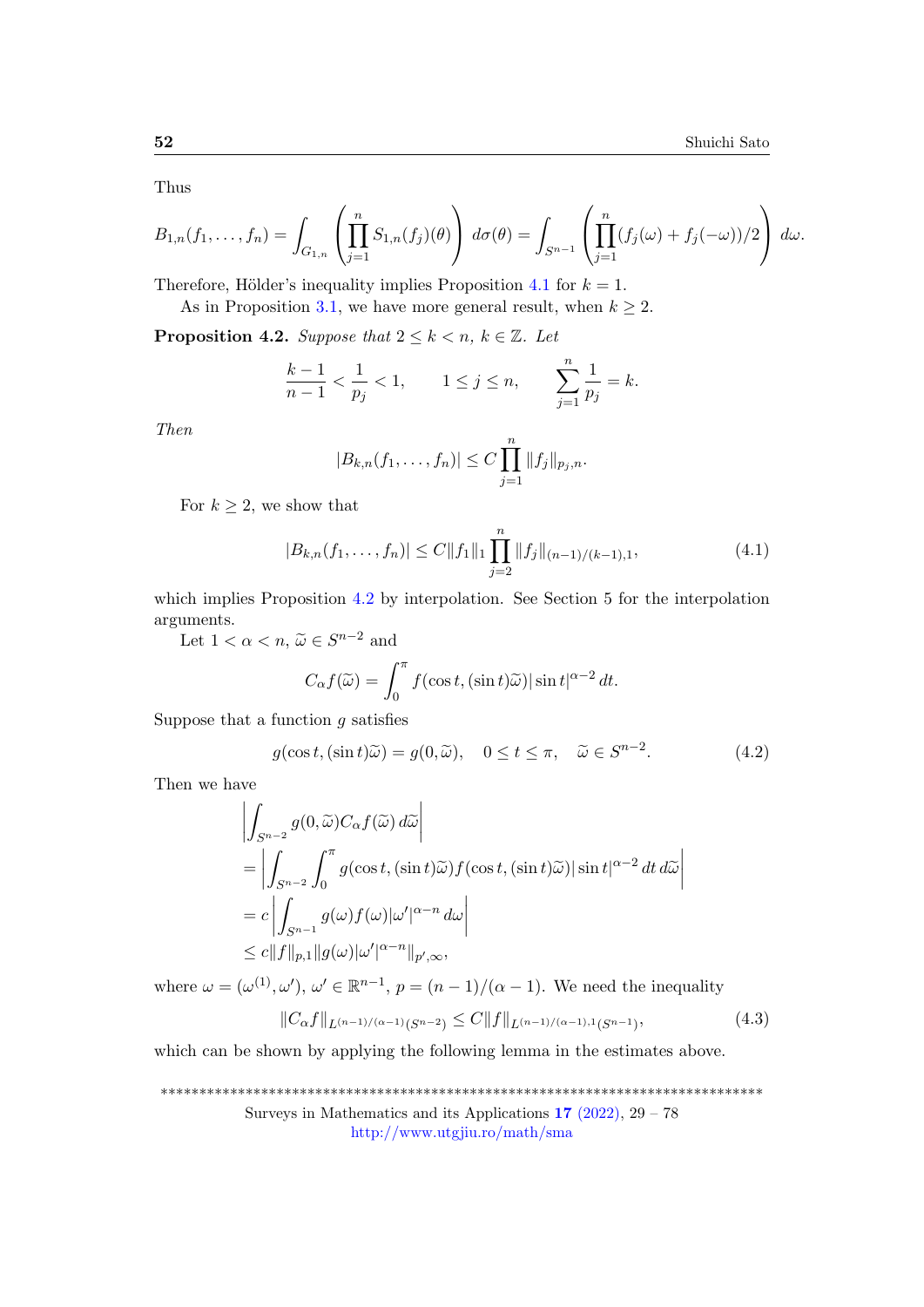Lemma 4.3. We have

$$
||g(\omega)|\omega'|^{\alpha-n}||_{(n-1)/(n-\alpha),\infty} \leq C \left( \int_{S^{n-2}} |g(0,\widetilde{\omega})|^{(n-1)/(n-\alpha)} d\widetilde{\omega} \right)^{(n-\alpha)/(n-1)}
$$

where g is assumed to satisfy  $(4.2)$  and  $1 < \alpha < n$ .

*Proof.* Let  $\lambda > 0$ . We have

$$
\left| \{ \omega \in S^{n-1} : |\omega'|^{\alpha - n} | g(\omega) | > \lambda \} \right| = \int_{S^{n-1}} \chi_{[1,\infty)} \left( \lambda^{-1} |\omega'|^{\alpha - n} | g(\omega) | \right) d\omega
$$
  
= 
$$
c \int_{S^{n-2}} \int_0^{\pi} \chi_{[1,\infty)} \left( \lambda^{-1} (\sin t)^{\alpha - n} | g(\cos t, (\sin t) \tilde{\omega}) | \right) (\sin t)^{n-2} dt d\tilde{\omega}
$$
  
= 
$$
c \int_{S^{n-2}} \int_0^{\pi} \chi_{[1,\infty)} \left( \lambda^{-1} (\sin t)^{\alpha - n} | g(0, \tilde{\omega}) | \right) (\sin t)^{n-2} dt d\tilde{\omega},
$$

which is equal to

$$
c\int_{S^{n-2}}\int_0^\pi \chi_{\left(0,(\lambda^{-1}|g(0,\widetilde{\omega})|)^{1/(n-\alpha)}\right]}(\sin t)(\sin t)^{n-2} dt d\widetilde{\omega}
$$
  
= 
$$
2c\int_{S^{n-2}}\int_0^{\pi/2} \chi_{\left(0,(\lambda^{-1}|g(0,\widetilde{\omega})|)^{1/(n-\alpha)}\right]}(\sin t)(\sin t)^{n-2} dt d\widetilde{\omega} =: I.
$$

Changing variables, we see that

$$
I = 2c \int_{S^{n-2}} \int_0^1 \chi_{(0,(\lambda^{-1}|g(0,\widetilde{\omega})|)^{1/(n-\alpha)}}(u) u^{n-2} (1-u^2)^{-1/2} du d\widetilde{\omega}
$$
  
= 
$$
2c \int_{S^{n-2}} \int_0^{\min(1,(\lambda^{-1}|g(0,\widetilde{\omega})|)^{1/(n-\alpha)})} u^{n-2} (1-u^2)^{-1/2} du d\widetilde{\omega}
$$
  

$$
\leq C \int_{S^{n-2}} (\lambda^{-1}|g(0,\widetilde{\omega})|)^{(n-1)/(n-\alpha)} d\widetilde{\omega}.
$$

This completes the proof.

We assume Proposition [4.1](#page-22-0) for  $B_{k-1,m}$ ,  $m > k-1$ , and prove [\(4.1\)](#page-23-1) for  $B_{k,n}$ ,  $2 \leq k < n$ . This proves Proposition [4.2](#page-23-0) for  $B_{k,n}$ ,  $2 \leq k < n$  by interpolation. Since Proposition [4.1](#page-22-0) is true for  $k = 1$ , this will give the proofs of Propositions 4.1 and [4.2](#page-23-0) by induction.

\*\*\*\*\*\*\*\*\*\*\*\*\*\*\*\*\*\*\*\*\*\*\*\*\*\*\*\*\*\*\*\*\*\*\*\*\*\*\*\*\*\*\*\*\*\*\*\*\*\*\*\*\*\*\*\*\*\*\*\*\*\*\*\*\*\*\*\*\*\*\*\*\*\*\*\*\*\* Surveys in Mathematics and its Applications  $17$  [\(2022\),](http://www.utgjiu.ro/math/sma/v17/v17.html)  $29 - 78$ <http://www.utgjiu.ro/math/sma>

,

 $\Box$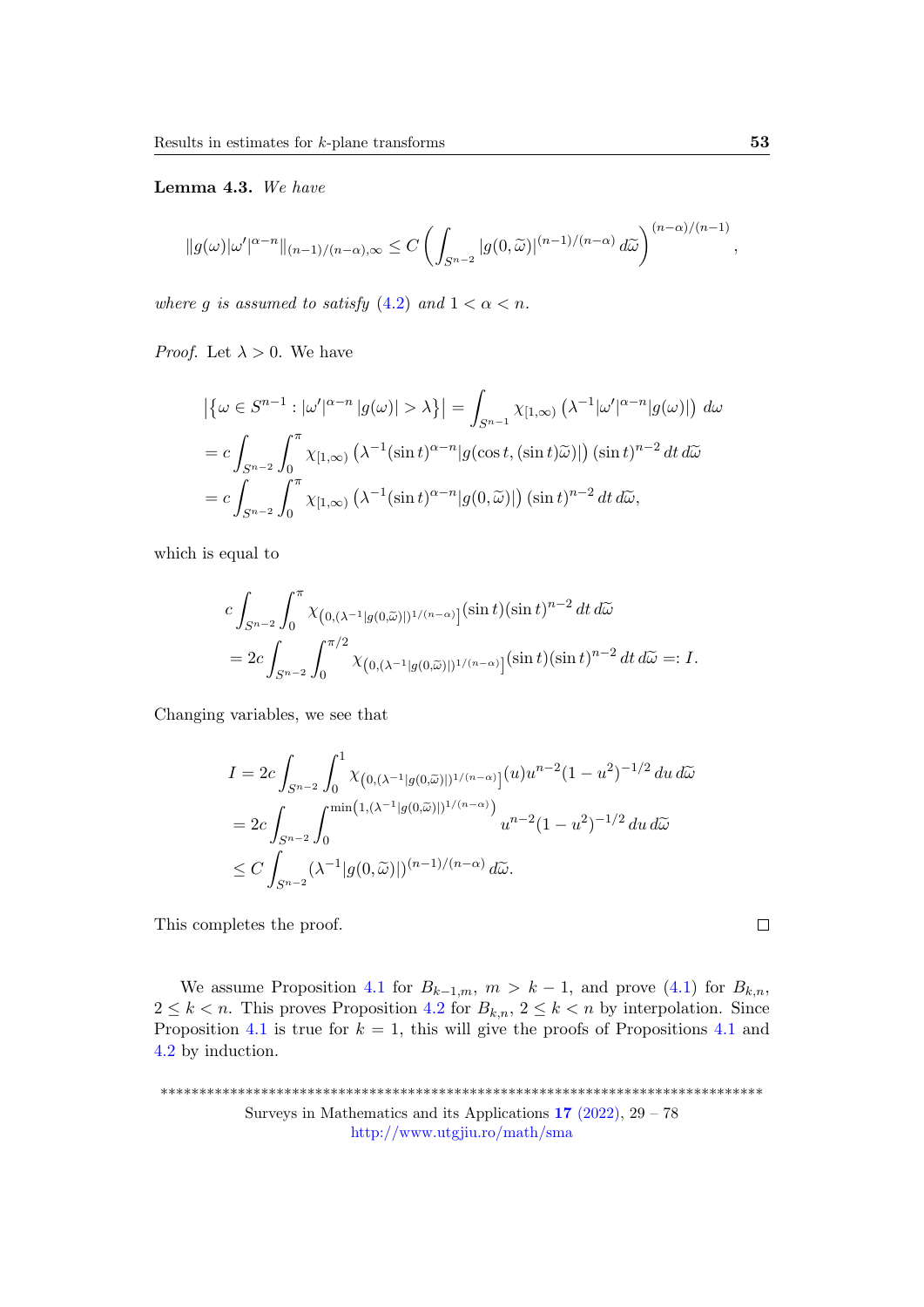<span id="page-25-0"></span>We note by Lemma [2.4](#page-16-0) that

$$
B_{k,n}(f_1,\ldots,f_n) \qquad (4.4)
$$
\n
$$
= \int f_1(\omega_1)\ldots f_k(\omega_k) \left(\prod_{j=k+1}^n \int_{S_{\theta}^{k-1}} f_j(\omega_j) d\lambda_{\theta}(\omega_j)\right) d\lambda_{\theta}(\omega_1)\ldots d\lambda_{\theta}(\omega_k) d\sigma(\theta)
$$
\n
$$
= c \int f_1(\omega_1)\ldots f_k(\omega_k) \left(\prod_{j=k+1}^n \int_{S_{\theta}^{k-1}} f_j(\omega_j) d\lambda_{\theta}(\omega_1,\ldots,\omega_k)(\omega_j)\right)
$$
\n
$$
\times |G(\omega_1,\ldots,\omega_k)|^{\frac{k-n}{2}} d\omega_1\ldots d\omega_k.
$$
\n(4.4)

Let  $\omega_1 = e_1$  and write  $\omega_\ell = (\cos t_\ell, (\sin t_\ell) \tilde{\omega}_\ell), 0 < t_\ell \leq \pi, \tilde{\omega}_\ell \in S^{n-2}$  for  $2 \leq \ell \leq k$ . Then, for  $j \geq k+1$ ,

$$
\int_{S_{\theta(\omega_1,\ldots,\omega_k)}^{k-1}} f_j(\omega_j) d\lambda_{\theta(\omega_1,\ldots,\omega_k)}(\omega_j)
$$
\n
$$
= c \int_{S_{\theta(\tilde{\omega}_2,\ldots,\tilde{\omega}_k)}^{k-2}} \int_0^{\pi} f_j(\cos t, (\sin t) \tilde{\omega}_j) (\sin t)^{k-2} dt d\lambda_{\theta(\tilde{\omega}_2,\ldots,\tilde{\omega}_k)}(\tilde{\omega}_j).
$$

Let

$$
F(f_j)(\widetilde{\omega}_j) = C_k(f_j)(\widetilde{\omega}_j) = \int_0^{\pi} f_j(\cos t, (\sin t)\widetilde{\omega}_j)(\sin t)^{k-2} dt, \quad \widetilde{\omega}_j \in S^{n-2}
$$

for  $2 \leq j \leq n$ . Define

$$
\Omega(\omega_1, \omega_2) = \Omega(\omega_1, \omega_2)(f_3, \dots, f_n)
$$
  
=  $\int f_3(\omega_3) \dots f_k(\omega_k)$   

$$
\times \prod_{j=k+1}^n \int_{S_{\theta(\omega_1, \dots, \omega_k)}^{k-1}} f_j(\omega_j) d\lambda_{\theta(\omega_1, \dots, \omega_k)}(\omega_j) |G(\omega_1, \dots, \omega_k)|^{(k-n)/2} d\omega_3 \dots d\omega_k
$$

for  $k \geq 3$ ; let

$$
\Omega(\omega_1, \omega_2) = \Omega(\omega_1, \omega_2)(f_3, \dots, f_n)
$$
  
= 
$$
\prod_{j=3}^n \int_{S^1_{\theta(\omega_1, \omega_2)}} f_j(\omega_j) d\lambda_{\theta(\omega_1, \omega_2)}(\omega_j) |G(\omega_1, \omega_2)|^{(2-n)/2}
$$

when  $k = 2$ .

We need the following result.

<sup>\*\*\*\*\*\*\*\*\*\*\*\*\*\*\*\*\*\*\*\*\*\*\*\*\*\*\*\*\*\*\*\*\*\*\*\*\*\*\*\*\*\*\*\*\*\*\*\*\*\*\*\*\*\*\*\*\*\*\*\*\*\*\*\*\*\*\*\*\*\*\*\*\*\*\*\*\*\*</sup> Surveys in Mathematics and its Applications  $17$  [\(2022\),](http://www.utgjiu.ro/math/sma/v17/v17.html)  $29 - 78$ <http://www.utgjiu.ro/math/sma>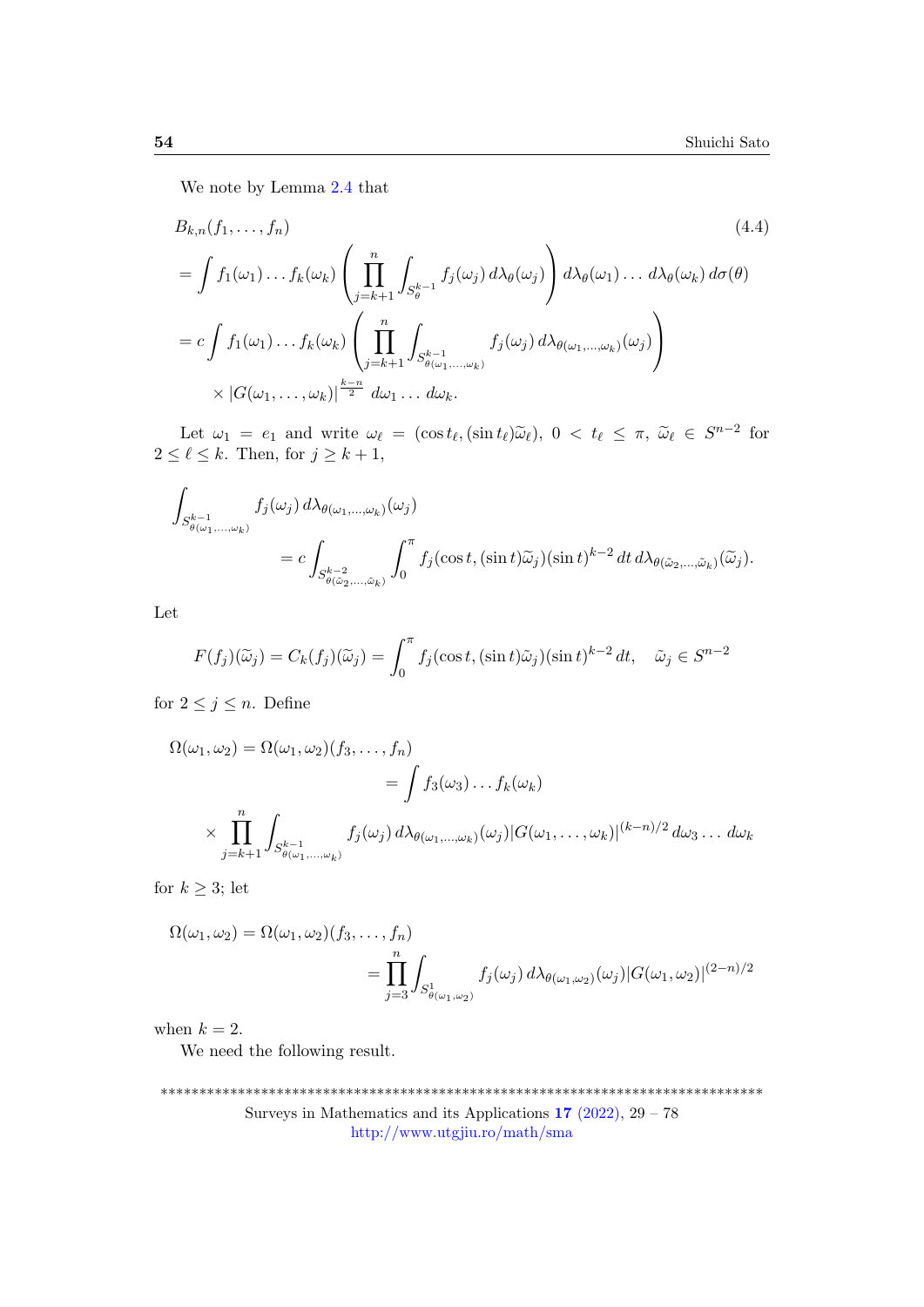<span id="page-26-0"></span>**Lemma 4.4.** Let  $\omega_1 = e_1 = (1, 0, \dots, 0)$  and  $\omega_j = (\cos t_j, (\sin t_j)\tilde{\omega}_j), \tilde{\omega}_j \in S^{n-2}$ ,  $2 \leq j \leq k$ . Then

$$
G(\omega_1,\omega_2,\ldots,\omega_k)=\sin^2 t_2\ldots\sin^2 t_k G(\widetilde{\omega}_2,\ldots,\widetilde{\omega}_k).
$$

Proof. We have

$$
\langle \omega_j, \omega_\ell \rangle = \cos t_j \cos t_\ell + \sin t_j \sin t_\ell \langle \widetilde{\omega}_j, \widetilde{\omega}_\ell \rangle,
$$

where  $\langle \tilde{\omega}_j, \tilde{\omega}_\ell \rangle$  denotes the inner product in  $\mathbb{R}^{n-1}$ . Thus  $G(\omega_1, \omega_2, \dots, \omega_k)$  is equal to to

 $\begin{vmatrix} 1 & \cos t_2 & \cos t_3 & \dots & \cos t_k \\ \cos t_2 & \langle \omega_2, \omega_2 \rangle & \langle \omega_2, \omega_3 \rangle & \dots & \langle \omega_2, \omega_k \rangle \end{vmatrix}$  $\begin{vmatrix} \cos t_3 & \langle \omega_3, \omega_2 \rangle & \langle \omega_3, \omega_3 \rangle & \dots & \langle \omega_3, \omega_k \rangle \end{vmatrix}$ ⏐ ⏐ . . . . . . . . . . . . . . . . . . . . . . . . . . . . . . . . . . . . . . . ⏐ . . . . . . . . . . . . . . . . . . . . . . . . . . . . . . . . . . . . . . . ⏐ ⏐ ⏐ cost<sup>k</sup> ⟨ωk, ω2⟩ ⟨ωk, ω3⟩ . . . ⟨ωk, ωk⟩ 1  $\cos t_2$   $\cos t_3$  ...  $\cos t_k$  $\Big\}$  $\bigg|$  $\frac{1}{2}$  $\bigg|$  $\frac{1}{2}$  $\bigg|$  $\frac{1}{2}$ ⏐ ⏐ ⏐



= **↓** ⏐ . . . . . . . . . . . . . . . . . . . . . . . . . . . . . . . . . . . . . . . . . . . . . . . . . . . . . . . . . . . . . . . ⏐ ⏐ ⏐ sin <sup>t</sup><sup>k</sup> sin <sup>t</sup>2⟨ω˜k, <sup>ω</sup>˜2⟩ sin <sup>t</sup><sup>k</sup> sin <sup>t</sup>3⟨ω˜k, <sup>ω</sup>˜3⟩ . . . sin<sup>2</sup> tk  $\sin^2 t_2$   $\sin t_2 \sin t_3 \langle \tilde{\omega}_2, \tilde{\omega}_3 \rangle$  ...  $\sin t_2 \sin t_k \langle \tilde{\omega}_2, \tilde{\omega}_k \rangle$  $\sin t_3 \sin t_2 \langle \tilde{\omega}_3, \tilde{\omega}_2 \rangle$   $\sin^2 t_3$  ...  $\sin t_3 \sin t_k \langle \tilde{\omega}_3, \tilde{\omega}_k \rangle$ ⏐ ⏐ ⏐ ⏐  $\frac{1}{2}$  $\frac{1}{2}$  $\frac{1}{2}$  $\overline{a}$ 

 $= \sin^2 t_2 \sin^2 t_3 \dots \sin^2 t_k$  $\blacksquare$  $|\langle \widetilde{\omega}_k, \widetilde{\omega}_2 \rangle \quad \langle \widetilde{\omega}_k, \widetilde{\omega}_3 \rangle \quad \dots \quad 1$  $\frac{1}{\widetilde{\omega}_1} \left\langle \widetilde{\omega}_2, \widetilde{\omega}_3 \right\rangle \cdots \left\langle \widetilde{\omega}_2, \widetilde{\omega}_k \right\rangle$  $\langle \widetilde{\omega}_3, \widetilde{\omega}_2 \rangle \qquad 1 \qquad \ldots \qquad \langle \widetilde{\omega}_3, \widetilde{\omega}_k \rangle$ . . . . . . . . . . . . . . . . . . . . . . . . . . . . . . . .  $\blacksquare$  $\overline{\phantom{a}}$ 

$$
= \sin^2 t_2 \sin^2 t_3 \dots \sin^2 t_k G(\widetilde{\omega}_2, \dots, \widetilde{\omega}_k).
$$

This completes the proof.

\*\*\*\*\*\*\*\*\*\*\*\*\*\*\*\*\*\*\*\*\*\*\*\*\*\*\*\*\*\*\*\*\*\*\*\*\*\*\*\*\*\*\*\*\*\*\*\*\*\*\*\*\*\*\*\*\*\*\*\*\*\*\*\*\*\*\*\*\*\*\*\*\*\*\*\*\*\*

Surveys in Mathematics and its Applications  $17$  [\(2022\),](http://www.utgjiu.ro/math/sma/v17/v17.html) 29 – 78 <http://www.utgjiu.ro/math/sma>

 $\Box$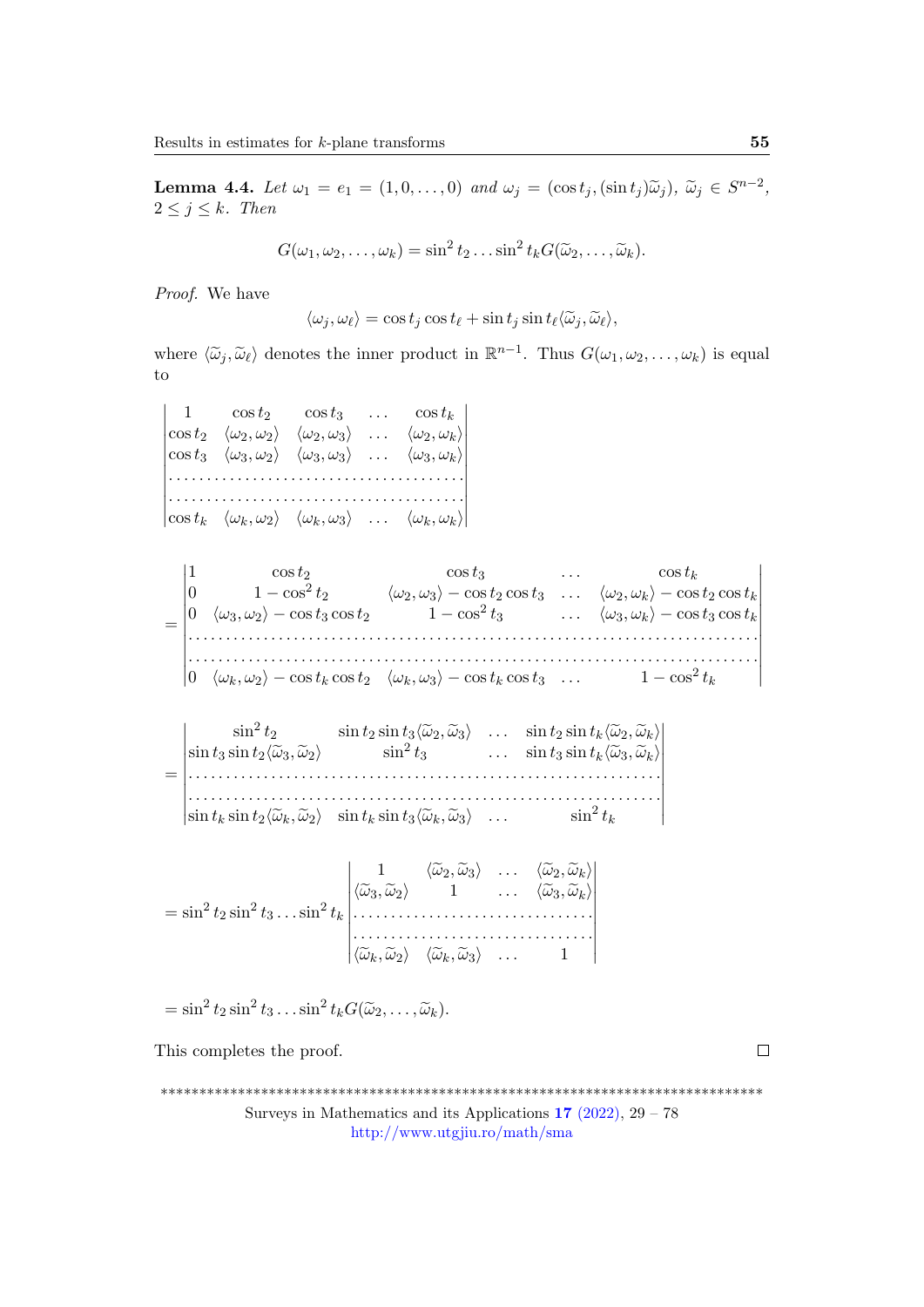Choose  $O \in SO(n)$  so that  $O^{-1}\omega_1 = e_1$ . Then, by changing variables and applying Lemma [4.4,](#page-26-0) we have

$$
\int f_2(\omega_2) \Omega(\omega_1, \omega_2) d\omega_2 = c \int_{(S^{n-2})^{k-1}} F(f_2(O\cdot))(\widetilde{\omega}_2) \dots F(f_k(O\cdot))(\widetilde{\omega}_k)
$$
  
 
$$
\times \prod_{j=k+1}^n \int_{S_{\theta(\widetilde{\omega}_2,\dots,\widetilde{\omega}_k)}} F(f_j(O\cdot))(\widetilde{\omega}_j) d\lambda_{\theta(\widetilde{\omega}_2,\dots,\widetilde{\omega}_k)}(\widetilde{\omega}_j)
$$
  
 
$$
\times |G(\widetilde{\omega}_2,\dots,\widetilde{\omega}_k)|^{(k-n)/2} d\widetilde{\omega}_2 \dots d\widetilde{\omega}_k.
$$

By Lemma [2.4](#page-16-0) this is equal to

$$
c \int_{G_{k-1,n-1}} \int_{(S_{\theta}^{k-2})^{k-1}} F(f_2(O\cdot))(\tilde{\omega}_2) \dots F(f_k(O\cdot))(\tilde{\omega}_k)
$$
  
\$\times \left( \prod\_{j=k+1}^n \int\_{S\_{\theta}^{k-2}} F(f\_j(O\cdot))(\tilde{\omega}\_j) d\lambda\_{\theta}(\tilde{\omega}\_j) \right) d\lambda\_{\theta}(\tilde{\omega}\_2) \dots d\lambda\_{\theta}(\tilde{\omega}\_k) d\sigma(\theta)\$  
= 
$$
c \int_{G_{k-1,n-1}} \prod_{j=2}^n S_{k-1,n-1}(F(f_j(O\cdot)))(\theta) d\sigma(\theta).
$$

We have Proposition [4.1](#page-22-0) for  $B_{k-1,m}$ ,  $m > k-1$ , as the induction hypothesis and hence we have the inequality of Theorem [1.2](#page-3-0) for  $S_{k-1,m}$ . Thus by Hölder's inequality and the induction hypothesis, we have

$$
\left| \int_{G_{k-1,n-1}} \prod_{j=2}^{n} S_{k-1,n-1}(F(f_j(O\cdot)))(\theta) d\sigma(\theta) \right| \leq \prod_{j=2}^{n} \|S_{k-1,n-1}(F(f_j(O\cdot)))\|_{n-1}
$$
  

$$
\leq C \prod_{j=2}^{n} \|F(f_j(O\cdot))\|_{(n-1)/(k-1),n-1}
$$
  

$$
\leq C \prod_{j=2}^{n} \|F(f_j(O\cdot))\|_{(n-1)/(k-1)}.
$$

Applying [\(4.3\)](#page-23-3) with  $\alpha = k$ ,

$$
||F(f_j(O\cdot))||_{(n-1)/(k-1)} \leq C||f_j||_{(n-1)/(k-1),1}.
$$

This estimate is uniform in O and hence in  $\omega_1$ . Thus we have

$$
\left| \int f_1(\omega_1) f_2(\omega_2) \Omega(\omega_1, \omega_2) d\omega_1 d\omega_2 \right| \leq C \|f_1\|_1 \prod_{j=2}^n \|f_j\|_{(n-1)/(k-1),1}.
$$

By [\(4.4\)](#page-25-0) this proves [\(4.1\)](#page-23-1) for  $B_{k,n}$ .

\*\*\*\*\*\*\*\*\*\*\*\*\*\*\*\*\*\*\*\*\*\*\*\*\*\*\*\*\*\*\*\*\*\*\*\*\*\*\*\*\*\*\*\*\*\*\*\*\*\*\*\*\*\*\*\*\*\*\*\*\*\*\*\*\*\*\*\*\*\*\*\*\*\*\*\*\*\*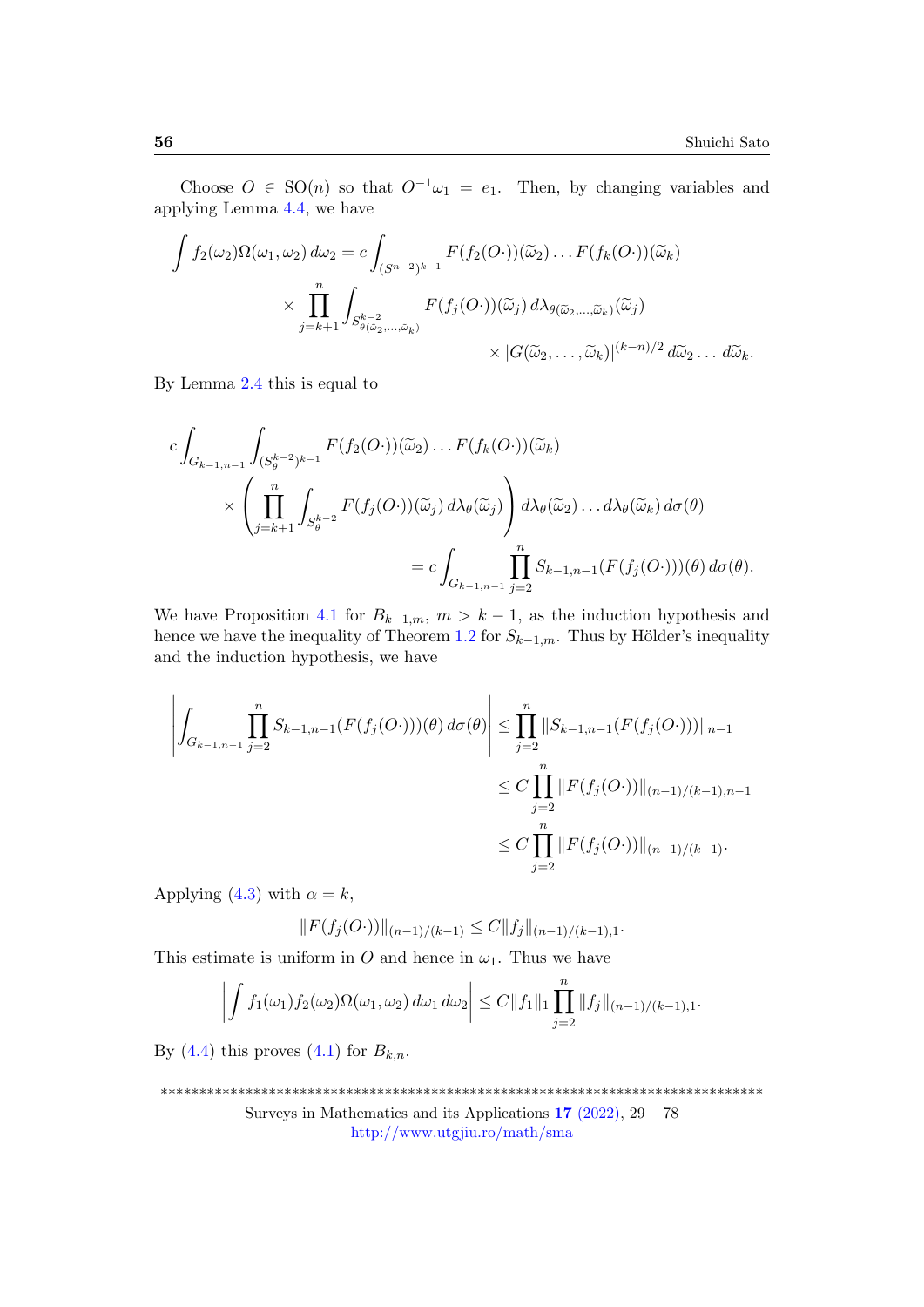# <span id="page-28-0"></span>5 Interpolation arguments assumed in proofs of Proposition [3.1](#page-17-0) and Proposition [4.2](#page-23-0)

By [\(3.5\)](#page-21-0) we can show the following result, which will be used in proving Proposition [3.1.](#page-17-0)

<span id="page-28-2"></span>**Lemma 5.1.** Suppose that  $1 \leq k < n$ . Let  $1 < p_0, p_1, \ldots, p_n < \frac{n}{k}$  $\frac{n}{k}$ ,  $\sum_{j=0}^{n} \frac{1}{p}$  $\frac{1}{p_j} = k + 1.$ Then

 $|A_{k,n}(f_0, f_1, \ldots, f_n)| \leq C ||f_0||_{p_0,1} ||f_1||_{p_1,\infty} \ldots ||f_n||_{p_n,\infty}.$ 

When  $p = \infty$ , we consider only the case  $q = \infty$  in  $L^{p,q}$ . We need the following interpolation results.

<span id="page-28-1"></span>Lemma 5.2. Let  $1 \le v, w \le \infty$  and

$$
\frac{1}{v} + \frac{1}{w} = 1.
$$

Let  $0 < \theta < 1$ . Let  $1 \leq s_i, u_i, a_i, b_i \leq \infty$ ,  $i = 0, 1$ . We assume that  $a_i = 1$  if  $s_i = 1$ and that  $b_i = 1$  if  $u_i = 1$ . Define  $A_i = L^{s_i, a_i}(\mathbb{R}^n)$ ,  $B_i = L^{u_i, b_i}(\mathbb{R}^n)$ ,  $i = 0, 1$ , and  $\bar{A} = (A_0, A_1), \ \bar{B} = (B_0, B_1).$  Then  $\bar{A}_{\theta, v} = L^{s, v}(\mathbb{R}^n)$ , where

$$
\frac{1}{s} = \frac{1-\theta}{s_0} + \frac{\theta}{s_1}
$$

and we require

$$
= \frac{1-\theta}{a_0} + \frac{\theta}{a_1}
$$

1  $\overline{v}$ 

if  $s_0 = s_1$  and also  $\bar{B}_{\theta,w} = L^{u,w}(\mathbb{R}^n)$ , where

$$
\frac{1}{u} = \frac{1-\theta}{u_0} + \frac{\theta}{u_1}
$$

and we assume

$$
\frac{1}{w}=\frac{1-\theta}{b_0}+\frac{\theta}{b_1}
$$

if  $u_0 = u_1$ . (See [\[1,](#page-47-3) Chap. 3] for  $\bar{A}_{\theta,v}$ .) Suppose that  $T : A_i \times B_i \to \mathbb{C}$  be a bilinear operator such that

$$
|T(f_1, f_2)| \le M_i \|f_1\|_{A_i} \|f_2\|_{B_i}, \quad i = 0, 1.
$$

We assume that

$$
T(f_1, f_2) = A_{k,n}(g_0, g_1, \dots, g_n)
$$

with  $f_1 = g_i$ ,  $f_2 = g_k$  for some fixed j, k,  $j \neq k$ ; functions except for  $g_i$ ,  $g_k$  are fixed. Also, all functions  $g_i$  are initially assumed to be continuous and compactly supported. Then

$$
|T(f_1, f_2)| \leq CM_1^{1-\theta} M_2^{\theta} ||f_1||_{\bar{A}_{\theta, v}} ||f_2||_{\bar{B}_{\theta, w}} = CM_1^{1-\theta} M_2^{\theta} ||f_1||_{L^{s,v}} ||f_2||_{L^{u,w}}.
$$

\*\*\*\*\*\*\*\*\*\*\*\*\*\*\*\*\*\*\*\*\*\*\*\*\*\*\*\*\*\*\*\*\*\*\*\*\*\*\*\*\*\*\*\*\*\*\*\*\*\*\*\*\*\*\*\*\*\*\*\*\*\*\*\*\*\*\*\*\*\*\*\*\*\*\*\*\*\*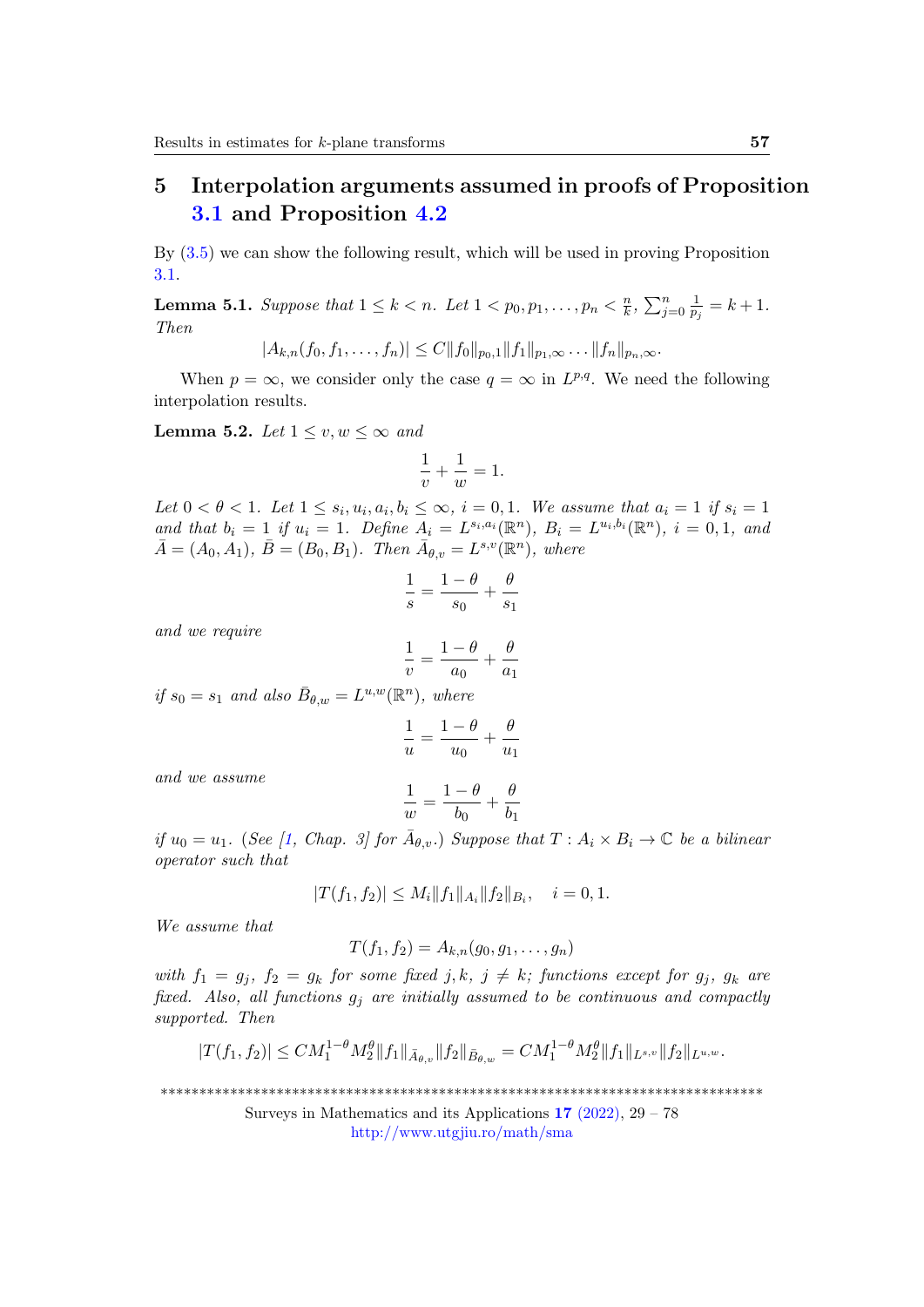See [\[10\]](#page-48-13) and [\[19\]](#page-48-14) for results relevant to Lemma [5.2.](#page-28-1)

Here we recall  $\bar{A}_{[\theta]}$ , where  $\bar{A} = (A_0, A_1)$  denotes a compatible pair of normed vector spaces (see 2.3 of [\[1\]](#page-47-3)). Let  $\mathcal{F}(\bar{A})$  be the space of all continuous functions f from  $S = \{z \in \mathbb{C} : 0 \leq \text{Re } z \leq 1\}$  to  $\Sigma(\overline{A}) = A_0 + A_1$  which are analytic in  $S_0 = \{z \in \mathbb{C} : 0 < \text{Re } z < 1\}$  and functions  $f_j(t) = f(j + it), t \in \mathbb{R}$ , are  $A_j$ -valued continuous functions on R with respect to  $A_j$ -norm such that  $\lim_{|t|\to\infty} ||f_j(t)||_{A_j} = 0$ ,  $j = 0, 1.$ 

Let  $0 < \theta < 1$  and

$$
\bar{A}_{[\theta]} = \{ a \in \Sigma(\bar{A}) : a = f(\theta) \text{ for some } f \in \mathcal{F}(\bar{A}) \}.
$$

We define

$$
||a||_{\bar{A}_{[\theta]}} = \inf{||f||_{\mathcal{F}(\bar{A})} : a = f(\theta), \quad f \in \mathcal{F}(\bar{A})},
$$

where

$$
||f||_{\mathcal{F}(\bar{A})} = \max \left( \sup_{t \in \mathbb{R}} ||f(it)||_{A_0}, \sup_{t \in \mathbb{R}} ||f(1+it)||_{A_1} \right).
$$

We also write  $||a||_{[\theta]}$  for  $||a||_{\bar{A}_{[\theta]}}$  when  $\bar{A}$  is fixed. (See [\[1,](#page-47-3) Chap. 4].)

<span id="page-29-0"></span>Lemma 5.3. Let  $1 \leq p, r, q, q_0, q_1 \leq \infty$ ,  $r \leq q_0, q_1, 0 < \theta, \eta < 1$ ,

$$
\frac{1}{q} = \frac{1-\eta}{q_0} + \frac{\eta}{q_1},
$$
  

$$
\frac{1}{p} = \frac{1-\theta}{r}, \quad r < p.
$$

Then

$$
(L^{p,q_0}, L^{p,q_1})_{\eta,q} = (L^r, L^{\infty})_{\theta,q} = L^{p,q} = (L^{p,q_0}, L^{p,q_1})_{[\eta]}.
$$

In the conclusion of the lemma, the equality of spaces means that the spaces are equal with equivalent norms; we also have this rule for description in what follows.

<span id="page-29-1"></span>**Lemma 5.4.** Let  $0 < \eta < 1$ . Let  $1 \le a_i, b_i \le \infty$ ,  $i = 0, 1$  and  $1 < s, u \le \infty$ . Define  $v, w, by$ 

$$
\frac{1}{v} = \frac{1-\eta}{a_0} + \frac{\eta}{a_1}, \quad \frac{1}{w} = \frac{1-\eta}{b_0} + \frac{\eta}{b_1}.
$$

Let  $T: L^{s,a_i} \times L^{u,b_i} \to \mathbb{C}$  be as in Lemma [5](#page-28-1).2. Suppose that

$$
|T(f_1, f_2)| \le M_i \|f_1\|_{L^{s,a_i}} \|f_2\|_{L^{u,b_i}}, \quad i = 0, 1.
$$

Then

$$
|T(f_1, f_2)| \leq C M_0^{1-\eta} M_1^{\eta} ||f_1||_{L^{s,v}} ||f_2||_{L^{u,w}}.
$$

\*\*\*\*\*\*\*\*\*\*\*\*\*\*\*\*\*\*\*\*\*\*\*\*\*\*\*\*\*\*\*\*\*\*\*\*\*\*\*\*\*\*\*\*\*\*\*\*\*\*\*\*\*\*\*\*\*\*\*\*\*\*\*\*\*\*\*\*\*\*\*\*\*\*\*\*\*\*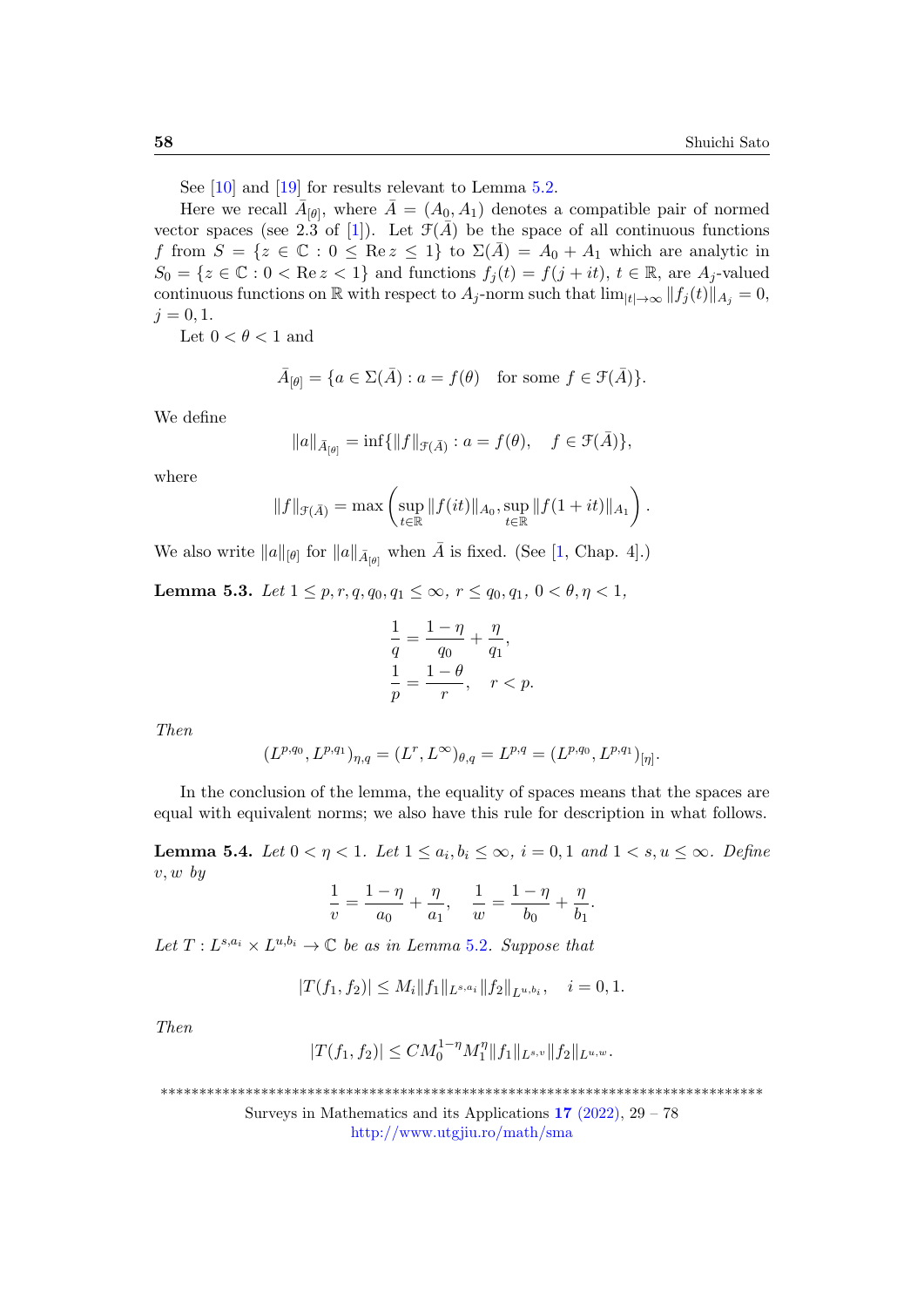Proof. By Theorem 4.4.1 of [\[1\]](#page-47-3), we have

$$
|T(f_1, f_2)| \le M_0^{1-\eta} M_1^{\eta} ||f_1||_{(L^{s,a_0}, L^{s,a_1})_{[\eta]}} ||f_2||_{(L^{u,b_0}, L^{u,b_1})_{[\eta]}}.
$$

From this and Lemma [5.3,](#page-29-0) the conclusion follows.

<span id="page-30-0"></span>Remark 5.5. We have analogues of Lemmas [5.2](#page-28-1) and [5.4](#page-29-1) for the Lorentz spaces over  $S^{n-1}$ , where the operator T is replaced with the one defined by using  $B_{k,n}$  in Section [4.](#page-22-1)

We shall give proofs of Lemmas [5.2](#page-28-1) and [5.3](#page-29-0) in Section [6.](#page-34-0)

Proof of Lemma [5](#page-28-2).1. We may assume

$$
\frac{k}{n} < \frac{1}{p_0} \le \frac{1}{p_1} \le \dots \le \frac{1}{p_n} < 1, \qquad \sum_{j=0}^n \frac{1}{p_j} = k+1.
$$

Define  $\theta_0 \in (0,1)$  and  $u_1$  by

$$
\frac{1}{p_0} = (1 - \theta_0)\frac{k}{n} + \theta_0, \qquad \frac{1}{u_1} = (1 - \theta_0) + \theta_0 \frac{k}{n}.
$$

Then

$$
\frac{1}{p_0} + \frac{1}{u_1} = 1 + \frac{k}{n}
$$

and

$$
\frac{1}{p_n} < \frac{1}{u_1},
$$

since if  $\frac{1}{p_n} \geq \frac{1}{u_1}$  $\frac{1}{u_1}$ , then

$$
\frac{1}{p_0} + \frac{1}{p_n} \ge \frac{1}{p_0} + \frac{1}{u_1} = \frac{n+k}{n},
$$

and so

$$
\frac{1}{p_0} + \frac{1}{p_n} + \frac{1}{p_1} + \dots + \frac{1}{p_{n-1}} > \frac{n+k}{n} + \frac{k}{n}(n-1) = k+1,
$$

which contradicts our assumption. Next, define  $\theta_1 \in (0, 1)$  and  $u_2$  by

$$
\frac{1}{p_1} = (1 - \theta_1)\frac{k}{n} + \theta_1 \frac{1}{u_1}, \qquad \frac{1}{u_2} = (1 - \theta_1)\frac{1}{u_1} + \theta_1 \frac{k}{n}.
$$

Then

$$
\frac{1}{p_1} + \frac{1}{u_2} = \frac{k}{n} + \frac{1}{u_1}
$$

and if  $n \geq 3$ ,

$$
\frac{1}{p_n} < \frac{1}{u_2},
$$

\*\*\*\*\*\*\*\*\*\*\*\*\*\*\*\*\*\*\*\*\*\*\*\*\*\*\*\*\*\*\*\*\*\*\*\*\*\*\*\*\*\*\*\*\*\*\*\*\*\*\*\*\*\*\*\*\*\*\*\*\*\*\*\*\*\*\*\*\*\*\*\*\*\*\*\*\*\*

Surveys in Mathematics and its Applications  $17$  [\(2022\),](http://www.utgjiu.ro/math/sma/v17/v17.html)  $29 - 78$ <http://www.utgjiu.ro/math/sma>

 $\Box$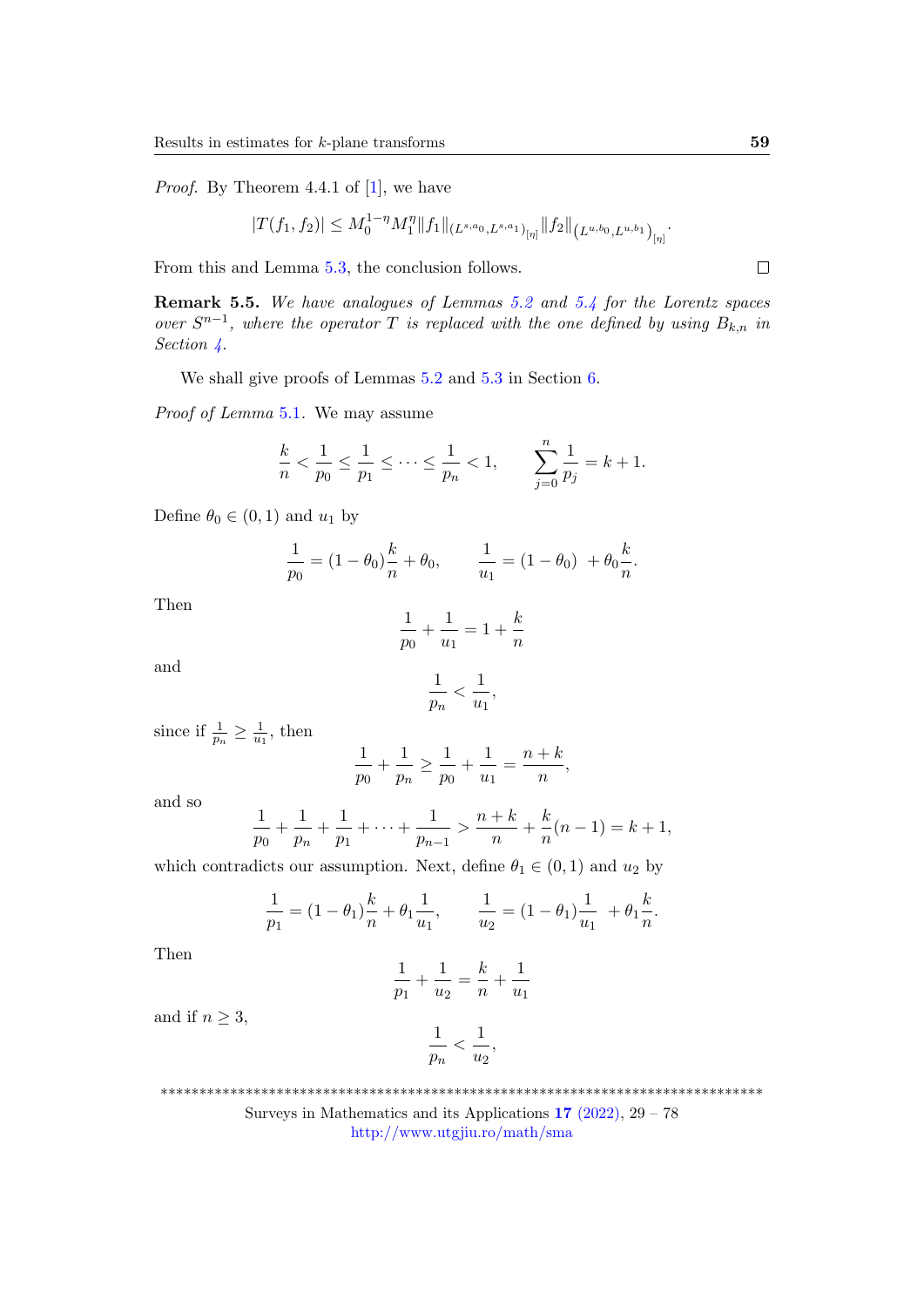since if we would have  $\frac{1}{p_n} \geq \frac{1}{u_2}$  $\frac{1}{u_2}$ , then using

 $\overline{1}$ 

$$
\frac{1}{p_0} + \frac{1}{p_1} + \frac{1}{u_2} = \frac{1}{p_0} + \frac{1}{u_1} + \frac{k}{n} = \frac{n+2k}{n},
$$

we would have

$$
\frac{1}{p_0} + \frac{1}{p_1} + \frac{1}{p_n} \ge \frac{1}{p_0} + \frac{1}{p_1} + \frac{1}{u_2} = \frac{n+2k}{n},
$$

and hence

$$
\frac{1}{p_0} + \frac{1}{p_1} + \frac{1}{p_n} + \frac{1}{p_2} + \dots + \frac{1}{p_{n-1}} > \frac{n+2k}{n} + \frac{k}{n}(n-2) = k+1,
$$

which violates our assumption. Also, if  $n = 2$ ,  $1/p_2 = 1/u_2$ .

After defining  $\theta_{j-1}$  and  $u_j$ , similarly, we can define  $\theta_j \in (0,1)$  and  $u_{j+1}$  by

$$
\frac{1}{p_j} = (1 - \theta_j) \frac{k}{n} + \theta_j \frac{1}{u_j}, \qquad \frac{1}{u_{j+1}} = (1 - \theta_j) \frac{1}{u_j} + \theta_j \frac{k}{n}
$$

for  $j = 1, 2, ..., n - 1$ . Then

$$
\frac{1}{p_j} + \frac{1}{u_{j+1}} = \frac{k}{n} + \frac{1}{u_j}.
$$

We have

$$
\frac{1}{p_n} < \frac{1}{u_{j+1}}, \qquad 0 \le j \le n-2.
$$

To see this we observe

$$
\frac{1}{p_0} + \frac{1}{p_1} + \dots + \frac{1}{p_j} + \frac{1}{u_{j+1}} = \frac{1}{p_0} + \dots + \frac{1}{p_{j-1}} + \frac{1}{u_j} + \frac{k}{n}
$$

$$
= \frac{1}{p_0} + \dots + \frac{1}{p_{j-2}} + \frac{1}{u_{j-1}} + \frac{2k}{n}
$$

$$
= \dots
$$

$$
= \frac{1}{p_0} + \frac{1}{u_1} + \frac{jk}{n}.
$$

Thus if 
$$
\frac{1}{p_n} \ge \frac{1}{u_{j+1}}
$$
, then  
\n
$$
\frac{1}{p_0} + \frac{1}{p_1} + \dots + \frac{1}{p_j} + \frac{1}{p_n} \ge \frac{1}{p_0} + \frac{1}{p_1} + \dots + \frac{1}{p_j} + \frac{1}{u_{j+1}}
$$
\n
$$
= \frac{1}{p_0} + \frac{1}{u_1} + \frac{jk}{n}
$$
\n
$$
= \frac{n + (j+1)k}{n}
$$

\*\*\*\*\*\*\*\*\*\*\*\*\*\*\*\*\*\*\*\*\*\*\*\*\*\*\*\*\*\*\*\*\*\*\*\*\*\*\*\*\*\*\*\*\*\*\*\*\*\*\*\*\*\*\*\*\*\*\*\*\*\*\*\*\*\*\*\*\*\*\*\*\*\*\*\*\*\*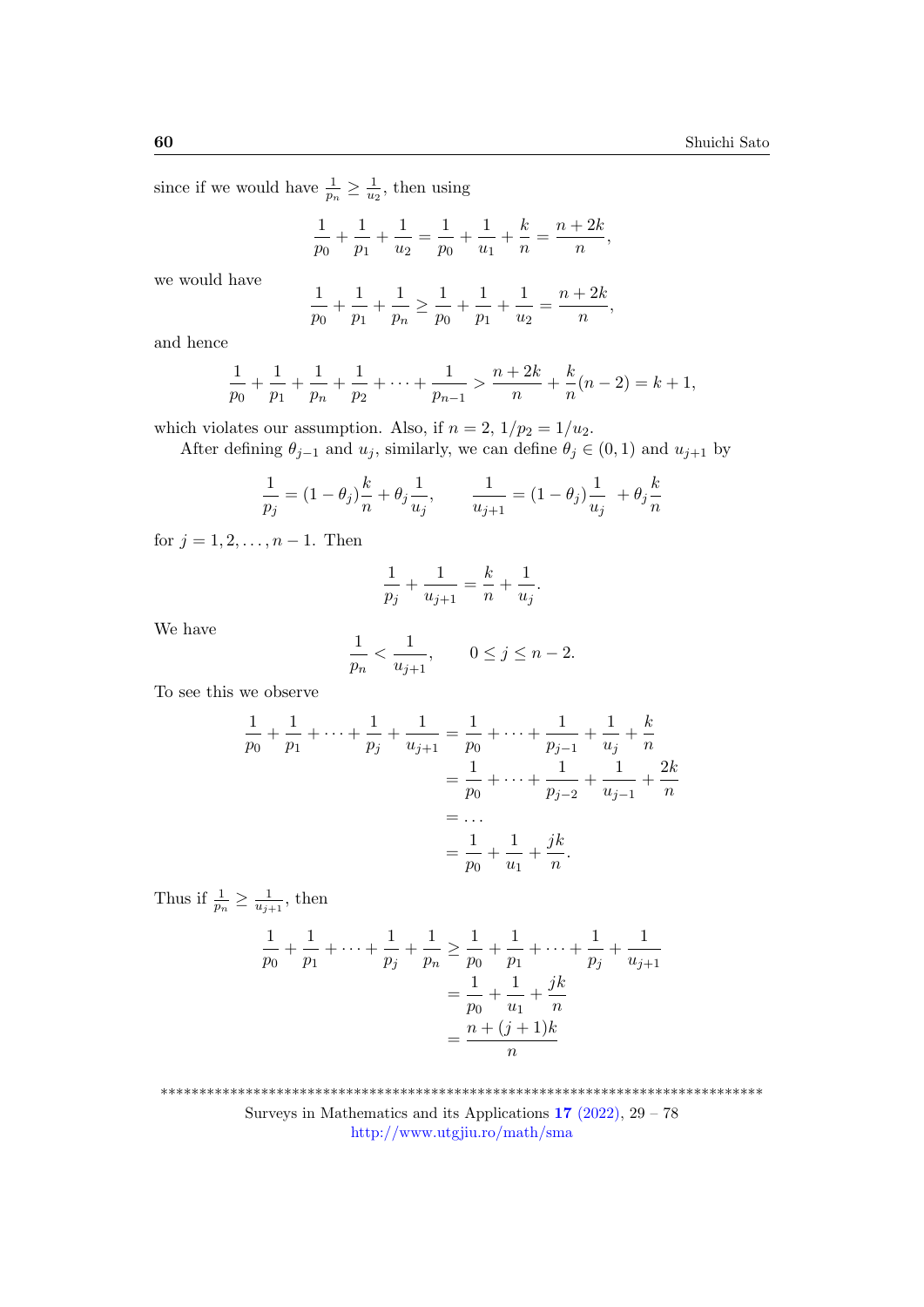and hence

$$
\frac{1}{p_0} + \frac{1}{p_1} + \dots + \frac{1}{p_j} + \frac{1}{p_n} + \frac{1}{p_{j+1}} + \dots + \frac{1}{p_{n-1}}
$$
  
> 
$$
\frac{n + (j+1)k}{n} + \frac{k}{n}(n-j-1)
$$
  
=  $k + 1$ ,

which contradicts our assumption. Also, we have

$$
\frac{1}{u_n} = \frac{1}{p_n}
$$

since

$$
\frac{1}{p_0} + \frac{1}{p_1} + \dots + \frac{1}{p_{n-1}} + \frac{1}{u_n} = \frac{n + nk}{n} = k + 1.
$$

We write  $A = |A_{k,n}(f_0, f_1, \ldots, f_n)|$ . By [\(3.5\)](#page-21-0) and symmetry, we have

$$
A \le C \|f_0\|_{n/k,1} \|f_1\|_1 \|f_2\|_{n/k,1} \|f_3\|_{n/k,1} \dots \|f_n\|_{n/k,1},
$$
  

$$
A \le C \|f_0\|_1 \|f_1\|_{n/k,1} \|f_2\|_{n/k,1} \|f_3\|_{n/k,1} \dots \|f_n\|_{n/k,1}.
$$

$$
A \leq C ||f_0||_1 ||f_1||_{n/k,1} ||f_2||_{n/k,1} ||f_3||_{n/k,1} \ldots ||f_n||_{n/k,1}
$$

Interpolating by using Lemma [5.2](#page-28-1) and applying symmetry,

$$
A \leq C ||f_0||_{p_0,\infty} ||f_1||_{u_1,1} ||f_2||_{n/k,1} ||f_3||_{n/k,1} \dots ||f_n||_{n/k,1},
$$

$$
A \leq C ||f_0||_{p_0,\infty} ||f_1||_{n/k,1} ||f_2||_{u_1,1} ||f_3||_{n/k,1} \ldots ||f_n||_{n/k,1}.
$$

Using Lemma [5.2](#page-28-1) and symmetry,

$$
A \leq C ||f_0||_{p_0,\infty} ||f_1||_{p_1,\infty} ||f_2||_{u_2,1} ||f_3||_{n/k,1} \ldots ||f_n||_{n/k,1},
$$

$$
A \leq C ||f_0||_{p_0,\infty} ||f_1||_{p_1,\infty} ||f_2||_{n/k,1} ||f_3||_{u_2,1} \ldots ||f_n||_{n/k,1}.
$$

Continuing this procedure,

$$
A \leq C ||f_0||_{p_0,\infty} ||f_1||_{p_1,\infty} \ldots ||f_{n-2}||_{p_{n-2},\infty} ||f_{n-1}||_{u_{n-1},1} ||f_n||_{n/k,1},
$$

$$
A \leq C ||f_0||_{p_0,\infty} ||f_1||_{p_1,\infty} \ldots ||f_{n-2}||_{p_{n-2},\infty} ||f_{n-1}||_{n/k,1} ||f_n||_{u_{n-1},1}.
$$

Interpolating between these estimates, we have

$$
A \leq C ||f_0||_{p_0,\infty} ||f_1||_{p_1,\infty} \ldots ||f_{n-2}||_{p_{n-2},\infty} ||f_{n-1}||_{p_{n-1},\infty} ||f_n||_{u_n,1}.
$$

This and symmetry complete the proof of Lemma [5.1,](#page-28-2) since  $u_n = p_n$ .

 $\Box$ 

\*\*\*\*\*\*\*\*\*\*\*\*\*\*\*\*\*\*\*\*\*\*\*\*\*\*\*\*\*\*\*\*\*\*\*\*\*\*\*\*\*\*\*\*\*\*\*\*\*\*\*\*\*\*\*\*\*\*\*\*\*\*\*\*\*\*\*\*\*\*\*\*\*\*\*\*\*\* Surveys in Mathematics and its Applications  $17$  [\(2022\),](http://www.utgjiu.ro/math/sma/v17/v17.html)  $29 - 78$ 

<http://www.utgjiu.ro/math/sma>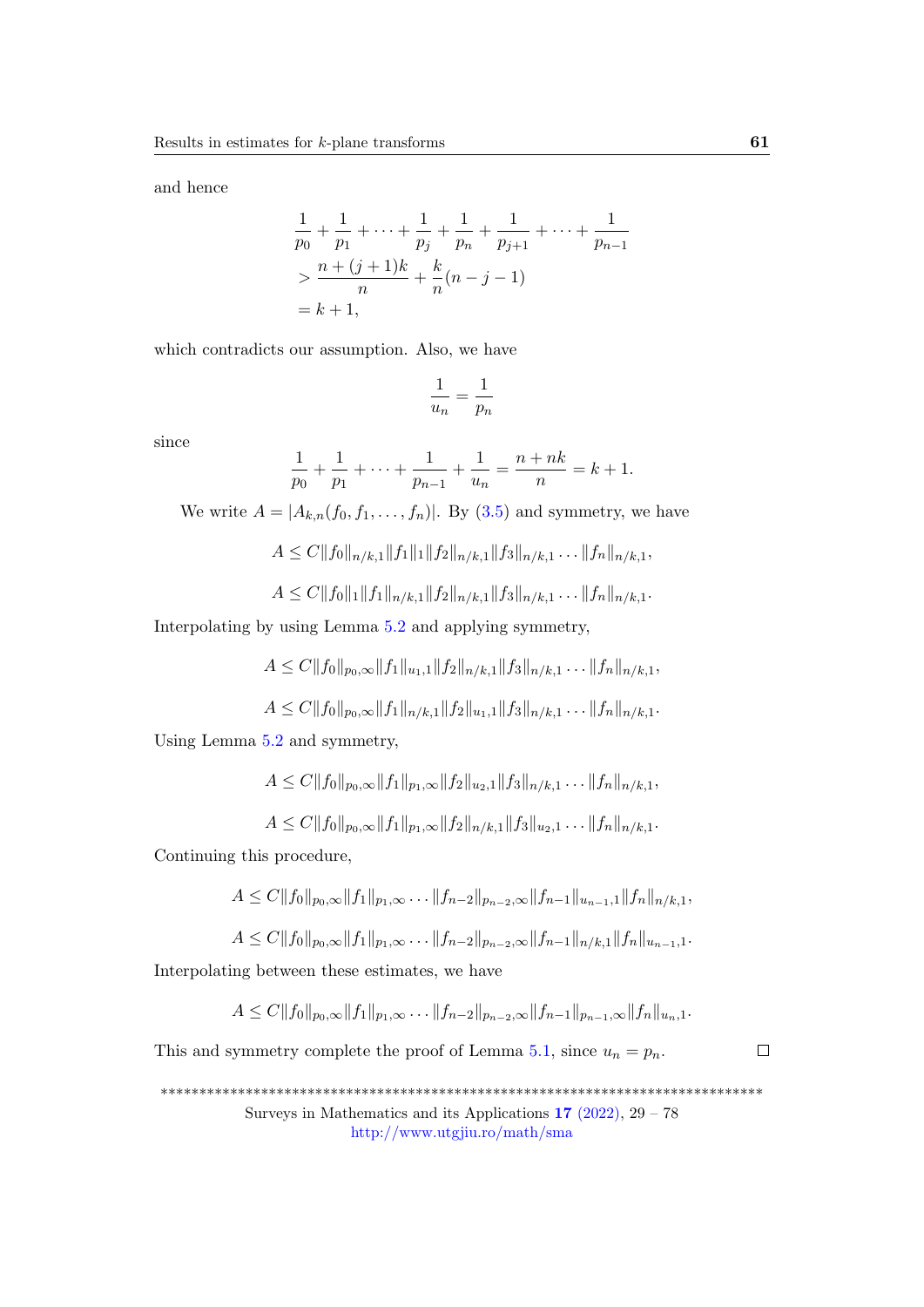Interpolation arguments deriving Proposition [3](#page-17-0).1 from Lemma [5](#page-28-2).1. We also write  $A =$  $|A_{k,n}(f_0, f_1, \ldots, f_n)|$ . By Lemma [5.1,](#page-28-2)

$$
A \leq C||f_0||_{p_0,1}||f_1||_{p_1,\infty}||f_1||_{p_2,\infty} \ldots ||f_{n-2}||_{p_{n-2},\infty}||f_{n-1}||_{p_{n-1},\infty}||f_n||_{p_n,\infty},
$$

$$
A \leq C ||f_0||_{p_0,\infty} ||f_1||_{p_1,1} ||f_1||_{p_2,\infty} \ldots ||f_{n-2}||_{p_{n-2},\infty} ||f_{n-1}||_{p_{n-1},\infty} ||f_n||_{p_n,\infty}.
$$

Since

$$
\frac{1}{n+1} = \frac{1}{1} \frac{1}{n+1} + \frac{1}{\infty} \frac{n}{n+1}, \quad \frac{n}{n+1} = \frac{1}{\infty} \frac{1}{n+1} + \frac{1}{1} \frac{n}{n+1}, \quad \frac{1}{n+1} + \frac{n}{n+1} = 1,
$$

by Lemma [5.2](#page-28-1) in the case  $s_0 = s_1$  and  $u_0 = u_1$  or Lemma [5.4](#page-29-1) and symmetry, we have

$$
A \leq C||f_0||_{p_0,n+1}||f_1||_{p_1,\frac{n+1}{n}}||f_2||_{p_2,\infty}||f_3||_{p_3,\infty} \dots ||f_{n-2}||_{p_{n-2},\infty}||f_{n-1}||_{p_{n-1},\infty}||f_n||_{p_n,\infty},
$$
  

$$
A \leq C||f_0||_{p_0,n+1}||f_1||_{p_1,\infty}||f_2||_{p_2,\frac{n+1}{n}}||f_3||_{p_3,\infty} \dots ||f_{n-2}||_{p_{n-2},\infty}||f_{n-1}||_{p_{n-1},\infty}||f_n||_{p_n,\infty}.
$$
  
Since

Since

$$
\frac{1}{n+1} = \frac{n}{n+1} \frac{1}{n} + \frac{1}{\infty} \frac{n-1}{n}, \quad \frac{n-1}{n+1} = \frac{1}{\infty} \frac{1}{n} + \frac{n}{n+1} \frac{n-1}{n},
$$

by Lemma [5.4](#page-29-1) and symmetry, we have

$$
A \leq C||f_0||_{p_0,n+1}||f_1||_{p_1,n+1}||f_2||_{p_2,\frac{n+1}{n-1}}||f_3||_{p_3,\infty} \ldots ||f_{n-1}||_{p_{n-1},\infty}||f_n||_{p_n,\infty},
$$

 $A \leq C \|f_0\|_{p_0,n+1} \|f_1\|_{p_1,n+1} \|f_2\|_{p_2,\infty} \|f_3\|_{p_3,\frac{n+1}{n-1}} \ldots \|f_{n-1}\|_{p_{n-1},\infty} \|f_n\|_{p_n,\infty}$ 

(Note that  $1/(n+1) + (n-1)/(n+1) = n/(n+1) \neq 1$ .) In general, since

$$
\frac{1}{n+1} = \frac{n-j+1}{n+1} \frac{1}{n-j+1} + \frac{1}{\infty} \frac{n-j}{n-j+1},
$$
  
\n
$$
\frac{n-j}{n+1} = \frac{1}{\infty} \frac{1}{n-j+1} + \frac{n-j+1}{n+1} \frac{n-j}{n-j+1},
$$
  
\n
$$
\frac{1}{n-j+1} + \frac{n-j}{n-j+1} = 1,
$$

interpolating by using Lemma [5.4](#page-29-1) between the estimates:

$$
A \leq C ||f_0||_{p_0, n+1} \dots ||f_{j-1}||_{p_{j-1}, n+1} \times ||f_j||_{p_j, \frac{n+1}{n-j+1}} ||f_{j+1}||_{p_{j+1}, \infty} ||f_{j+2}||_{p_{j+2}, \infty} \dots ||f_n||_{p_n, \infty},
$$

$$
A \leq C ||f_0||_{p_0, n+1} \dots ||f_{j-1}||_{p_{j-1}, n+1} \times ||f_j||_{p_j, \infty} ||f_{j+1}||_{p_{j+1}, \frac{n+1}{n-j+1}} ||f_{j+2}||_{p_{j+2}, \infty} \dots ||f_n||_{p_n, \infty}
$$

\*\*\*\*\*\*\*\*\*\*\*\*\*\*\*\*\*\*\*\*\*\*\*\*\*\*\*\*\*\*\*\*\*\*\*\*\*\*\*\*\*\*\*\*\*\*\*\*\*\*\*\*\*\*\*\*\*\*\*\*\*\*\*\*\*\*\*\*\*\*\*\*\*\*\*\*\*\* Surveys in Mathematics and its Applications  $17$  [\(2022\),](http://www.utgjiu.ro/math/sma/v17/v17.html)  $29 - 78$ 

<http://www.utgjiu.ro/math/sma>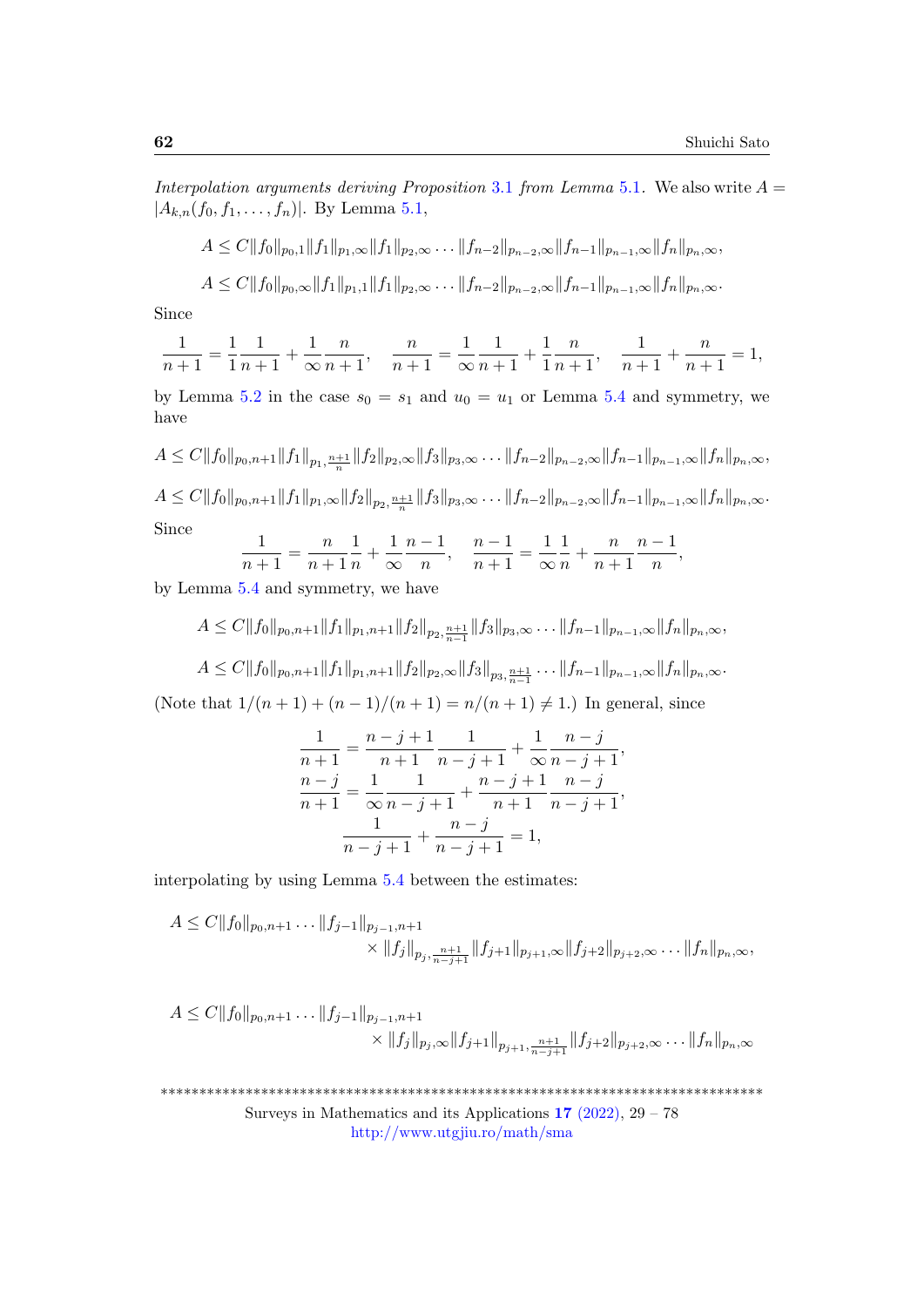for  $j \leq n-1$ , we have

$$
A \leq C ||f_0||_{p_0, n+1} \dots ||f_{j-1}||_{p_{j-1}, n+1}
$$
  
 
$$
\times ||f_j||_{p_j, n+1} ||f_{j+1}||_{p_{j+1}, \frac{n+1}{n-j}} ||f_{j+2}||_{p_{j+2}, \infty} \dots ||f_n||_{p_n, \infty}
$$

for  $j \leq n-2$ , and for  $j = n-1$  this becomes

$$
A \leq C ||f_0||_{p_0,n+1} \dots ||f_n||_{p_n,n+1},
$$

which completes the proof of Proposition [3](#page-17-0).1 by induction.

 $\Box$ 

Next, we see that Proposition [4.2](#page-23-0) follows from  $(4.1)$  by interpolation arguments as above. Recall  $(4.1)$ :

$$
|B_{k,n}(f_1,\ldots,f_n)| \leq C ||f_1||_1 \prod_{j=2}^n ||f_j||_{(n-1)/(k-1),1}.
$$

Let

$$
\frac{k-1}{n-1} < \frac{1}{p_j} < 1, \quad 1 \le j \le n, \qquad \sum_{j=1}^n \frac{1}{p_j} = k.
$$

Then using Remark [5.5](#page-30-0) with [\(4.1\)](#page-23-1) and arguing as in the proof of Lemma [5.1](#page-28-2) from  $(3.5)$ , by taking  $n-1$  and  $k-1$  for n and k, respectively, we have

<span id="page-34-1"></span>
$$
|B_{k,n}(f_1,\ldots,f_n)| \le C \|f_1\|_{p_0,\infty} \ldots \|f_{n-1}\|_{p_{n-1},\infty} \|f_n\|_{p_n,1}.
$$
 (5.1)

Similarly, as Proposition [3.1](#page-17-0) follows from Lemma [5.1,](#page-28-2) by [\(5.1\)](#page-34-1) and Remark [5.5](#page-30-0) it follows that

$$
|B_{k,n}(f_1,\ldots,f_n)|\leq C\prod_{j=1}^n||f_j||_{p_j,n}.
$$

This completes the proof of Proposition [4.2.](#page-23-0)

### <span id="page-34-0"></span>6 Appendix

In this section we give proofs of Lemma [5](#page-28-1).2 and Lemma 5.[3.](#page-29-0)

#### 6.1 Proof of Lemma [5](#page-28-1).2

Let  $\bar{A} = (A_0, A_1), \ \bar{B} = (B_0, B_1)$  and let  $S(\bar{A}, v, \theta) = S(\bar{A}, (v, v), \theta), S(\bar{B}, w, \theta) =$  $S(\bar{B}, (w, w), \theta)$ . Here  $S(\bar{A}, (r_0, r_1), \theta)$  is the subspace of  $\Sigma(\bar{A})$  consisting of all  $a \in$  $\Sigma(\bar{A})$  such that

<span id="page-34-2"></span>
$$
a = \int_0^\infty u(t) \, \frac{dt}{t},\tag{6.1}
$$

\*\*\*\*\*\*\*\*\*\*\*\*\*\*\*\*\*\*\*\*\*\*\*\*\*\*\*\*\*\*\*\*\*\*\*\*\*\*\*\*\*\*\*\*\*\*\*\*\*\*\*\*\*\*\*\*\*\*\*\*\*\*\*\*\*\*\*\*\*\*\*\*\*\*\*\*\*\*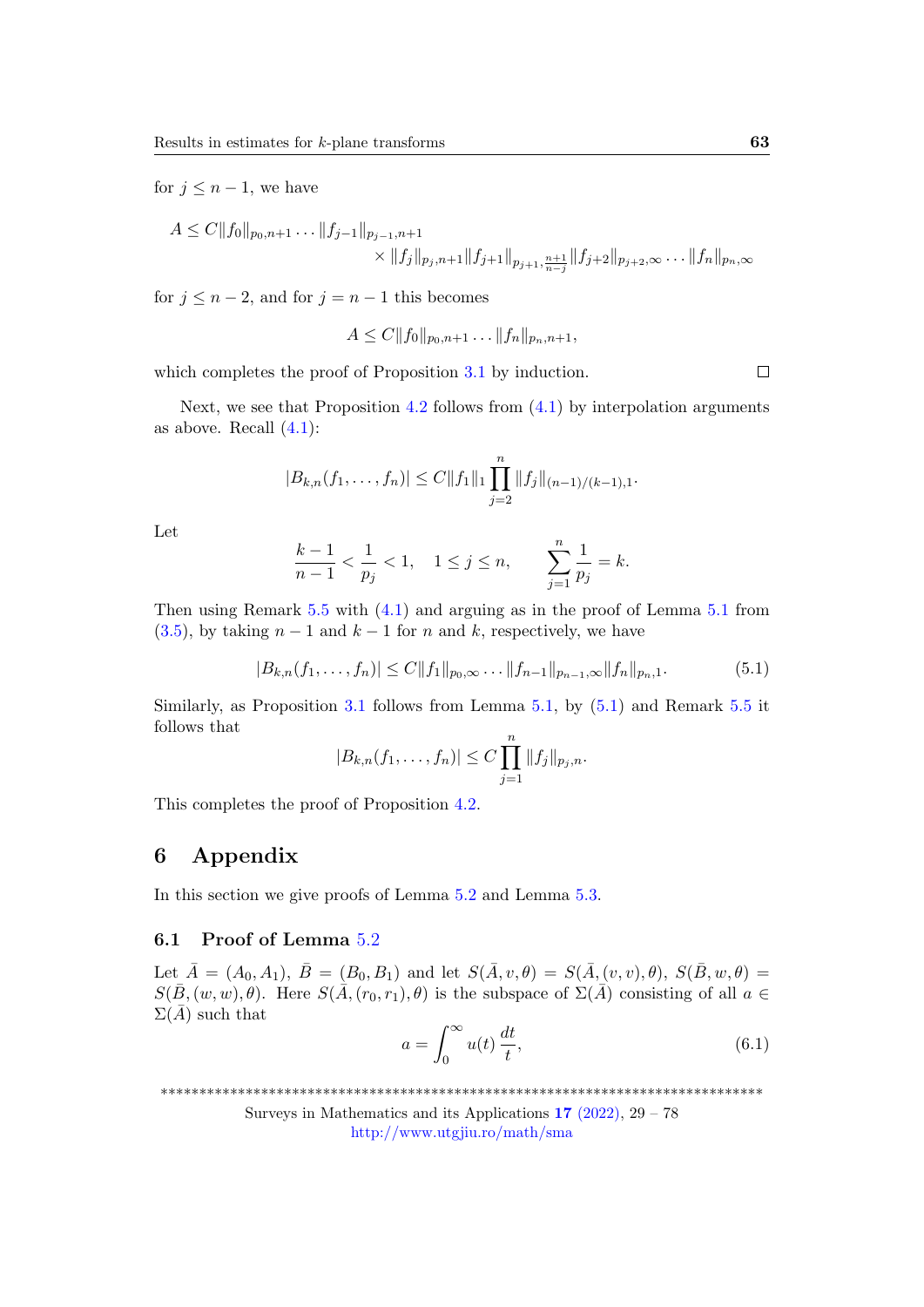with  $u(t) \in \Delta(\bar{A}) = A_0 \cap A_1$  for all  $t > 0$  (see [\[1,](#page-47-3) 2.3]), and the integral is taken in  $\Sigma(\bar{A})$ ; further it is assumed that

$$
\max\left(\left\|t^{-\theta}u(t)\right\|_{L^{r_0}(A_0,dt/t)},\left\|t^{1-\theta}u(t)\right\|_{L^{r_1}(A_1,dt/t)}\right)<\infty,
$$

where

$$
||U(t)||_{L^{r_j}(A_j,dt/t)} = \left(\int_0^\infty ||U(t)||_{A_j}^{r_j} \frac{dt}{t}\right)^{1/r_j},
$$

with the usual modification when  $r_j = \infty$ . (See [\[1,](#page-47-3) 3.12]).) The norm is defined as

$$
||a||_{S(\bar{A},(r_0,r_1),\theta)}=\inf \left\{\max \left(\left\|t^{-\theta}u(t)\right\|_{L^{r_0}(A_0,dt/t)},\left\|t^{1-\theta}u(t)\right\|_{L^{r_1}(A_1,dt/t)}\right): u \text{ is as in (6.1)}\right\}.
$$

We assume that  $u$  has the form

<span id="page-35-0"></span>
$$
u(t)(x) = \sum_{j=1}^{M} F_j(x)m_j(t),
$$
\n(6.2)

where  $F_j \in A_0 \cap A_1$  and  $m_j$  is a bounded measurable function on  $(0, \infty)$  supported on a compact subinterval of  $(0, \infty)$ .

We assume that  $a \in \Delta(\bar{A})$  is expressed as in [\(6.1\)](#page-34-2) with u as in [\(6.2\)](#page-35-0):

$$
a = \int_0^{\infty} u(t) \frac{dt}{t} = \sum_{j=1}^{M} c_j F_j
$$
,  $c_j = \int_0^{\infty} m_j(t) \frac{dt}{t}$ .

We note that  $||u(t)||_{A_j}$  is measurable in t for  $j = 0, 1$  and define

$$
||a||_{S^*(\bar{A},q,\theta)} = \inf \left\{ \max \left( \left\| t^{-\theta} u(t) \right\|_{L^q(A_0,dt/t)}, \left\| t^{1-\theta} u(t) \right\|_{L^q(A_1,dt/t)} \right) : \right. a \text{ and } u \text{ are as in (6.1) and } u \text{ is as in (6.2)} \right\}.
$$

Let  $f_1, f_2$  be continuous functions on  $\mathbb{R}^n$  with compact support. Let  $u_1, u_2$  be as in  $(6.2)$  such that

$$
f_i = \int_0^\infty u_i(t) \, \frac{dt}{t}, \quad i = 1, 2.
$$

We choose an infinitely differentiable non-negative function  $\varphi$  on  $\mathbb{R}^n$  with compact support and with integral 1. Put  $\varphi_{\epsilon}(x) = \epsilon^{-n} \varphi(\epsilon^{-1} x)$  with  $\epsilon > 0$ . Let  $f_i^{(\epsilon)} = f_i * \varphi_{\epsilon}$ and

$$
u_i^{(\epsilon)}(t)(x) = \sum_{j=1}^M \widetilde{F}_j^{(i)} * \varphi_\epsilon(x) m_j(t),
$$

\*\*\*\*\*\*\*\*\*\*\*\*\*\*\*\*\*\*\*\*\*\*\*\*\*\*\*\*\*\*\*\*\*\*\*\*\*\*\*\*\*\*\*\*\*\*\*\*\*\*\*\*\*\*\*\*\*\*\*\*\*\*\*\*\*\*\*\*\*\*\*\*\*\*\*\*\*\*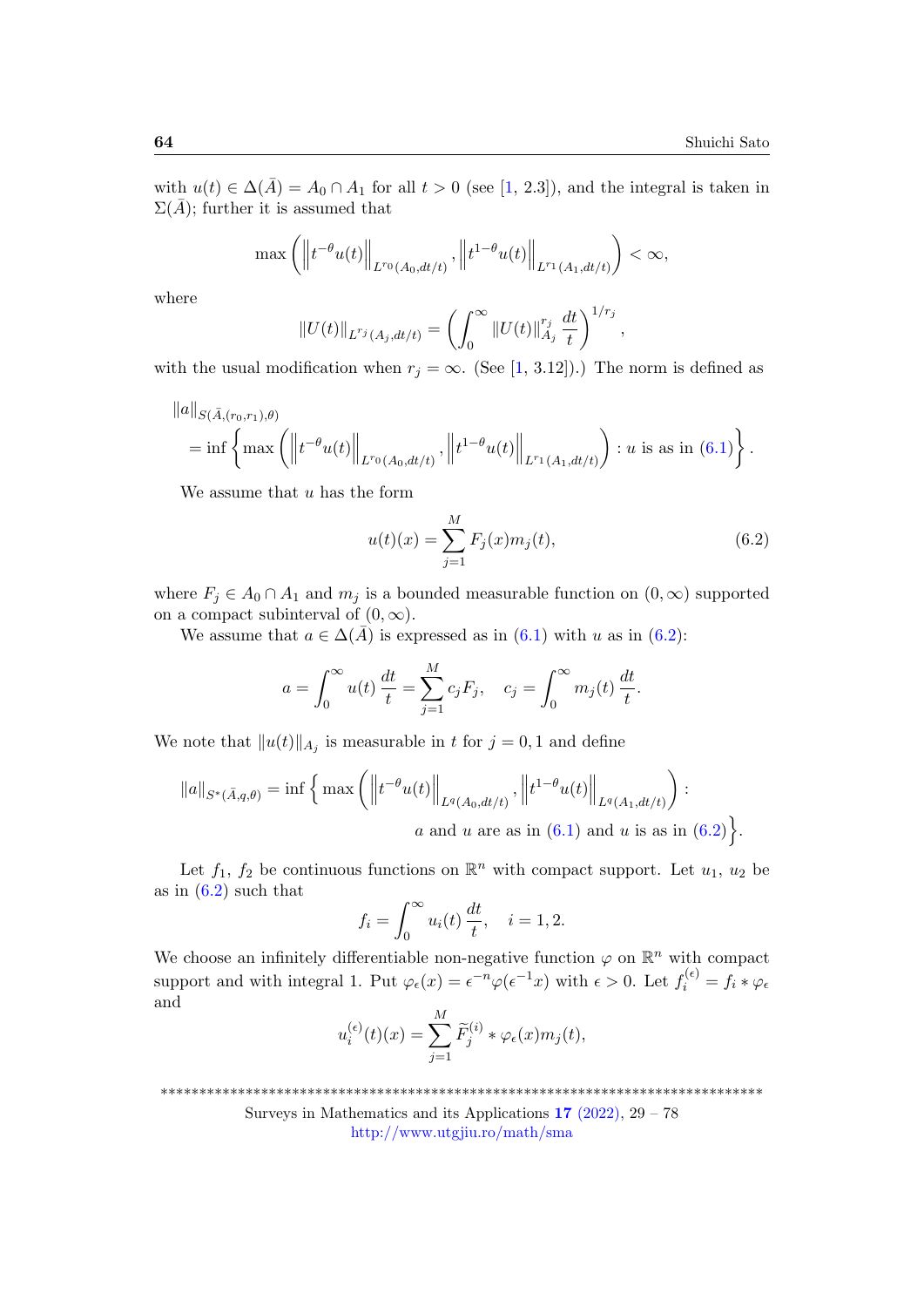where  $\widetilde{F}_j^{(i)} = F_j^{(i)} \chi_K$  with  $\chi_K$  denoting the characteristic function of a compact set K in  $\mathbb{R}^{n'}$ , if

$$
u_i(t)(x) = \sum_{j=1}^{M} F_j^{(i)}(x) m_j(t).
$$

Then if K is sufficiently large according to the supports of  $f_1$ ,  $f_2$ , we see that

$$
f_i^{(\epsilon)} = \int_0^\infty u_i^{(\epsilon)}(t) \, \frac{dt}{t}, \quad i = 1, 2.
$$

Further, we see that  $\widetilde{F}_j^{(i)} * \varphi_\epsilon$  is compactly supported and continuous. So we can define

$$
w_{\epsilon}(t) = \int_0^{\infty} T\left(u_1^{(\epsilon)}\left(\frac{t}{t_1}\right), u_2^{(\epsilon)}(t_1)\right) \frac{dt_1}{t_1},
$$

which satisfies

<span id="page-36-0"></span>
$$
T(f_1^{(\epsilon)}, f_2^{(\epsilon)}) = \int_0^\infty w_\epsilon(t) \, \frac{dt}{t}.\tag{6.3}
$$

For  $\theta \in (0, 1)$ , we have

<span id="page-36-1"></span>
$$
\left| \int_0^\infty w_\epsilon(t) \, \frac{dt}{t} \right| \le C_\theta \| t^{-\theta} w_\epsilon(t) \|_\infty^{1-\theta} \| t^{1-\theta} w_\epsilon(t) \|_\infty^\theta. \tag{6.4}
$$

To see this we evaluate the integral on the left hand side as follows:

$$
\left| \int_0^\infty w_\epsilon(t) \, \frac{dt}{t} \right| \le \left| \int_0^A w_\epsilon(t) \, \frac{dt}{t} \right| + \left| \int_A^\infty w_\epsilon(t) \, \frac{dt}{t} \right|
$$
  
\n
$$
\le \left| |t^{-\theta} w_\epsilon(t) | \right|_\infty \left| \int_0^A t^{\theta-1} \, dt \right| + \left| |t^{1-\theta} w_\epsilon(t) | \right|_\infty \left| \int_A^\infty t^{-2+\theta} \, dt \right|
$$
  
\n
$$
= \frac{1}{\theta} A^\theta \| t^{-\theta} w_\epsilon(t) \|_\infty + \frac{1}{1-\theta} A^{\theta-1} \| t^{1-\theta} w_\epsilon(t) \|_\infty
$$
  
\n
$$
= 2\theta^{\theta-1} (1-\theta)^{-\theta} \| t^{-\theta} w_\epsilon(t) \|_\infty^{1-\theta} \| t^{1-\theta} w_\epsilon(t) \|_\infty^{\theta},
$$

where  $A = \theta(1-\theta)^{-1} \|t^{-\theta} w_{\epsilon}(t)\|_{\infty}^{-1} \|t^{1-\theta} w_{\epsilon}(t)\|_{\infty}$ . Now, by Hölder's inequality,

$$
|t^{-\theta}w_{\epsilon}(t)| \leq M_0 \int_0^{\infty} t^{-\theta} \|u_1^{(\epsilon)}(tt_1^{-1})\|_{A_0} \|u_2^{(\epsilon)}(t_1)\|_{B_0} \frac{dt_1}{t_1}
$$
  

$$
\leq M_0 \|t^{-\theta}u_1^{(\epsilon)}(t)\|_{L^v(A_0, dt/t)} \|t^{-\theta}u_2^{(\epsilon)}(t)\|_{L^w(B_0, dt/t)}.
$$

Similarly,

$$
|t^{1-\theta}w_{\epsilon}(t)| \leq M_1 \|t^{1-\theta}u_1^{(\epsilon)}(t)\|_{L^v(A_1, dt/t)} \|t^{1-\theta}u_2^{(\epsilon)}(t)\|_{L^w(B_1, dt/t)}.
$$

\*\*\*\*\*\*\*\*\*\*\*\*\*\*\*\*\*\*\*\*\*\*\*\*\*\*\*\*\*\*\*\*\*\*\*\*\*\*\*\*\*\*\*\*\*\*\*\*\*\*\*\*\*\*\*\*\*\*\*\*\*\*\*\*\*\*\*\*\*\*\*\*\*\*\*\*\*\*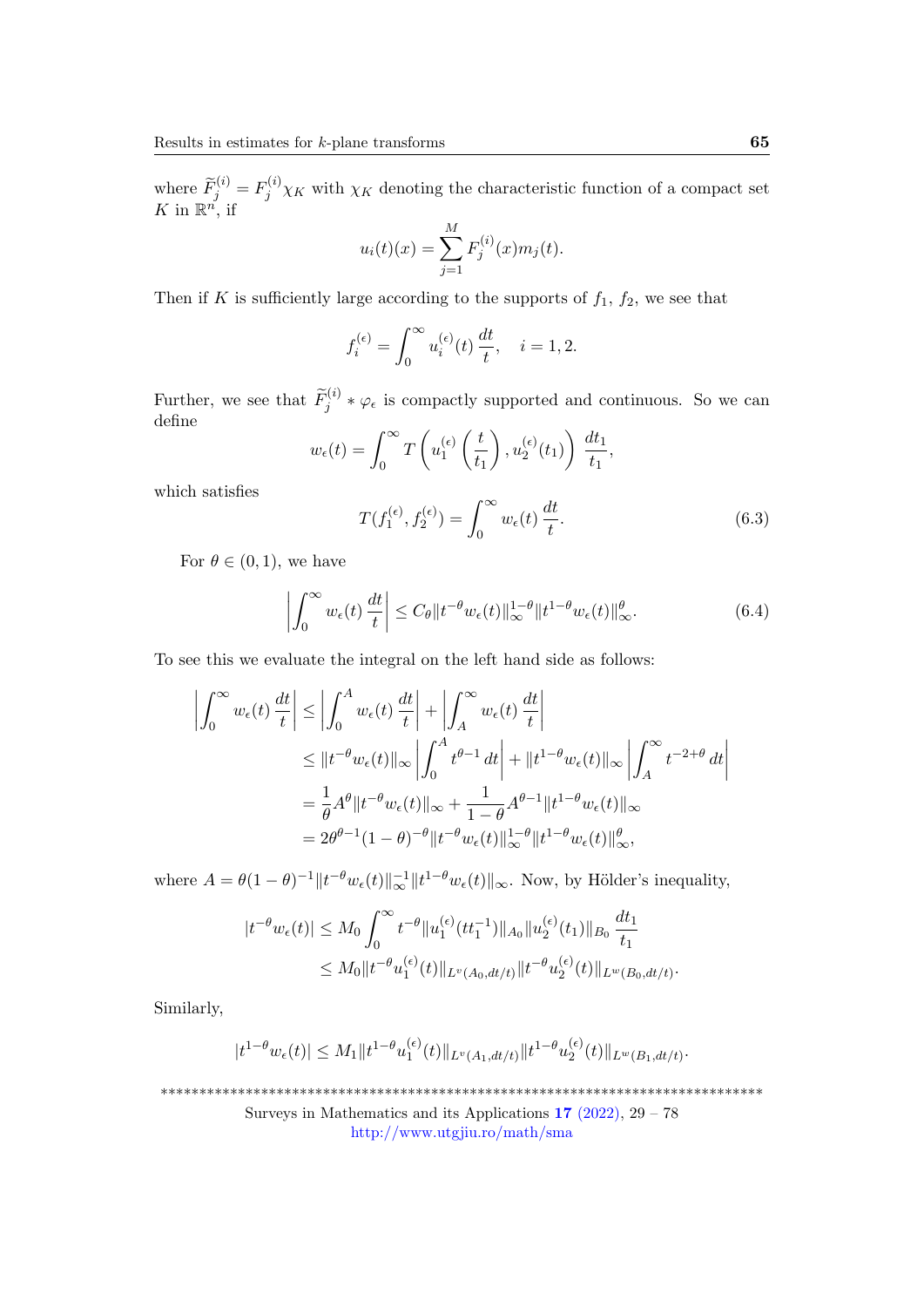Thus by  $(6.3)$  and  $(6.4)$  we have

$$
|T(f_1^{(\epsilon)}, f_2^{(\epsilon)})| \leq C_{\theta} M_0^{1-\theta} M_1^{\theta} \|t^{-\theta} u_1^{(\epsilon)}(t)\|_{L^v(A_0, dt/t)}^{1-\theta} \|t^{1-\theta} u_1^{(\epsilon)}(t)\|_{L^v(A_1, dt/t)}^{\theta} \times \|t^{-\theta} u_2^{(\epsilon)}(t)\|_{L^w(B_0, dt/t)}^{1-\theta} \|t^{1-\theta} u_2^{(\epsilon)}(t)\|_{L^w(B_1, dt/t)}^{\theta} \leq C_{\theta} M_0^{1-\theta} M_1^{\theta} \|t^{-\theta} u_1(t)\|_{L^v(A_0, dt/t)}^{1-\theta} \|t^{1-\theta} u_1(t)\|_{L^v(A_1, dt/t)}^{\theta} \times \|t^{-\theta} u_2(t)\|_{L^w(B_0, dt/t)}^{1-\theta} \|t^{1-\theta} u_2(t)\|_{L^w(B_1, dt/t)}^{\theta},
$$

where the last inequality follows since

$$
||u_1^{(\epsilon)}(t)||_{A_i} \leq C||u_1(t)||_{A_i}, ||u_2^{(\epsilon)}(t)||_{B_i} \leq C||u_2(t)||_{B_i}, \quad i=1,2,
$$

with a constant C independent of  $\epsilon > 0$ . Letting  $\epsilon \to 0$ , we have

$$
|T(f_1, f_2)| \leq C_{\theta} M_0^{1-\theta} M_1^{\theta} \|t^{-\theta} u_1(t)\|_{L^{\nu}(A_0, dt/t)}^{1-\theta} \|t^{1-\theta} u_1(t)\|_{L^{\nu}(A_1, dt/t)}^{\theta}
$$
  
 
$$
\times \|t^{-\theta} u_2(t)\|_{L^{\omega}(B_0, dt/t)}^{1-\theta} \|t^{1-\theta} u_2(t)\|_{L^{\omega}(B_1, dt/t)}^{\theta},
$$

and hence, taking  $u_1, u_2$  suitably, we see that

$$
|T(f_1, f_2)| \leq C_{\theta} M_0^{1-\theta} M_1^{\theta} ||f_1||_{S^*(\bar{A}, v, \theta)} ||f_2||_{S^*(\bar{B}, w, \theta)}.
$$

This and Lemma [6.1](#page-37-0) below imply

<span id="page-37-1"></span>
$$
|T(f_1, f_2)| \leq C_{\theta} M_0^{1-\theta} M_1^{\theta} ||f_1||_{\bar{A}_{\theta, v}} ||f_2||_{\bar{B}_{\theta, w}}.
$$

The relation  $\bar{A}_{\theta,v} = L^{s,v}, \bar{B}_{\theta,w} = L^{u,w}$  claimed in the lemma follows from Theorem 5.3.1 of [\[1\]](#page-47-3).

<span id="page-37-0"></span>**Lemma 6.1.** Let  $1 \leq q \leq \infty$  and  $0 < \theta < 1$ . Then  $\|a\|_{S^*(\bar{A},q,\theta)} \sim \|a\|_{\bar{A}_{\theta,q}}$  for  $a \in \Delta(\bar{A}).$ 

See [\[1,](#page-47-3) Theorem 3.12.1] for the case  $q < \infty$  and [1, 3.14.12] for the case  $q = \infty$ . We give a proof of Lemma  $6.1$  in the following section.

### 6.1.1 Proof of Lemma [6](#page-37-0).1

Let  $\underline{S}(\overline{A}, (r_0, r_1), \theta)$  be the subspace of  $\Sigma(\overline{A})$  of all  $a \in \Sigma(\overline{A})$  such that

$$
a = a_0(t) + a_1(t) \quad \text{for every } t > 0, \text{ with}
$$

$$
\left\| t^{-\theta} a_0(t) \right\|_{L^{r_0}(A_0, dt/t)} < \infty, \quad \left\| t^{1-\theta} a_1(t) \right\|_{L^{r_1}(A_1, dt/t)} < \infty. \quad (6.5)
$$

The norm is defined as

$$
||a||_{\underline{S}(\bar{A},(r_0,r_1),\theta)}
$$
  
= inf  $\left\{ ||t^{-\theta}a_0(t)||_{L^{r_0}(A_0,dt/t)} + ||t^{1-\theta}a_1(t)||_{L^{r_1}(A_1,dt/t)} : a_0, a_1 \text{ are as in (6.5)} \right\}.$ 

\*\*\*\*\*\*\*\*\*\*\*\*\*\*\*\*\*\*\*\*\*\*\*\*\*\*\*\*\*\*\*\*\*\*\*\*\*\*\*\*\*\*\*\*\*\*\*\*\*\*\*\*\*\*\*\*\*\*\*\*\*\*\*\*\*\*\*\*\*\*\*\*\*\*\*\*\*\*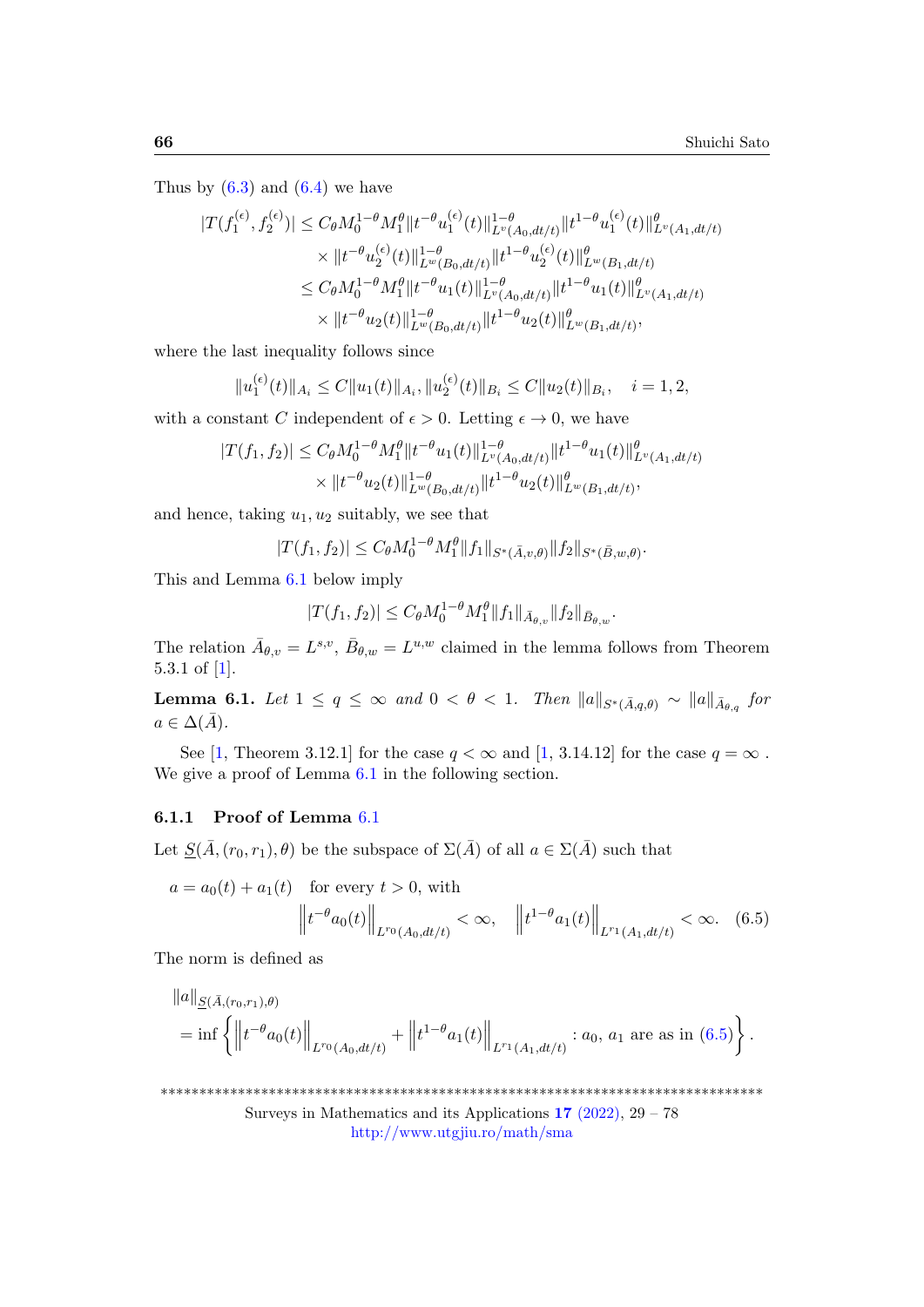Let  $\underline{S}(\overline{A}, q, \theta) = \underline{S}(\overline{A}, (q, q), \theta).$ We assume that

<span id="page-38-0"></span>
$$
a_0(t)(x) = \sum_{j=1}^{M} G_j(x)g_j(t),
$$
  
\n
$$
a_1(t)(x) = \sum_{j=1}^{M} H_j(x)h_j(t),
$$
\n(6.6)

where  $G_j, H_j \in A_0 \cap A_1$  and  $g_j, h_j$  are bounded measurable functions supported on  $[\epsilon, \infty)$  and  $(0, \tau]$ , respectively, for some  $\epsilon, \tau > 0$ .

Let  $a \in \Delta(\overline{A})$  and

$$
\begin{aligned}\n\|a\|_{\underline{S}^*(\bar{A},q,\theta)} \\
&= \inf \left\{ \left\| t^{-\theta} a_0(t) \right\|_{L^q(A_0,dt/t)} + \left\| t^{1-\theta} a_1(t) \right\|_{L^q(A_1,dt/t)} : (a_0,a_1) \in \mathcal{G}(a,\bar{A}) \right\},\n\end{aligned}
$$

where

 $\mathcal{G}(a,\overline{A}) = \{(a_0,a_1): a_0, a_1 \text{ are as in } (6.6) \text{ and } a = a_0(s) + a_1(s) \text{ for all } s > 0\}.$  $\mathcal{G}(a,\overline{A}) = \{(a_0,a_1): a_0, a_1 \text{ are as in } (6.6) \text{ and } a = a_0(s) + a_1(s) \text{ for all } s > 0\}.$  $\mathcal{G}(a,\overline{A}) = \{(a_0,a_1): a_0, a_1 \text{ are as in } (6.6) \text{ and } a = a_0(s) + a_1(s) \text{ for all } s > 0\}.$ 

The conclusion of Lemma [6.1](#page-37-0) follows from the next two results.

<span id="page-38-1"></span>
$$
||a||_{S^*(\bar{A},q,\theta)} \sim ||a||_{\underline{S}^*(\bar{A},q,\theta)},
$$
\n(6.7)

<span id="page-38-2"></span>
$$
||a||_{\underline{S}^*(\bar{A},q,\theta)} \sim ||a||_{\bar{A}_{\theta,q}}, \tag{6.8}
$$

.

where  $a \in \Delta(\bar{A})$ .

We note that  $\bar{A}_{\theta,q}$  is as in [\[1,](#page-47-3) Chap. 3], although the norms of  $S^*(\bar{A}, q, \theta)$  and  $S^*(\bar{A}, q, \theta)$  are stated in expressions slightly different from those of  $S(\bar{A}, q, \theta)$  and  $S(\bar{A}, q, \theta)$ , respectively.

*Proof of* [\(6.7\)](#page-38-1). We first prove  $||a||_{S^*(\bar{A},q,\theta)} \gtrsim ||a||_{\underline{S}^*(\bar{A},q,\theta)}$ . Let  $a = \int_0^\infty u(s)ds/s$  with u satisfying  $(6.2)$ . If we define

$$
a_0(t) = \int_0^1 u(ts) \frac{ds}{s}, \quad a_1(t) = \int_1^\infty u(ts) \frac{ds}{s},
$$

then  $(a_0, a_1) \in \mathcal{G}(a, \overline{A})$  and

$$
\left\| t^{-\theta} a_0(t) \right\|_{L^q(A_0, dt/t)} \leq \theta^{-1} \left\| t^{-\theta} u(t) \right\|_{L^q(A_0, dt/t)},
$$
  

$$
\left\| t^{1-\theta} a_1(t) \right\|_{L^q(A_1, dt/t)} \leq (1-\theta)^{-1} \left\| t^{1-\theta} u(t) \right\|_{L^q(A_1, dt/t)}
$$

\*\*\*\*\*\*\*\*\*\*\*\*\*\*\*\*\*\*\*\*\*\*\*\*\*\*\*\*\*\*\*\*\*\*\*\*\*\*\*\*\*\*\*\*\*\*\*\*\*\*\*\*\*\*\*\*\*\*\*\*\*\*\*\*\*\*\*\*\*\*\*\*\*\*\*\*\*\*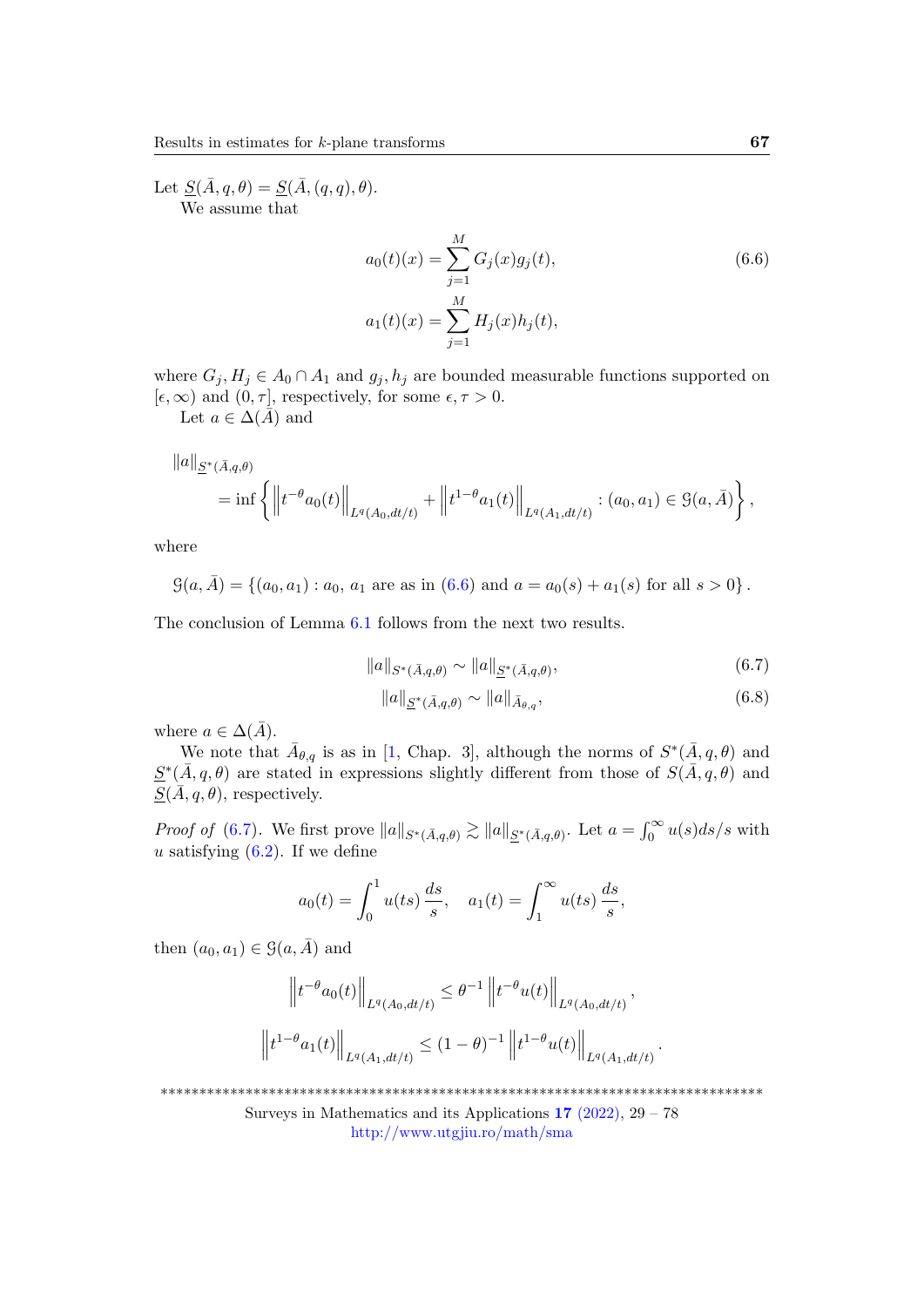This implies that  $||a||_{\underline{S}^*(\bar{A},q,\theta)} \leq C_{\theta} ||a||_{S^*(\bar{A},q,\theta)}.$ 

Next, let  $(a_0, a_1) \in \mathcal{G}(a, \overline{A})$ . Take  $\varphi \in C_0^{\infty}(\mathbb{R})$  such that  $\text{supp}(\varphi) \subset [1, 2]$  and  $\int_0^\infty \varphi(s) ds/s = 1$ . Define

$$
b_j(t) = \int_0^\infty \varphi(s) a_j(ts^{-1}) \frac{ds}{s} = \int_0^\infty \varphi(ts^{-1}) a_j(s) \frac{ds}{s}.
$$

Then  $a = b_0(t) + b_1(t)$ ,  $b_0(t) = 0$  if t is small,  $b_1(t) = 0$  if t is large. Also we have

$$
||t^{-\theta}tb_0'(t)||_{L^q(A_0, dt/t)} \le C||t^{-\theta}a_0(t)||_{L^q(A_0, dt/t)},
$$
\n(6.9)

$$
||t^{1-\theta}tb_1'(t)||_{L^q(A_1,dt/t)} \le C||t^{1-\theta}a_1(t)||_{L^q(A_1,dt/t)}.\tag{6.10}
$$

Let

<span id="page-39-1"></span><span id="page-39-0"></span>
$$
u(t) = tb'_0(t) = -tb'_1(t) \in \Delta(\bar{A}).
$$

Then, u is supported in a compact subinterval of  $(0, \infty)$  and u is as in  $(6.2)$ . We note that

$$
\int_0^\infty u(t)\frac{dt}{t} = \int_0^1 b'_0(t) dt - \int_1^\infty b'_1(t) dt = b_0(1) + b_1(1) = a.
$$

Thus

$$
||a||_{S^*(\bar{A},q,\theta)} \leq C \max \left( ||t^{-\theta}tb_0'(t)||_{L^q(A_0,dt/t)}, ||t^{1-\theta}tb_1'(t)||_{L^q(A_1,dt/t)} \right).
$$

By this and [\(6.9\)](#page-39-0), [\(6.10\)](#page-39-1) we have  $||a||_{S^*(\bar{A},q,\theta)} \leq C ||a||_{S^*(\bar{A},q,\theta)}$ . This completes the proof of  $(6.7)$ .  $\Box$ 

*Proof of* [\(6.8\)](#page-38-2). We first consider the case  $q < \infty$ . We easily see that

$$
||a||_{\underline{S}^*(\bar{A},q,\theta)} \sim \inf_{(a_0,a_1)\in\mathcal{G}(a,\bar{A})} \left( \left\| t^{-\theta} a_0(t) \right\|_{L^q(A_0,dt/t)}^q + \left\| t^{1-\theta} a_1(t) \right\|_{L^q(A_1,dt/t)}^q \right)^{1/q}.
$$

This implies

$$
\|a\|_{\underline{S}^*(\bar{A},q,\theta)}^q \gtrsim \int_0^\infty \inf_{(a_0,a_1)\in\mathcal{G}(a,\bar{A})} \left( t^{-q\theta} \|a_0(t)\|_{A_0}^q + t^{q(1-\theta)} \|a_1(t)\|_{A_1}^q \right) \frac{dt}{t} \qquad (6.11)
$$

$$
\gtrsim \int_0^\infty \left( t^{-\theta} K(t,a;A_0,A_1) \right)^q \frac{dt}{t},
$$

where  $K$  is the functional as in [\[1,](#page-47-3) Chap. 3]. It follows that

<span id="page-39-3"></span><span id="page-39-2"></span>
$$
||a||_{(A_0, A_1)_{\theta, q}} \le C ||a||_{\underline{S}^*(\bar{A}, q, \theta)}.
$$
\n(6.12)

\*\*\*\*\*\*\*\*\*\*\*\*\*\*\*\*\*\*\*\*\*\*\*\*\*\*\*\*\*\*\*\*\*\*\*\*\*\*\*\*\*\*\*\*\*\*\*\*\*\*\*\*\*\*\*\*\*\*\*\*\*\*\*\*\*\*\*\*\*\*\*\*\*\*\*\*\*\*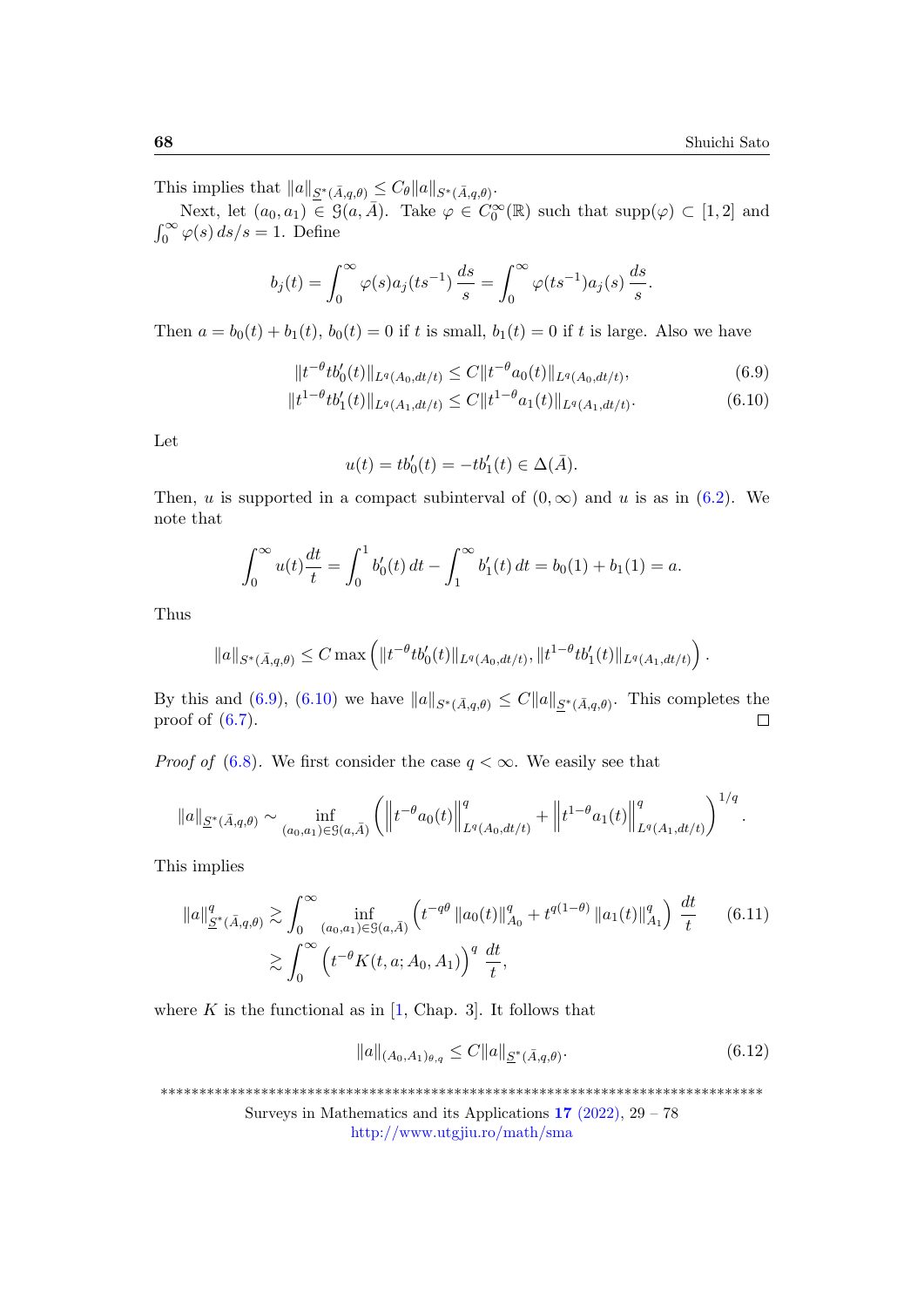Next we prove the reverse inequality. We note the following.

$$
\int_{0}^{\infty} t^{-q\theta} K(t, a; A_0, A_1)^q \frac{dt}{t} \sim \sum_{k=-\infty}^{\infty} 2^{-kq\theta} K(2^k, a; A_0, A_1)^q
$$
  
\n
$$
\geq \sum_{k=-\infty}^{\infty} 2^{-kq\theta} \left( \|a_0(2^k)\|_{A_0}^q + 2^{kq} \|a_1(2^k)\|_{A_1}^q \right) - \epsilon
$$
  
\n
$$
\geq \sum_{k} \int_{0}^{\infty} t^{-q\theta} \left( \left\| a_0(2^k) \chi_{[2^k, 2^{k+1})}(t) \right\|_{A_0}^q + t^q \left\| a_1(2^k) \chi_{[2^k, 2^{k+1})}(t) \right\|_{A_1}^q \right) \frac{dt}{t} - c\epsilon
$$
  
\n
$$
\geq \int_{0}^{\infty} t^{-q\theta} \left( \left\| \sum_{k} a_0(2^k) \chi_{[2^k, 2^{k+1})}(t) \right\|_{A_0}^q + t^q \left\| \sum_{k} a_1(2^k) \chi_{[2^k, 2^{k+1})}(t) \right\|_{A_1}^q \right) \frac{dt}{t} - c\epsilon,
$$

for any  $\epsilon > 0$  with some  $a_0(2^k) \in A_0$ ,  $a_1(2^k) \in A_1$  such that  $a = a_0(2^k) + a_1(2^k)$ . We note that  $a_0(2^k)$ ,  $a_1(2^k) \in A_0 \cap A_1$  since  $a \in A_0 \cap A_1$ . Thus we have

$$
\int_0^\infty t^{-q\theta} K(t, a; A_0, A_1)^q \frac{dt}{t}
$$
\n
$$
\geq \int_0^\infty \left( \left\| t^{-\theta} \sum_k a_0(2^k) \chi_{[2^k, 2^{k+1}]}(t) \right\|_{A_0}^q + \left\| t^{1-\theta} \sum_k a_1(2^k) \chi_{[2^k, 2^{k+1}]}(t) \right\|_{A_1}^q \right) \frac{dt}{t} - c\epsilon
$$
\n
$$
= \lim_{M \to \infty} \int_0^\infty \left( \left\| t^{-\theta} \sum_{k=-M}^M a_0(2^k) \chi_{[2^k, 2^{k+1}]}(t) \right\|_{A_0}^q + \left\| t^{1-\theta} \sum_{k=-M}^M a_1(2^k) \chi_{[2^k, 2^{k+1}]}(t) \right\|_{A_1}^q \right) \frac{dt}{t} - c\epsilon
$$
\n
$$
=: I.
$$

To comply with the definition of the norm of  $\underline{S}^*(\overline{A}, q, \theta)$  in  $(6.8)$  (see  $(6.6)$ ), this may be modified as follows.

$$
I = \lim_{M \to \infty} \int_0^{\infty} \left( \left\| t^{-\theta} \left( \sum_{k=-M}^M a_0(2^k) \chi_{[2^k, 2^{k+1})}(t) + a \chi_{[2^{M+1}, \infty)}(t) \right) \right\|_{A_0}^q \right. \\ \left. + \left\| t^{1-\theta} \left( \sum_{k=-M}^M a_1(2^k) \chi_{[2^k, 2^{k+1})}(t) + a \chi_{(0, 2^{-M})}(t) \right) \right\|_{A_1}^q \right) \frac{dt}{t} - c\epsilon.
$$
  

$$
\geq \inf_{(a_0, a_1) \in \mathcal{G}(a, \bar{A})} \left( \left\| t^{-\theta} a_0(t) \right\|_{L^q(A_0, dt/t)}^q + \left\| t^{1-\theta} a_1(t) \right\|_{L^q(A_1, dt/t)}^q \right) - c\epsilon
$$
  

$$
\geq \|a\|_{\underline{S}^*(\bar{A}, q, \theta)}^q - c\epsilon,
$$

\*\*\*\*\*\*\*\*\*\*\*\*\*\*\*\*\*\*\*\*\*\*\*\*\*\*\*\*\*\*\*\*\*\*\*\*\*\*\*\*\*\*\*\*\*\*\*\*\*\*\*\*\*\*\*\*\*\*\*\*\*\*\*\*\*\*\*\*\*\*\*\*\*\*\*\*\*\* Surveys in Mathematics and its Applications  $17$  [\(2022\),](http://www.utgjiu.ro/math/sma/v17/v17.html)  $29 - 78$ <http://www.utgjiu.ro/math/sma>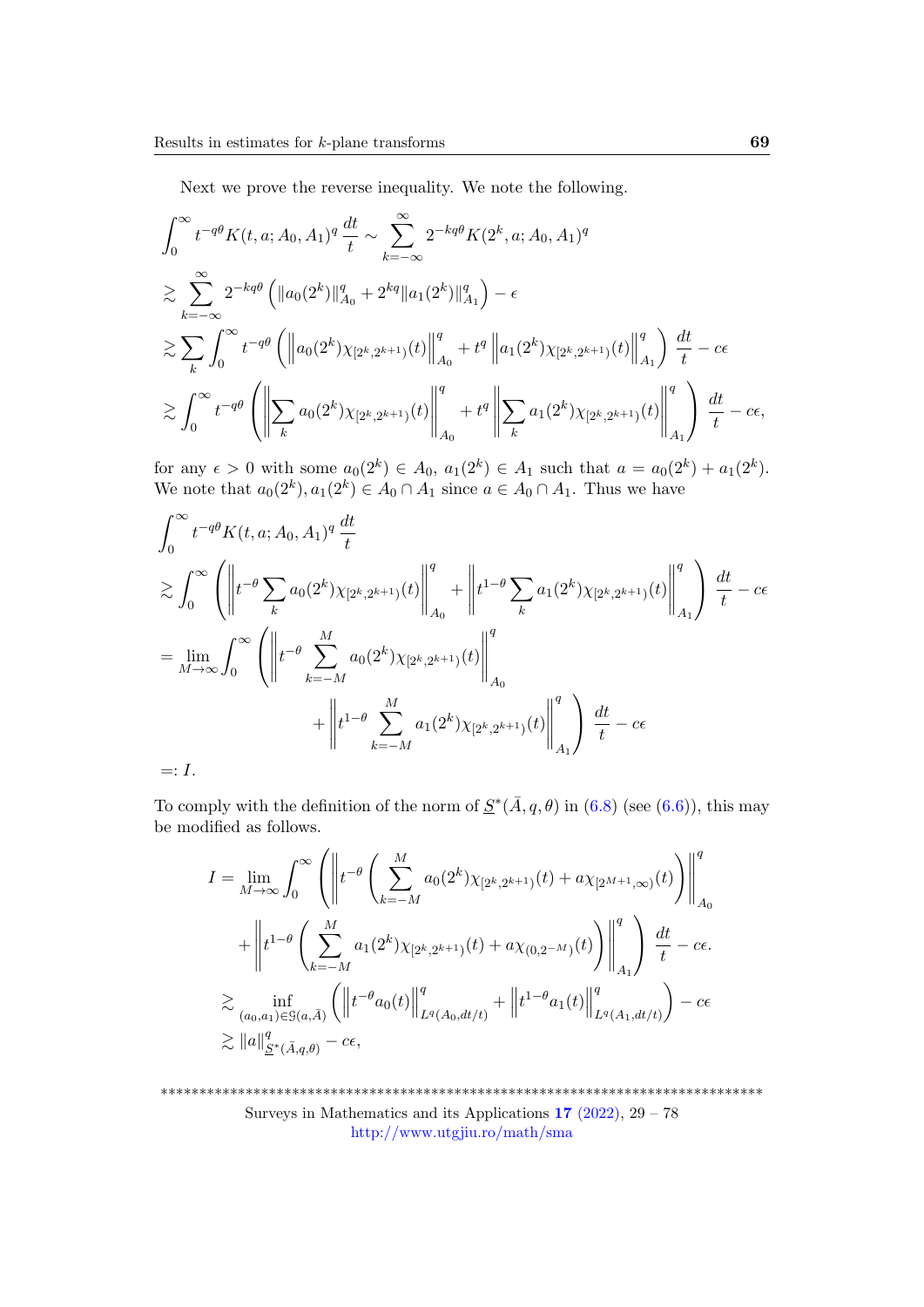which implies that

<span id="page-41-0"></span>
$$
\int_0^\infty t^{-q\theta} K(t, a; A_0, A_1)^q \frac{dt}{t} \gtrsim \|a\|_{\underline{S}^*(\bar{A}, q, \theta)}^q. \tag{6.13}
$$

Combining this with  $(6.12)$ , we have

<span id="page-41-1"></span>
$$
||a||_{\underline{S}^*(\bar{A},q,\theta)} \sim ||a||_{(A_0,A_1)_{\theta,q}}.
$$

The case  $q = \infty$  can be handled as follows by an obvious modification of the arguments for the case  $q < \infty$ . As in [\(6.11\)](#page-39-3), we have

$$
||a||_{\underline{S}^{*}(\bar{A},\infty,\theta)} = \inf_{(a_{0},a_{1}) \in \mathcal{G}(a,\bar{A})} \left( \sup_{t>0} t^{-\theta} ||a_{0}(t)||_{A_{0}} + \sup_{t>0} t^{1-\theta} ||a_{1}(t)||_{A_{1}} \right) \qquad (6.14)
$$
  
\n
$$
\geq \inf_{(a_{0},a_{1}) \in \mathcal{G}(a,\bar{A})} \sup_{t>0} t^{-\theta} \left( ||a_{0}(t)||_{A_{0}} + t ||a_{1}(t)||_{A_{1}} \right)
$$
  
\n
$$
\geq \sup_{t>0} t^{-\theta} K(t,a;A_{0},A_{1})
$$
  
\n
$$
= ||a||_{(A_{0},A_{1})_{\theta,\infty}}.
$$

Next, we prove the reverse inequality. As in the proof of  $(6.13)$  we have

$$
\sup_{t>0} t^{-\theta} K(t, a; A_0, A_1) \sim \sup_{k \in \mathbb{Z}} 2^{-k\theta} K(2^k, a; A_0, A_1)
$$
  
\n
$$
\gtrsim \sup_{k \in \mathbb{Z}} 2^{-k\theta} \left( \|a_0(2^k)\|_{A_0} + 2^k \|a_1(2^k)\|_{A_1} \right) - \epsilon
$$
  
\n
$$
\gtrsim \sup_{t>0} t^{-\theta} \left( \left\| \sum_{k \in \mathbb{Z}} a_0(2^k) \chi_{[2^k, 2^{k+1})}(t) \right\|_{A_0} + t \left\| \sum_{k \in \mathbb{Z}} a_1(2^k) \chi_{[2^k, 2^{k+1})}(t) \right\|_{A_1} \right) - c\epsilon.
$$

We modify this as follows to comply with the definition of the norm of  $S^*(\bar{A}, q, \theta)$ \*\*\*\*\*\*\*\*\*\*\*\*\*\*\*\*\*\*\*\*\*\*\*\*\*\*\*\*\*\*\*\*\*\*\*\*\*\*\*\*\*\*\*\*\*\*\*\*\*\*\*\*\*\*\*\*\*\*\*\*\*\*\*\*\*\*\*\*\*\*\*\*\*\*\*\*\*\* Surveys in Mathematics and its Applications  $17$  [\(2022\),](http://www.utgjiu.ro/math/sma/v17/v17.html)  $29 - 78$ <http://www.utgjiu.ro/math/sma>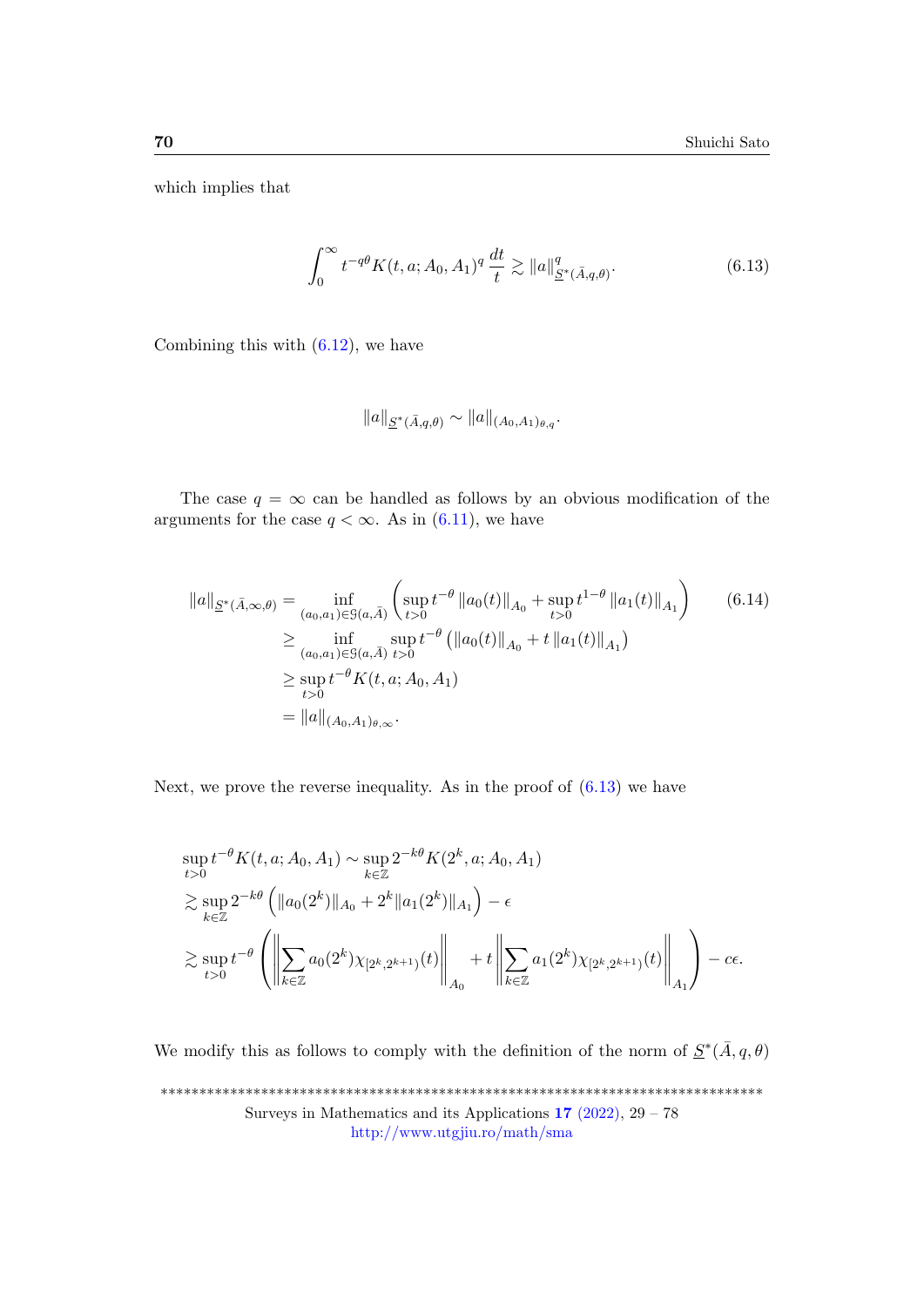in [\(6.8\)](#page-38-2).

$$
\sup_{t>0} t^{-\theta} K(t, a; A_0, A_1)
$$
\n
$$
\geq \lim_{M \to \infty} \sup_{t>0} \left( \left\| t^{-\theta} \left( \sum_{k=-M}^{M} a_0(2^k) \chi_{[2^k, 2^{k+1})}(t) + a \chi_{[2^{M+1}, \infty)}(t) \right) \right\|_{A_0} + \left\| t^{1-\theta} \left( \sum_{k=-M}^{M} a_1(2^k) \chi_{[2^k, 2^{k+1})}(t) + a \chi_{(0, 2^{-M})}(t) \right) \right\|_{A_1} \right) - c\epsilon
$$
\n
$$
\geq \frac{1}{2} \lim_{M \to \infty} \left( \sup_{t>0} \left\| t^{-\theta} \left( \sum_{k=-M}^{M} a_0(2^k) \chi_{[2^k, 2^{k+1})}(t) + a \chi_{[2^{M+1}, \infty)}(t) \right) \right\|_{A_0}
$$
\n
$$
+ \sup_{t>0} \left\| t^{1-\theta} \left( \sum_{k=-M}^{M} a_1(2^k) \chi_{[2^k, 2^{k+1})}(t) + a \chi_{(0, 2^{-M})}(t) \right) \right\|_{A_1} \right) - c\epsilon
$$
\n
$$
\geq \inf_{(a_0, a_1) \in \mathcal{G}(a, \bar{A})} \left( \left\| t^{-\theta} a_0(t) \right\|_{L^{\infty}(A_0, dt/t)} + \left\| t^{1-\theta} a_1(t) \right\|_{L^{\infty}(A_1, dt/t)} \right) - c\epsilon
$$
\n
$$
= \|a\|_{\underline{S}^*(\bar{A}, \infty, \theta)} - c\epsilon
$$

for all  $\epsilon > 0$ , where the first inequality holds since  $0 < \theta < 1$ . Thus it follows that

<span id="page-42-0"></span>
$$
\left\|t^{-\theta}K(t, a; A_0, A_1)\right\|_{L^{\infty}(dt/t)} \gtrsim \|a\|_{\underline{S}^*(\bar{A}, \infty, \theta)}.
$$
\n(6.15)

By  $(6.14)$  and  $(6.15)$  we have

$$
||a||_{\underline{S}^*(\bar{A},\infty,\theta)} \sim ||a||_{(A_0,A_1)_{\theta,\infty}}.
$$
  

$$
\infty.
$$

This proves [\(6.8\)](#page-38-2) for  $q = c$ .

This completes the proof of Lemma  $6.1$ . We refer to [\[10\]](#page-48-13) and [\[1,](#page-47-3) 3.12] for relevant results.

#### 6.2 Proof of Lemma [5](#page-29-0).3

To prove Lemma [5.3,](#page-29-0) we need the next two results.

<span id="page-42-1"></span>**Lemma 6.2.** Let  $f \in L^p + L^{\infty}$ ,  $1 \le p < \infty$ . Then

$$
K(t, f; L^p, L^\infty) \sim \left(\int_0^{t^p} (f^*(s))^p \, ds\right)^{1/p},\tag{6.16}
$$

where  $f^*$  denotes the nonincreasing rearrangement of  $f$ .

\*\*\*\*\*\*\*\*\*\*\*\*\*\*\*\*\*\*\*\*\*\*\*\*\*\*\*\*\*\*\*\*\*\*\*\*\*\*\*\*\*\*\*\*\*\*\*\*\*\*\*\*\*\*\*\*\*\*\*\*\*\*\*\*\*\*\*\*\*\*\*\*\*\*\*\*\*\*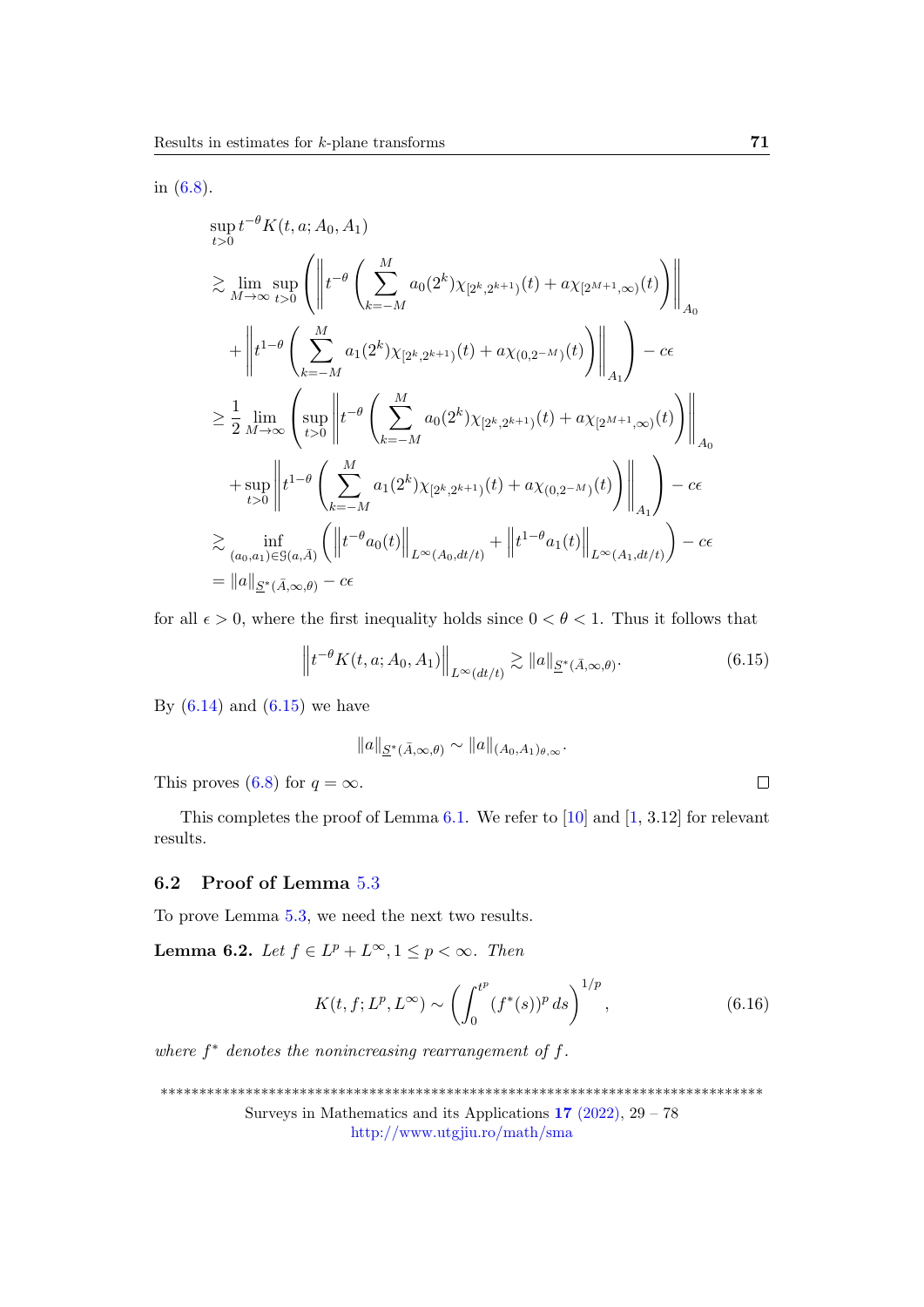.

<span id="page-43-0"></span>**Lemma 6.3.** Suppose that  $1 \leq p \leq q \leq \infty$  and  $p < \infty$ . Let  $1/r = (1 - \theta)/p$ ,  $0 < \theta < 1$ . Then

 $(L^p, L^\infty)_{\theta,q} = L^{r,q}$ , with equivalent norms. (6.17)

Lemma  $6.2$  is found in Theorem 5.2.1 of [\[1\]](#page-47-3). Lemma  $6.3$  is also almost in the same theorem (the case  $p = q < \infty$  is not stated there). Here we give a proof for completeness.

*Proof of Lemma* [6](#page-43-0).3. We first consider the case  $q < \infty$ . Since

$$
||f||_{(L^p, L^{\infty})_{\theta,q}} = \left(\int_0^{\infty} \left(t^{-\theta} K(t, f; L^p, L^{\infty})\right)^q \frac{dt}{t}\right)^{1/q}, \quad p \le q < \infty,
$$

by Lemma [6.2](#page-42-1) we have

$$
||f||_{(L^p, L^{\infty})_{\theta,q}} \sim \left(\int_0^{\infty} \left(t^{-\theta p} \int_0^{t^p} (f^*(s))^p ds\right)^{q/p} \frac{dt}{t}\right)^{1/q}
$$

$$
= \left(\int_0^{\infty} \left(t^{-\theta p+p} \int_0^1 (f^*(st^p))^p ds\right)^{q/p} \frac{dt}{t}\right)^{1/q}
$$

Since  $q/p \geq 1$ , Minkowski's inequality with changing variables implies that

$$
||f||_{(L^p, L^{\infty})_{\theta,q}} \leq C \left( \int_0^1 \left( \int_0^{\infty} t^{(-\theta+1)q} (f^*(st^p))^q \frac{dt}{t} \right)^{p/q} ds \right)^{1/p}
$$
  

$$
= C \left( \int_0^1 p^{-p/q} s^{-p/r} \left( \int_0^{\infty} t^{q/r} (f^*(t))^q \frac{dt}{t} \right)^{p/q} ds \right)^{1/p}
$$
  

$$
= C p^{-1/q} \left( \int_0^1 s^{\theta-1} ds \right)^{1/p} \left( \int_0^{\infty} t^{q/r} (f^*(t))^q \frac{dt}{t} \right)^{1/q}
$$
  

$$
= C p^{-1/q} \theta^{-1/p} ||f||_{r,q},
$$

where we have used the relation  $1/r = (1 - \theta)/p$ .

To prove the reverse inequality, we simply apply that  $0 \leq f^*(t^p) \leq f^*(s)$ , if  $0 < s \leq t^p$ , to get

$$
||f||_{(L^p, L^{\infty})_{\theta, q}} \ge C \left( \int_0^{\infty} \left( t^{-\theta p} \int_0^{t^p} (f^*(s))^p ds \right)^{q/p} \frac{dt}{t} \right)^{1/q}
$$
  
\n
$$
\ge C \left( \int_0^{\infty} \left( t^{-\theta p} t^p (f^*(t^p))^p \right)^{q/p} \frac{dt}{t} \right)^{1/q}
$$
  
\n
$$
\ge C ||f||_{r,q}.
$$

\*\*\*\*\*\*\*\*\*\*\*\*\*\*\*\*\*\*\*\*\*\*\*\*\*\*\*\*\*\*\*\*\*\*\*\*\*\*\*\*\*\*\*\*\*\*\*\*\*\*\*\*\*\*\*\*\*\*\*\*\*\*\*\*\*\*\*\*\*\*\*\*\*\*\*\*\*\*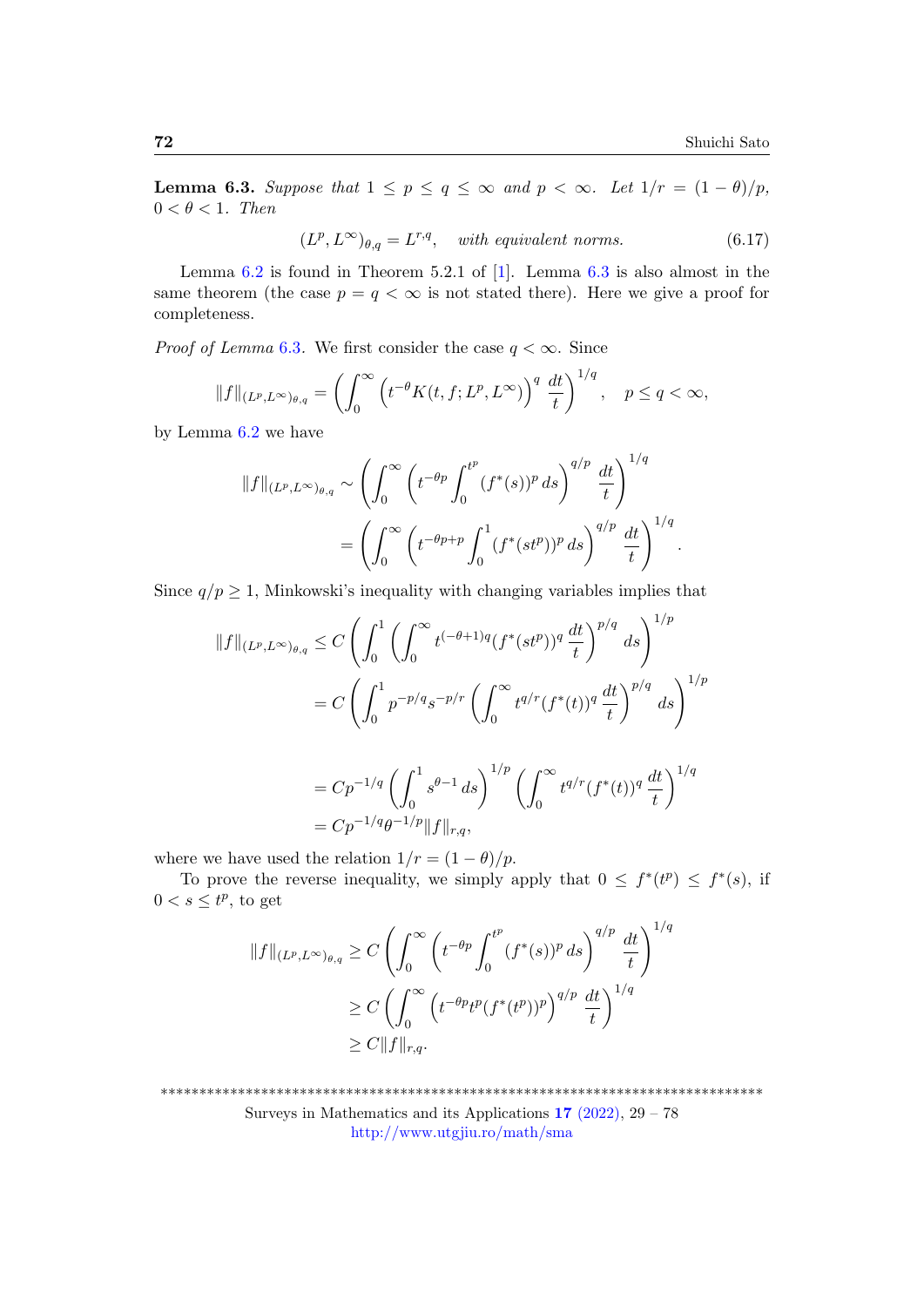Next we consider the case  $q = \infty$ . By Lemma [6.2](#page-42-1) we see that

$$
||f||_{(L^p, L^{\infty})_{\theta,\infty}} = \sup_{t>0} t^{-\theta} K(t, f; L^p, L^{\infty})
$$
  
\n
$$
\leq C \sup_{t>0} t^{-\theta} \left( \int_0^{t^p} (f^*(s))^p ds \right)^{1/p}
$$
  
\n
$$
\leq C \sup_{s>0} s^{1/r} f^*(s) \sup_{t>0} t^{-\theta} \left( \int_0^{t^p} s^{-p/r} ds \right)^{1/p} =: I.
$$

Using the relation  $1/r = (1 - \theta)/p$ , we have

$$
I = C \sup_{s>0} s^{1/r} f^*(s) \sup_{t>0} t^{-\theta} \left( \int_0^{t^p} s^{\theta-1} ds \right)^{1/p}
$$
  
=  $C\theta^{-1/p} \sup_{s>0} s^{1/r} f^*(s)$   
=  $C\theta^{-1/p} ||f||_{r,\infty}.$ 

Also,

$$
||f||_{(L^p, L^{\infty})_{\theta,\infty}} \geq C \sup_{t>0} t^{-\theta} \left( \int_0^{t^p} (f^*(s))^p ds \right)^{1/p}
$$
  
\n
$$
\geq C \sup_{t>0} t^{-\theta} t f^*(t^p)
$$
  
\n
$$
= C \sup_{t>0} t^{1/r} f^*(t)
$$
  
\n
$$
= C ||f||_{r,\infty}.
$$

This completes the proof of the case  $q = \infty$ .

*Proof of Lemma* [5](#page-29-0).3. By Lemma [6.3,](#page-43-0) since  $r \leq q_j$ , we have

<span id="page-44-0"></span>
$$
L^{p,q_j} = (L^r, L^{\infty})_{\theta, q_j}, \quad j = 0, 1.
$$
\n(6.18)

By Theorem 5.3.1 of  $[1]$  and Lemma [6.3,](#page-43-0) we have

<span id="page-44-1"></span>
$$
(L^{p,q_0}, L^{p,q_1})_{\eta,q} = L^{p,q} = (L^r, L^{\infty})_{\theta,q}.
$$
\n(6.19)

Also, by Theorem 4.7.2 of  $[1]$ ,

<span id="page-44-2"></span>
$$
((L^r, L^{\infty})_{\theta, q_0}, (L^r, L^{\infty})_{\theta, q_1})_{[\eta]} = (L^r, L^{\infty})_{\theta, q}.
$$
\n(6.20)

Although Theorem 4.7.2 is stated with  $\theta_0, \theta_1 \in (0,1)$  such that  $\theta_0 \neq \theta_1$ , we easily see that we may assume that  $\theta_0 = \theta_1 = \theta$  to get the result above. Combining [\(6.18\)](#page-44-0),  $(6.19)$  and  $(6.20)$ , we see that

$$
(L^{p,q_0}, L^{p,q_1})_{\eta,q} = (L^{p,q_0}, L^{p,q_1})_{[\eta]} = L^{p,q}.
$$

This completes the proof of Lemma 5.[3.](#page-29-0)

We give a proof of  $(6.20)$  in Section [6.2.1](#page-45-0) below.

\*\*\*\*\*\*\*\*\*\*\*\*\*\*\*\*\*\*\*\*\*\*\*\*\*\*\*\*\*\*\*\*\*\*\*\*\*\*\*\*\*\*\*\*\*\*\*\*\*\*\*\*\*\*\*\*\*\*\*\*\*\*\*\*\*\*\*\*\*\*\*\*\*\*\*\*\*\*

Surveys in Mathematics and its Applications  $17$  [\(2022\),](http://www.utgjiu.ro/math/sma/v17/v17.html)  $29 - 78$ <http://www.utgjiu.ro/math/sma>

 $\Box$ 

 $\Box$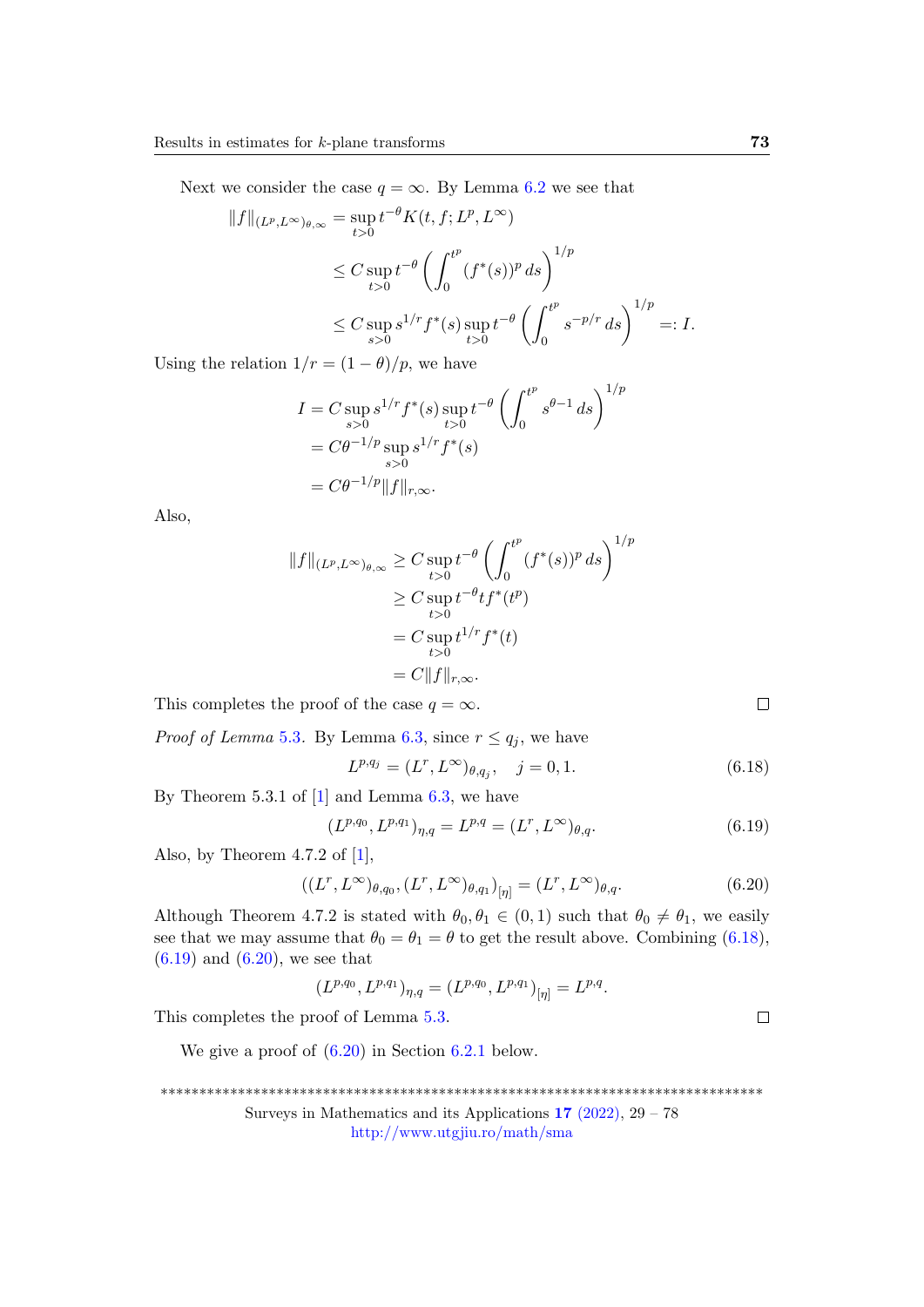#### <span id="page-45-0"></span>6.2.1 Proof of [\(6.20\)](#page-44-2)

Let

$$
\ell_{\eta}^{q} = \left\{ (\alpha_{k})_{k \in \mathbb{Z}} : \alpha_{k} \in \mathbb{C}, k \in \mathbb{Z}, \|(\alpha_{k})\|_{\ell_{\eta}^{q}} = \left(\sum_{k=-\infty}^{\infty} \left(2^{-\eta k} |\alpha_{k}|\right)^{q}\right)^{1/q} < \infty\right\},\
$$

where  $1 \le q \le \infty$ ,  $0 < \eta < 1$ , with the usual modification when  $q = \infty$ . Let  $1 \le q, q_0, q_1 \le \infty, 1 \le r < \infty, 0 < \theta, \eta < 1,$ 

$$
\frac{1}{q}=\frac{1-\eta}{q_0}+\frac{\eta}{q_1}.
$$

Let  $X_j = \bar{A}_{\theta, q_j}$ ,  $j = 0, 1$ , with  $\bar{A} = (A_0, A_1)$ ,  $A_0 = L^r$ ,  $A_1 = L^{\infty}$ . Let  $\bar{X} = (X_0, X_1)$ . Let  $a \in \overline{A}_{\theta,q}$ ,  $a \neq 0$ . We show that  $a \in \overline{X}_{[\eta]}$ . By Lemma 3.2.3 and Theorem 3.3.1

of [\[1\]](#page-47-3), there exists a sequence  $(u_\nu)_{\nu\in\mathbb{Z}}$  in  $\Delta(\vec{A})$  such that  $a=\sum_\nu u_\nu$  in  $\Sigma(\vec{A})$  and

$$
\left\|\left(J(2^{\nu},u_{\nu};\bar{A})\right)_{\nu}\right\|_{\ell^q_{\theta}}\leq C\|a\|_{\bar{A}_{\theta,q}}.
$$

We first assume that  $q < \infty$ . For  $\delta > 0$  and  $z \in \mathbb{C}$  with  $0 \leq \text{Re } z \leq 1$ , let

$$
f_{\nu}(z) = \left(2^{-\theta\nu}J(2^{\nu}, u_{\nu}; \bar{A})||a||_{\bar{A}_{\theta,q}}^{-1}\right)^{q(1/q_1 - 1/q_0)(z - \eta)} u_{\nu},
$$

where  $1/q_i = 0$  if  $q_i = \infty$ , and

$$
f(z) = \exp(\delta(z-\eta)^2) \sum_{\nu} f_{\nu}(z).
$$

Then

$$
\left|\exp(-\delta(it-\eta)^2)\right| \|f(it)\|_{\bar{A}_{\theta,q_0}} \leq C \left\| \left(J(2^{\nu},f_{\nu}(it);\bar{A})\right)_{\nu} \right\|_{\ell_{\theta}^{q_0}} \leq C \|a\|_{\bar{A}_{\theta,q}}.
$$

Lemma 3.2.3 of [\[1\]](#page-47-3) implies the first inequality. The second inequality can be seen as follows. First note that  $-\eta q(1/q_1 - 1/q_0) = q/q_0 - 1$ . Thus, if  $q_0 < \infty$ ,

$$
\begin{split} &\left\| \left(J(2^{\nu},f_{\nu}(it);\bar{A})\right)_{\nu}\right\|_{\ell_{\theta}^{q_0}}^{q_0} \\ &= \sum_{\nu} 2^{-\theta\nu q_0} 2^{\theta\nu(q_0-q)} J(2^{\nu},u_{\nu};\bar{A})^{q-q_0} \|a\|_{\bar{A}_{\theta,q}}^{q_0-q} J(2^{\nu},u_{\nu};\bar{A})^{q_0} \\ &= \sum_{\nu} 2^{-\theta q \nu} J(2^{\nu},u_{\nu};\bar{A})^{q} \|a\|_{\bar{A}_{\theta,q}}^{q_0-q} \\ &\leq C \|a\|_{\bar{A}_{\theta,q}}^{q_0} . \end{split}
$$

If  $q_0 = \infty$ , then  $-\eta q(1/q_1 - 1/q_0) = -1$  and

$$
\left\| \left(J(2^{\nu}, f_{\nu}(it); \bar{A})\right)_{\nu} \right\|_{\ell^{\mathcal{q}_0}_{\theta}} = \sup_{\nu} 2^{-\theta \nu} 2^{\theta \nu} J(2^{\nu}, u_{\nu}; \bar{A})^{-1} \|a\|_{\bar{A}_{\theta, q}} J(2^{\nu}, u_{\nu}; \bar{A}) = \|a\|_{\bar{A}_{\theta, q}}.
$$

\*\*\*\*\*\*\*\*\*\*\*\*\*\*\*\*\*\*\*\*\*\*\*\*\*\*\*\*\*\*\*\*\*\*\*\*\*\*\*\*\*\*\*\*\*\*\*\*\*\*\*\*\*\*\*\*\*\*\*\*\*\*\*\*\*\*\*\*\*\*\*\*\*\*\*\*\*\*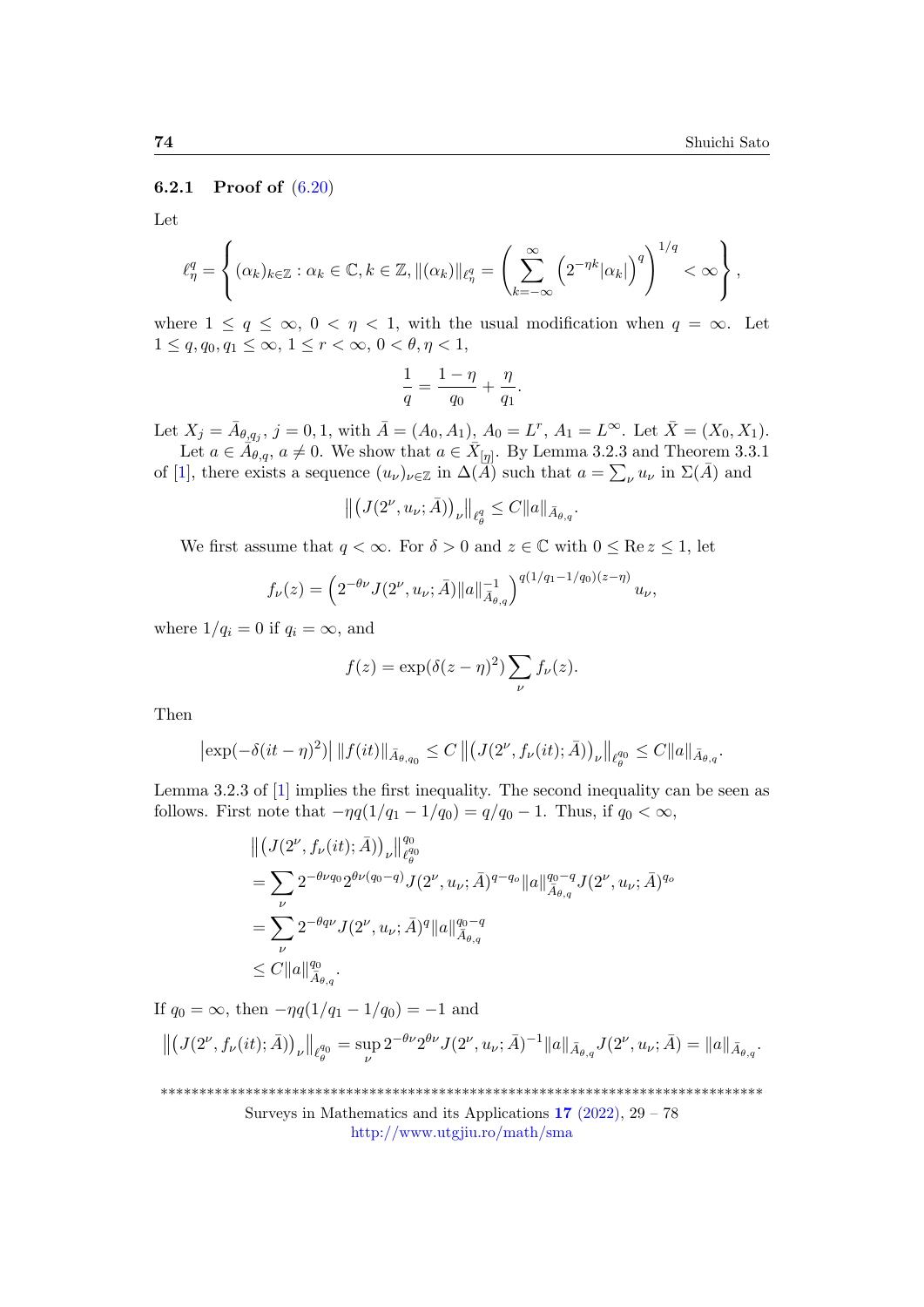Also, we have

$$
\begin{aligned}\n|\exp(-\delta(1+it-\eta)^2)| \, \|f(1+it)\|_{\bar{A}_{\theta,q_1}} &\leq C \, \left\| \left(J(2^{\nu},f_{\nu}(1+it);\bar{A})\right)_{\nu} \right\|_{\ell_{\theta}^{q_1}} \leq C \|a\|_{\bar{A}_{\theta,q}}, \\
\text{since } (1-\eta)q(1/q_1 - 1/q_0) &= q/q_1 - 1 \text{ and} \\
\text{(a) if } q_1 < \infty, \\
\left\| \left(J(2^{\nu},f_{\nu}(1+it);\bar{A})\right)_{\nu} \right\|_{\ell_{\theta}^{q_1}}^{q_1} \\
&= \sum_{\nu} 2^{-\theta\nu q_1} 2^{\theta\nu(q_1-q)} J(2^{\nu},u_{\nu};\bar{A})^{q-q_1} \|a\|_{\bar{A}_{\theta,q}}^{q_1-q} J(2^{\nu},u_{\nu};\bar{A})^{q_1} \\
&= \sum_{\nu} 2^{-\theta q\nu} J(2^{\nu},u_{\nu};\bar{A})^q \|a\|_{\bar{A}_{\theta,q}}^{q_1-q} \\
&\leq C \|a\|_{\bar{A}_{\theta,q}}^{q_1};\n\end{aligned}
$$

(b) if 
$$
q_1 = \infty
$$
, then  $(1 - \eta)q(1/q_1 - 1/q_0) = -1$  and  
\n
$$
\left\| \left(J(2^{\nu}, f_{\nu}(1 + it); \bar{A})\right)_{\nu} \right\|_{\ell_{\theta}^{q_1}} = \sup_{\nu} 2^{-\theta \nu} 2^{\theta \nu} J(2^{\nu}, u_{\nu}; \bar{A})^{-1} \|a\|_{\bar{A}_{\theta, q}} J(2^{\nu}, u_{\nu}; \bar{A})
$$
\n
$$
= \|a\|_{\bar{A}_{\theta, q}}.
$$

Thus  $f \in \mathcal{F}(\bar{A}_{\theta,q_0}, \bar{A}_{\theta,q_1})$  and  $f(\eta) = a$ ; also  $||a||_{\bar{\mathcal{X}}_{[\eta]}} \leq C||a||_{\bar{A}_{\theta,q}}$  by letting  $\delta \to 0$ .

If  $q = \infty$ , then  $q_0 = q_1 = \infty$ . Let  $f_{\nu}(z) = u_{\nu}$ . Then we can argue similarly (more directly) to the case  $q < \infty$  to have the same conclusion.

Next, we show that  $a \in \overline{A}_{\theta,q}$  assuming  $a \in \overline{X}_{[\eta]}$ . Take  $f \in \mathcal{F}(\overline{A}_{\theta,q_0}, \overline{A}_{\theta,q_1})$  such that  $f(\eta) = a$ . Define

<span id="page-46-0"></span>
$$
g(z) = 2^{(z-\eta)\gamma} f(z).
$$

Then  $g \in \mathcal{F}(\bar{A}_{\theta,q_0}, \bar{A}_{\theta,q_1})$  and  $g(\eta) = a$ . Thus a can be expressed by the Poisson integral in  $\Sigma(\bar{A})$  (see [\[1,](#page-47-3) Chap. 4]):

$$
a = \int_{-\infty}^{\infty} P_0(\eta, t) g(it) dt + \int_{-\infty}^{\infty} P_1(\eta, t) g(1+it) dt.
$$

This proves

$$
K(2^{\nu}, a; \bar{A}) \qquad (6.21)
$$
  
\n
$$
\leq 2^{-\eta\gamma} \int P_0(\eta, t) K(2^{\nu}, f(it); \bar{A}) dt + 2^{(1-\eta)\gamma} \int P_1(\eta, t) K(2^{\nu}, f(1+it); \bar{A}) dt
$$
  
\n
$$
= 2 \left( \int P_0(\eta, t) K(2^{\nu}, f(it); \bar{A}) dt \right)^{1-\eta} \left( \int P_1(\eta, t) K(2^{\nu}, f(1+it); \bar{A}) dt \right)^{\eta},
$$

\*\*\*\*\*\*\*\*\*\*\*\*\*\*\*\*\*\*\*\*\*\*\*\*\*\*\*\*\*\*\*\*\*\*\*\*\*\*\*\*\*\*\*\*\*\*\*\*\*\*\*\*\*\*\*\*\*\*\*\*\*\*\*\*\*\*\*\*\*\*\*\*\*\*\*\*\*\*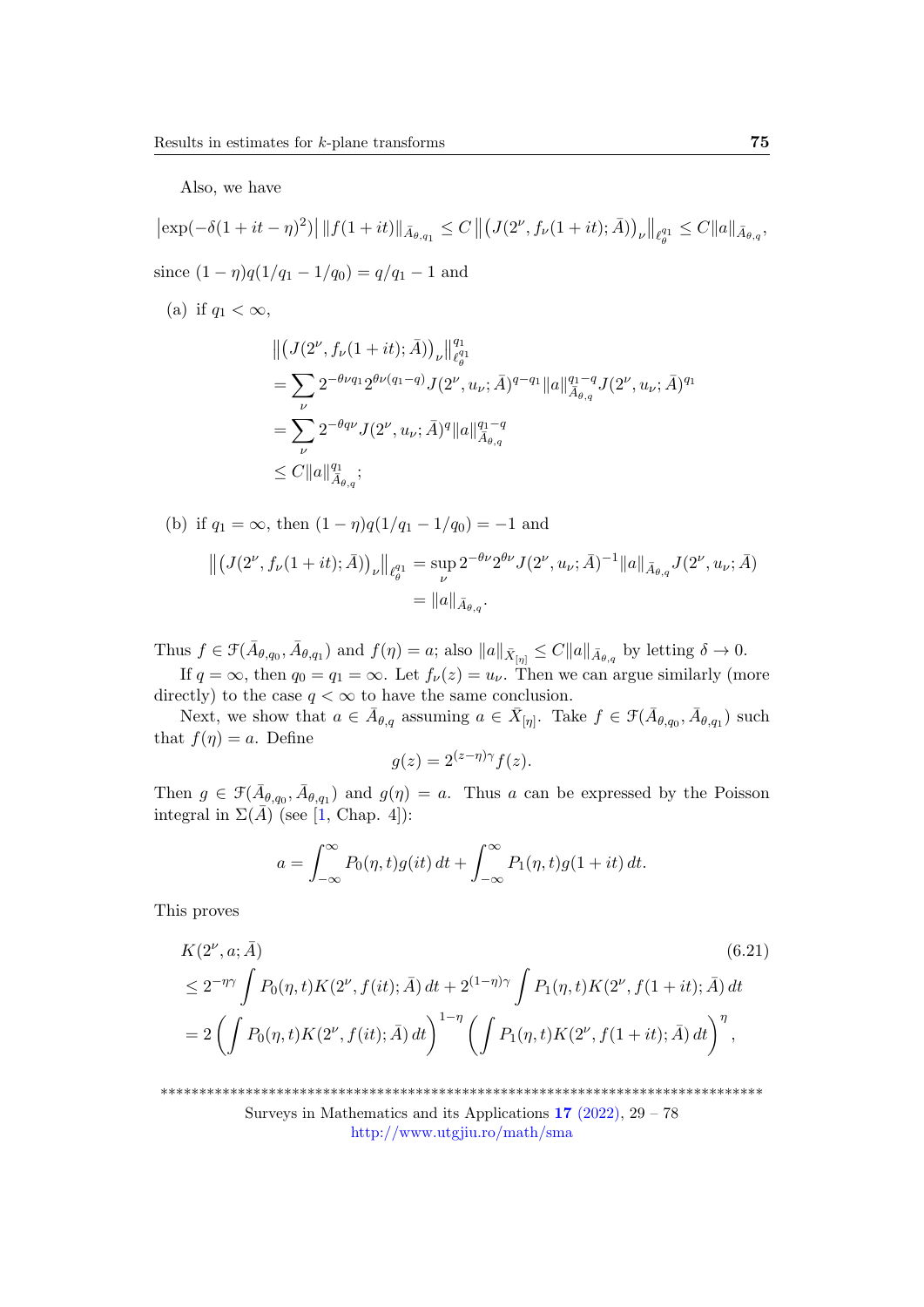if  $\gamma$  is chosen to satisfy

$$
2^{\gamma} = \left( \int P_0(\eta, t) K(2^{\nu}, f(it); \bar{A}) dt \right) \left( \int P_1(\eta, t) K(2^{\nu}, f(1+it); \bar{A}) dt \right)^{-1}.
$$

Putting

$$
C_{\nu} = 2^{-\nu\theta} \int P_0(\eta, t) K(2^{\nu}, f(it); \bar{A}) dt,
$$
  

$$
D_{\nu} = 2^{-\nu\theta} \int P_1(\eta, t) K(2^{\nu}, f(1+it); \bar{A}) dt,
$$

by Lemma 3.1.3 of  $[1]$ ,  $(6.21)$ , Hölder's inequality and Minkowski's inequality, we have

$$
\|a\|_{\bar{A}_{\theta,q}} \leq C \left\| (K(2^{\nu}, a; \bar{A}))_{\nu} \right\|_{\ell_{\theta}^{q}} \n\leq C \left( \sum_{\nu} C_{\nu}^{q_0} \right)^{(1-\eta)/q_0} \left( \sum_{\nu} D_{\nu}^{q_1} \right)^{\eta/q_1} \n\leq C \left( \int P_0(\eta, t) \left\| (K(2^{\nu}, f(it); \bar{A}))_{\nu} \right\|_{\ell_{\theta}^{q_0}} dt \right)^{1-\eta} \n\times \left( \int P_1(\eta, t) \left\| (K(2^{\nu}, f(1+it); \bar{A}))_{\nu} \right\|_{\ell_{\theta}^{q_1}} dt \right)^{\eta} \n\leq C \left( \int P_0(\eta, t) \left\| f(it) \right\|_{\bar{A}_{\theta,q_0}} dt \right)^{1-\eta} \left( \int P_1(\eta, t) \left\| f(1+it) \right\|_{\bar{A}_{\theta,q_1}} dt \right)^{\eta} \n\leq C \left\| f \right\|_{\mathcal{F}(\bar{A}_{\theta,q_0}, \bar{A}_{\theta,q_1})}. \n\tag{1.11}
$$

This implies  $||a||_{\bar{A}_{\theta,q}} \leq C||a||_{\bar{X}_{[\eta]}}$ , completing the proof of [\(6.20\)](#page-44-2).

## References

- <span id="page-47-3"></span>[1] J. Bergh and J. Lofstrom, Interpolation Spaces. An Introduction, Grundlehren der Mathematischen Wissenschaften, 223 (1976), Berlin-New York, Springer-Verlag. [MR0482275.](https://mathscinet.ams.org/mathscinet-getitem?mr=0482275) [Zbl 0344.46071.](https://zbmath.org/?q=an:0344.46071)
- <span id="page-47-2"></span>[2] W. M. Boothby, An Introduction to Differential Manifolds and Riemannian Geometry, Academic Press, second ed., 1986. [MR0861409.](https://mathscinet.ams.org/mathscinet-getitem?mr=0861409) [Zbl 0596.53001.](https://zbmath.org/?q=an:0596.53001)
- <span id="page-47-0"></span>[3] M. Christ, Estimates for the k-plane transform, Indiana Univ. Math. J. 33 (1984), 891–910. [MR0763948.](https://mathscinet.ams.org/mathscinet-getitem?mr=0763948) [Zbl 0597.44003.](https://zbmath.org/?q=an:0597.44003)
- <span id="page-47-1"></span>[4] M. Christ, J. Duoandikoetxea and J. L. Rubio de Francia, Maximal operators related to the Radon transform and the Calder $\acute{o}n-Zyqmund$  method of rotations, Duke Math. J. 53 (1986), 189–209. [MR0835805.](https://mathscinet.ams.org/mathscinet-getitem?mr=0835805) [Zbl 0656.42010.](https://zbmath.org/?q=an:0656.42010)

<sup>\*\*\*\*\*\*\*\*\*\*\*\*\*\*\*\*\*\*\*\*\*\*\*\*\*\*\*\*\*\*\*\*\*\*\*\*\*\*\*\*\*\*\*\*\*\*\*\*\*\*\*\*\*\*\*\*\*\*\*\*\*\*\*\*\*\*\*\*\*\*\*\*\*\*\*\*\*\*</sup>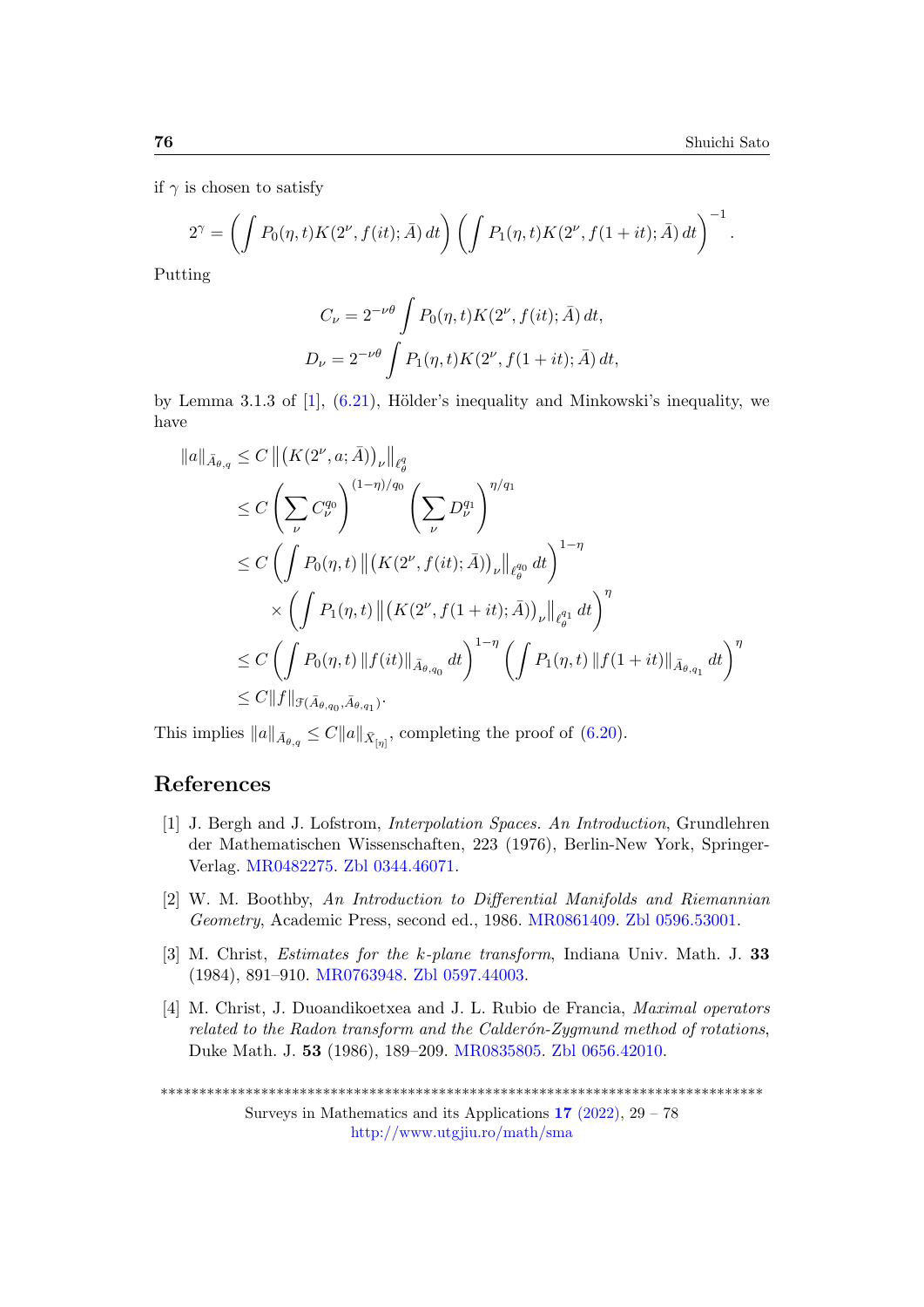- <span id="page-48-0"></span>[5] S. W. Drury, Generalizations of Riesz potentials and  $L^p$  estimates for certain k-plane transforms, Illinois J. Math. 28 (1984), 495–512. [MR0748958.](https://mathscinet.ams.org/mathscinet-getitem?mr=0748958) [Zbl](https://zbmath.org/?q=an:0552.43005) [0552.43005.](https://zbmath.org/?q=an:0552.43005)
- <span id="page-48-10"></span>[6] S. W. Drury,  $L^p$  estimates for certain generalizations of k-plane transforms, Illinois J. Math. 33 (1989), 367–374. [MR0996347.](https://mathscinet.ams.org/mathscinet-getitem?mr=0996347) [Zbl 0683.44006.](https://zbmath.org/?q=an:0683.44006)
- <span id="page-48-2"></span>[7] S. W. Drury, A survey of k-plane transform estimates, Contemp. Math. 91 (1989), 43–55. [MR1002587.](https://mathscinet.ams.org/mathscinet-getitem?mr=1002587) [Zbl 0679.44004.](https://zbmath.org/?q=an:0679.44004)
- <span id="page-48-7"></span>[8] R.Hunt, On L(p, q) spaces, Enseign Math. 12 (1966), 249–276. [MR0223874.](https://mathscinet.ams.org/mathscinet-getitem?mr=0223874) [Zbl](https://zbmath.org/?q=an:0181.40301) [0181.40301.](https://zbmath.org/?q=an:0181.40301)
- <span id="page-48-9"></span>[9] S. G. Krantz and H. R. Parks, *Geometric Integration Theory*, Birkhäuser, 2008. [MR2427002.](https://mathscinet.ams.org/mathscinet-getitem?mr=2427002) [Zbl 1149.28001.](https://zbmath.org/?q=an:1149.28001)
- <span id="page-48-13"></span>[10] J. L. Lions and J. Peetre, Sur une classe d'espaces d'interpolation, Inst. Hautes Etudes Sci. Publ. Math. **19** (1964), 5–68. [MR0165343.](https://mathscinet.ams.org/mathscinet-getitem?mr=0165343) [Zbl 0148.11403.](https://zbmath.org/?q=an:0148.11403)
- <span id="page-48-11"></span>[11] B. Rubin, A note on the Blaschke-Petkantschin formula, Riesz distributions, and Drury's identity, Fract. Calc. Appl. Anal.  $21$  (2018), 1641–1650. [MR3912447.](https://mathscinet.ams.org/mathscinet-getitem?mr=3912447) [Zbl 1434.44002.](https://zbmath.org/?q=an:1434.44002)
- <span id="page-48-3"></span>[12] B. Rubin, Norm estimates for k-plane transforms and geometric inequalities, Advances in Math. 349 (2019), 29–55. [MR3937741.](https://mathscinet.ams.org/mathscinet-getitem?mr=3937741) [Zbl 1414.44002.](https://zbmath.org/?q=an:1414.44002)
- <span id="page-48-1"></span>[13] L. A. Santaló, *Integral Geometry and Geometric Probability*, Encyclopedia of Mathematics and its applications, vol. 1, Addison-Wesley Pub. Co., Advanced Book Program, Reading, Massachusetts, 1976. [MR0433364.](https://mathscinet.ams.org/mathscinet-getitem?mr=0433364) [Zbl 0342.53049.](https://zbmath.org/?q=an:0342.53049)
- <span id="page-48-4"></span>[14] S. Sato, Nonisotropic dilations and the method of rotations with weight, Proc. Amer. Math. Soc. 140 (2012), 2791–2801. [MR2910766.](https://mathscinet.ams.org/mathscinet-getitem?mr=2910766) [Zbl 1280.42009.](https://zbmath.org/?q=an:1280.42009)
- <span id="page-48-6"></span>[15] S. Sato, Results in estimates for k-plane transforms, the first version. arXiv:2010.03275 [math.CA] [arXiv:2010.03275 \[math.CA\].](https://doi.org/10.48550/arXiv.2010.03275)
- <span id="page-48-12"></span>[16] D. C. Solmon, A note on k-plane integral transforms, J. Math. Anal. Appl. 71 (1979), 351–358. [MR0548770.](https://mathscinet.ams.org/mathscinet-getitem?mr=0548770) [Zbl 0416.44003.](https://zbmath.org/?q=an:0416.44003)
- <span id="page-48-5"></span>[17] M. Spivak, A Comprehensive Introduction to Differential Geometry, V, Publish or Perish, 1999. [Zbl 1213.53001.](https://zbmath.org/?q=an:1213.53001)
- <span id="page-48-8"></span>[18] E. M. Stein and G. Weiss, Introduction to Fourier Analysis on Euclidean Spaces, Princeton Univ. Press, 1971. [MR0304972.](https://mathscinet.ams.org/mathscinet-getitem?mr=0304972) [Zbl 0232.42007.](https://zbmath.org/?q=an:0232.42007)
- <span id="page-48-14"></span>[19] M. Zafran, A multilinear interpolation theorem, Studia Math., 62 (1978), 107– 124. [MR0499959.](https://mathscinet.ams.org/mathscinet-getitem?mr=0499959) [Zbl 0389.46025.](https://zbmath.org/?q=an:0389.46025)

\*\*\*\*\*\*\*\*\*\*\*\*\*\*\*\*\*\*\*\*\*\*\*\*\*\*\*\*\*\*\*\*\*\*\*\*\*\*\*\*\*\*\*\*\*\*\*\*\*\*\*\*\*\*\*\*\*\*\*\*\*\*\*\*\*\*\*\*\*\*\*\*\*\*\*\*\*\*